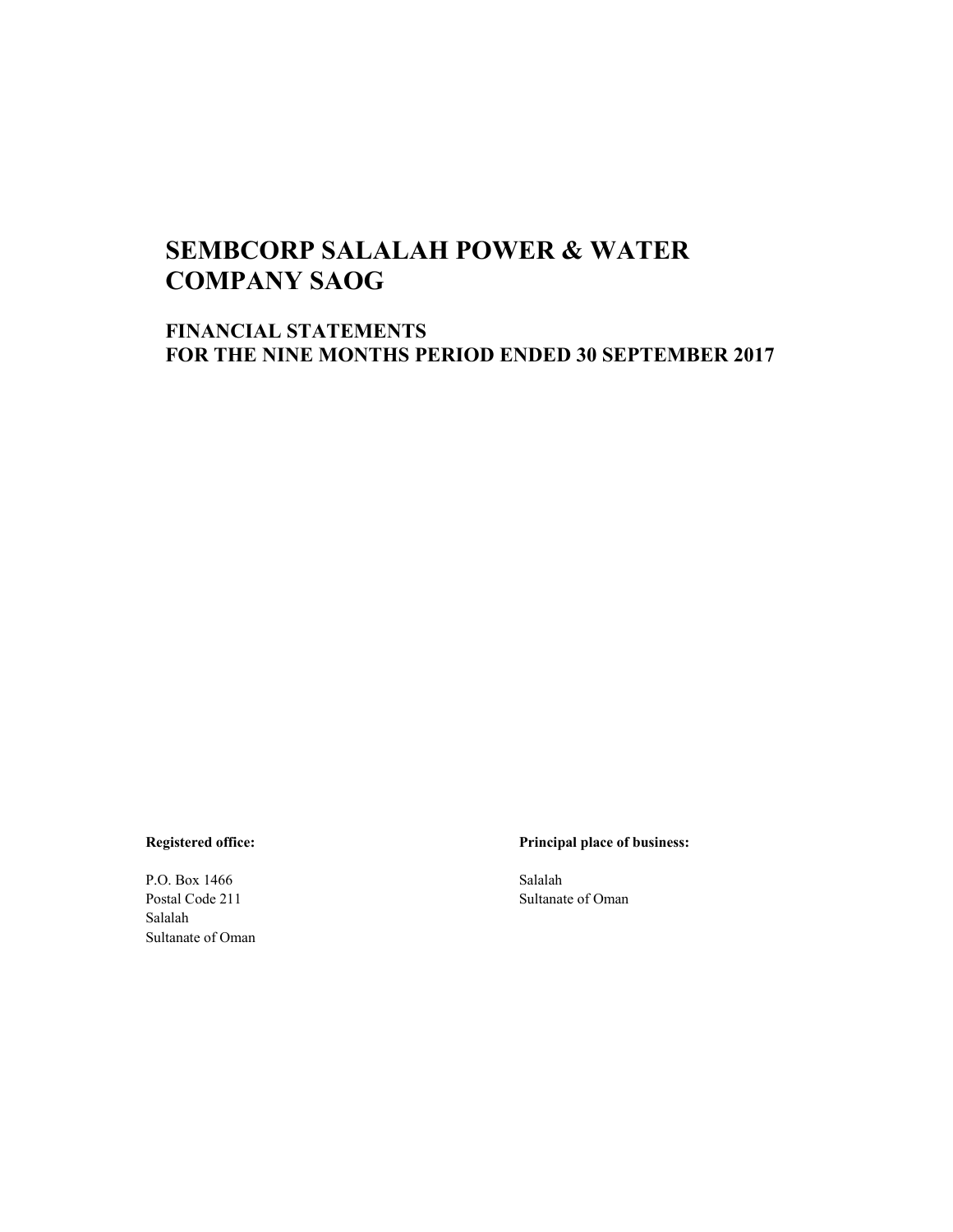# **SEMBCORP SALALAH POWER & WATER COMPANY SAOG**

# **FINANCIAL STATEMENTS FOR THE NINE MONTHS PERIOD ENDED 30 SEPTEMBER 2017**

| <b>Contents</b>                                            | Pages     |
|------------------------------------------------------------|-----------|
| Independent auditor's report                               | $1 - 5$   |
| Statement of profit or loss and other comprehensive income | 6         |
| Statement of financial position                            | 7         |
| Statement of changes in equity                             | 8         |
| Statement of cash flows                                    | 9         |
| Notes to the financial statements                          | $10 - 39$ |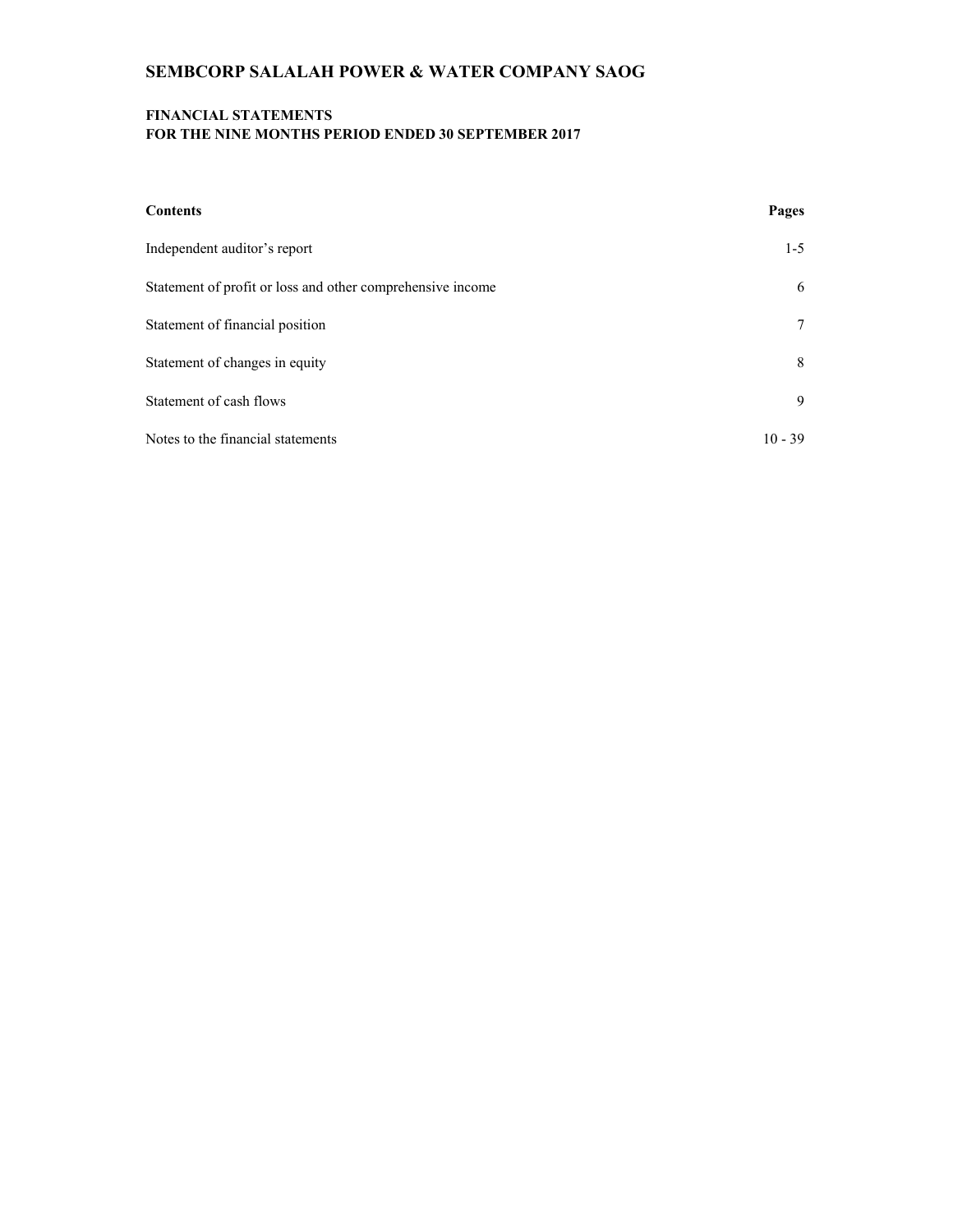

### Report on the audit of the financial statements

# **Our opinion**

In our opinion, the financial statements present fairly, in all material respects, the financial position of Sembcorp Salalah Power & Water Company SAOG (the "Company") as at 30 September 2017, and its financial performance and its cash flows for the 9 month period then ended in accordance with **International Financial Reporting Standards.** 

## What we have audited

The Company's financial statements comprise:

- the statement of profit or loss and other comprehensive income for the nine month period ended 30 September 2017;
- the statement of financial position as at 30 September 2017; ä
- the statement of changes in equity for the 9 month period then ended: ٠
- the statement of cash flows for the 9 month period then ended; and ¥
- the notes to the financial statements, which include a summary of significant accounting policies.

### **Basis for opinion**

We conducted our audit in accordance with International Standards on Auditing (ISAs). Our responsibilities under those standards are further described in the Auditor's responsibilities for the audit of the financial statements section of our report.

We believe that the audit evidence we have obtained is sufficient and appropriate to provide a basis for our opinion.

### Independence

We are independent of the Company in accordance with the International Ethics Standards Board for Accountants' Code of Ethics for Professional Accountants (IESBA Code) and the ethical requirements that are relevant to our audit of the financial statements in the Sultanate of Oman. We have fulfilled our other ethical responsibilities in accordance with these requirements and the IESBA Code.

### Our audit approach

### *Overview*

| <b>Key Audit Matters</b> | • Useful lives of assets    |
|--------------------------|-----------------------------|
|                          | Asset retirement obligation |

As part of designing our audit, we determined materiality and assessed the risks of material misstatement in the financial statements. In particular, we considered where the directors made subjective judgements; for example, in respect of significant accounting estimates that involved making assumptions and considering future events that are inherently uncertain. As in all of our audits, we also addressed the risk of management override of internal controls, including among other matters, consideration of whether there was evidence of bias that represented a risk of material misstatement due to fraud.

We tailored the scope of our audit in order to perform sufficient work to enable us to provide an opinion on the financial statements as a whole, taking into account the structure of the Company, the accounting processes and controls, and the industry in which the Company operates.

PricewaterhouseCoopers LLC, Hatat House A, Suites 204-211, Wadi Adai, P. O. Box 3075, Ruwi, PC 112, Muscat, Sultanate of Oman, T: +968 2 455 9110, F: +968 2 456 4408, www.pwc.com/me

Chartered Accountants Licence No. APC/17/2015, Management Consultants Licence No. OPC/11/2015, Commercial Register No. 1230865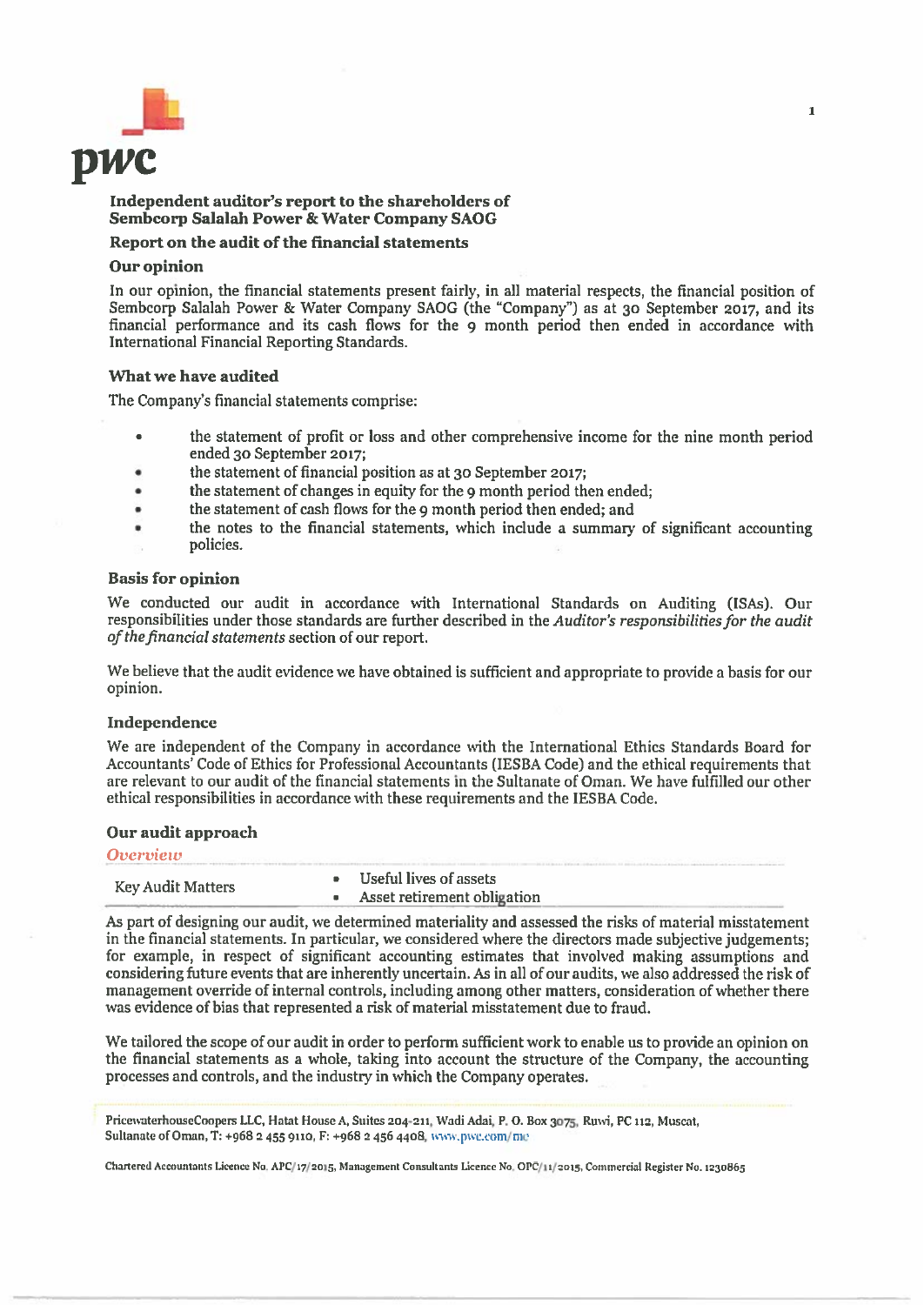

### **Our audit approach (continued)**

### **Key audit matters**

Key audit matters are those matters that, in our professional judgment, were of most significance in our audit of the financial statements of the current period. These matters were addressed in the context of our audit of the financial statements as a whole, and in forming our opinion thereon, and we do not provide a separate opinion on these matters.

### **Key audit matter**

# How our audit addressed the key audit matter

### **Useful lives of assets**

Refer to notes 2.3 (Estimates and assumptions), 2.4 (d) (iii) (Depreciation) and 7 (Property, plant and equipment) to the financial statements.

The Company operates its main generation and desalination plant under an operating lease. The total cost of the plant and other associated assets was first recognised in 2012 as buildings, roads and pipelines and plant and machinery in the financial statements of the Company with the various components having useful lives attributed to them of between 20 and 35 years. The aggregate carrying values of the buildings, roads and pipelines and plant and machinery as at 30 September 2017 were RO 40.327 million, RO 21.908 million and RO 238.018 million respectively. However, the Power and Water Purchase Agreement (PWPA) relating to the plant is for 15 years valid up to 31 March 2027. Further, there is no renewal option in the PWPA.

Useful life of plant is based on management's technical assessment of factors which are subject judgement and accordingly presents to uncertainty in estimating the useful life of the plant, which is in this case is more than the term of the PWPA.

In making its assessment, the management appointed an independent valuation expert for the preparation of a cash flow model for the plant's entire, expected operating life-cycle and the cash flow implications of the various options that may apply after the initial 15 year contract expires (i.e. contract extension and implementation of a merchant market in the future) and has estimated the useful life of the plant considering various factors such as the operating cycles, the maintenance programmes, normal wear and tear and future cash flow forecasts.

Our procedures in relation to management's estimate included:

- Assessing the reasonableness of the useful life of the plant and the depreciation method used by comparing it with companies in the country, operating plants with similar technology and capacity;
- Evaluating the future cash flow forecasts and the process by which they were drawn up, including testing the underlying calculations by tracing from PWPA clauses and other relevant agreements as referred to in the note 1 to the financial statements;
- We held discussion with management on the status of operations of the plant, including the future plans and utilisation of plant after the end of the PWPA; and
- We have tested the adequacy of the disclosures in these financial statements relating to asset lives and the judgments surrounding them.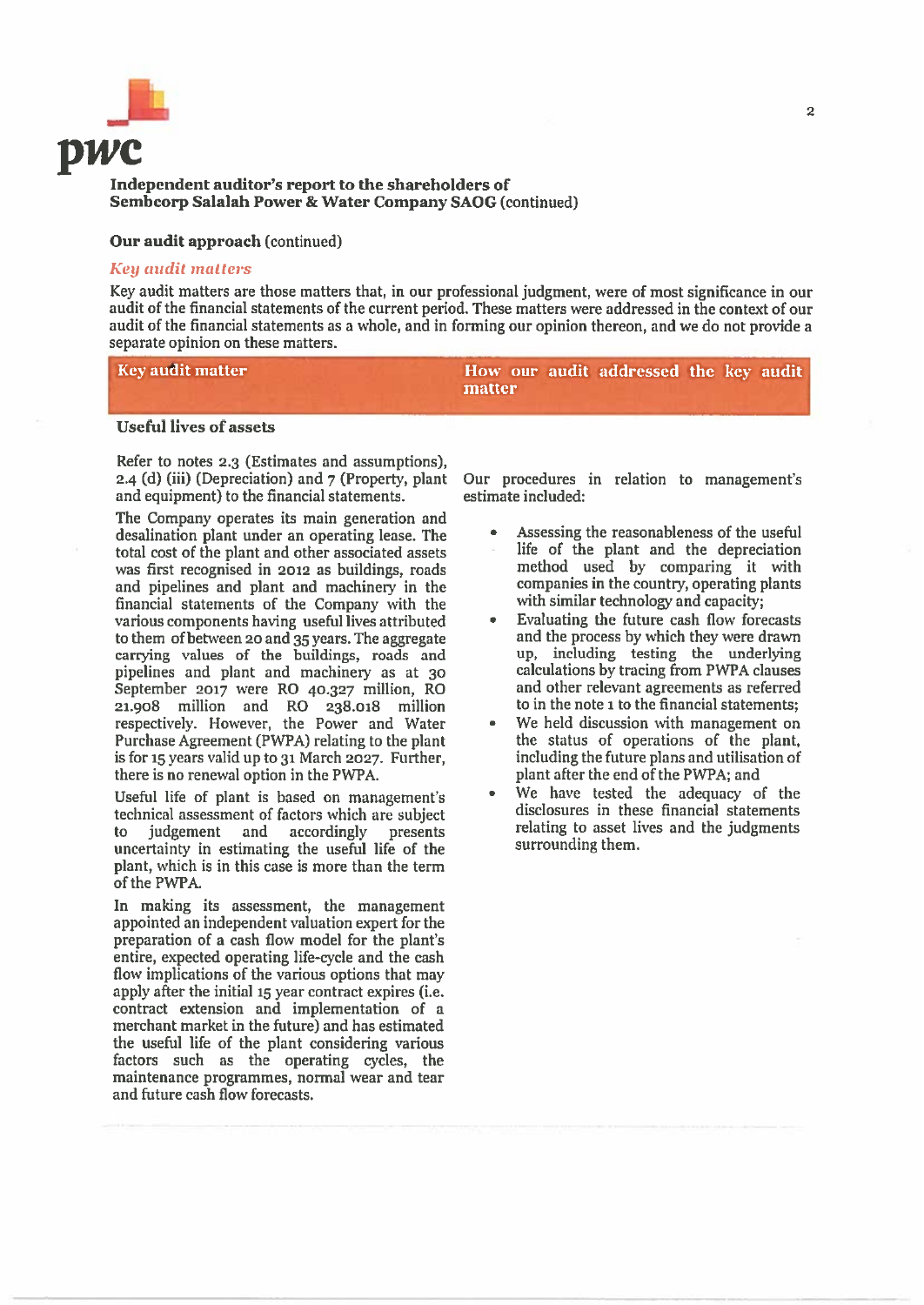

### **Key audit matters (continued)**

# **Key audit matter**

How our audit addressed the key audit matter

# **Asset retirement obligation**

note 18 (Asset retirement obligation) to the financial statements.

Under the terms of the Usufruct agreement between the Ministry of Housing and the Company (Clause 11), the company is obliged to remove all structures, fixtures, fittings, equipment and other property of the Company situated at or on the site and to reinstate the site and restore it to the condition it was in at the start of the usufruct term.

As at 30 September 2017 the Company recognised a provision of RO 0.562 million relating to its asset retirement obligation arising from the Usufruct agreements with the Government of the Sultanate of Oman relating to the land on which the plant is constructed.

Asset retirement obligation is based  $\alpha$ n management's technical assessment of the probable future costs to be incurred in respect of the decommissioning of the plant and restoring the land. The significant uncertainty in estimating the provision is the cost that will be incurred, the applicable discount rate and the timing of the site restoration activities.

Management has estimated this liability by using an expert assessor. The liability is based on employing existing technology and materials currently available.

# Refer to note 2.3 (Estimates and assumptions) and Our procedures in relation to management's estimate included:

- Evaluating the independence, competence  $\bullet$ and capabilities of the expert employed by management to determine the asset retirement obligation, and that the scope of the expert's work was appropriate;
- Testing, on a sample basis, the completeness and accuracy of source data (such as, list of equipment, site layout, plant design and plant technology details) shared by management with the expert by performing site visit and tracing the relevant information from the Company provided supporting documents;
- Assessing the reasonableness of the assumptions made by the expert keeping in view the general economic and market conditions;
- Assessing the reasonableness of the discount rate by reference to the risk adjusted rate specific to the liability, we used our in-house valuation expert to assist for this purpose; and

Testing the adequacy of the disclosures relating to asset retirement obligations in these financial statements.

## **Other information**

The directors are responsible for the other information. The other information, which we obtained prior to the date of our auditor's report comprises of the Management Discussion and Analysis, but does not include the financial statements and our auditor's report thereon.

Our opinion on the financial statements does not cover the other information and we do not and will not express any form of assurance conclusion thereon.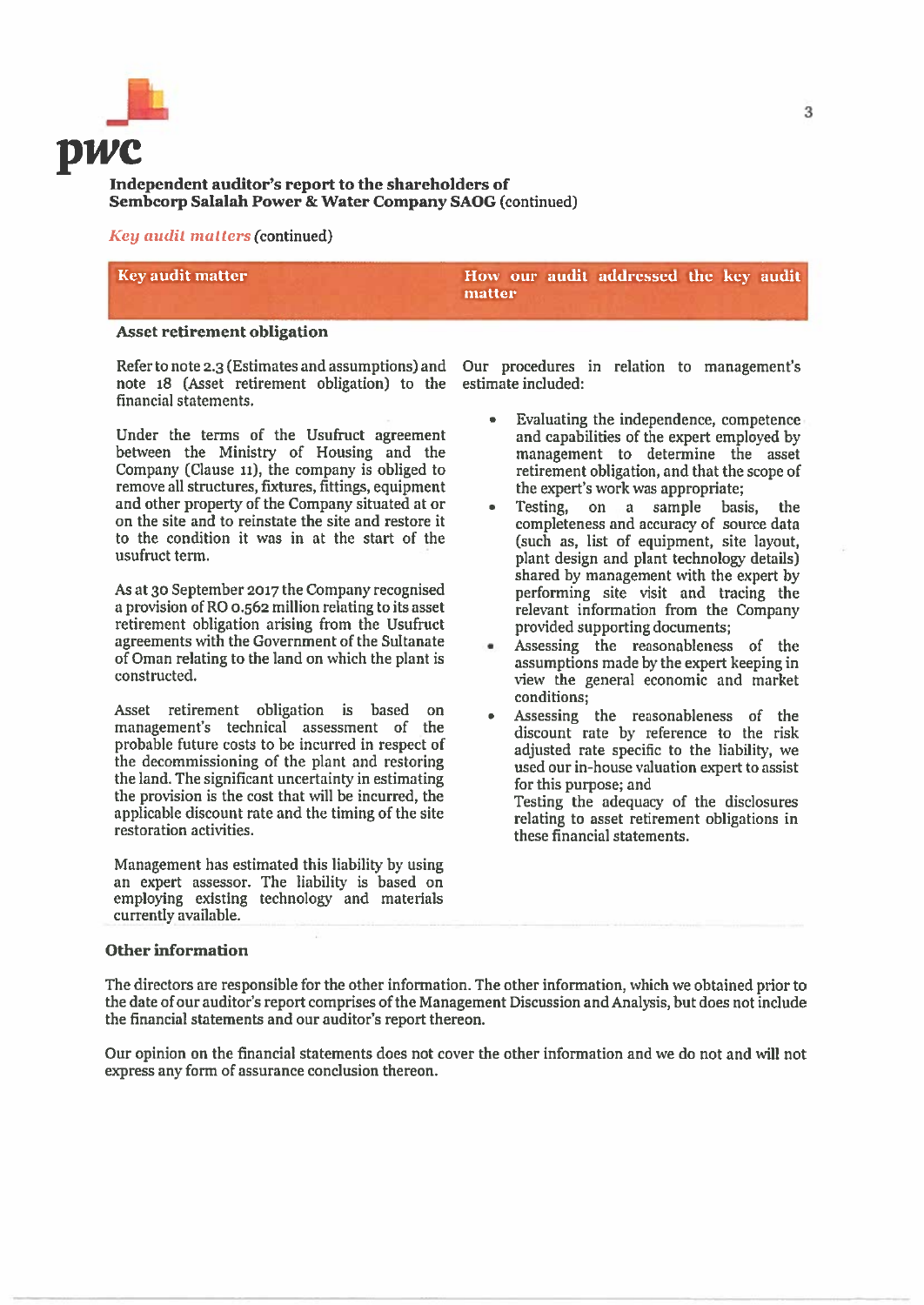

## Other information (continued)

In connection with our audit of the financial statements, our responsibility is to read the other information identified above and, in doing so, consider whether the other information is materially inconsistent with the financial statements or our knowledge obtained in the audit, or otherwise appears to be materially misstated.

If, based on the work we have performed on the other information that we obtained prior to the date of this audit report, we conclude that there is a material misstatement of this other information, we are required to report that fact. We have nothing to report in this regard.

## Responsibilities of management and those charged with governance for the financial **statements**

The directors are responsible for the preparation and fair presentation of the financial statements in accordance with International Financial Reporting Standards and their preparation in compliance with the relevant requirements of the Capital Market Authority ("the CMA") of the Sultanate of Oman and the Commercial Companies Law of 1974, as amended, and for such internal control as management determines is necessary to enable the preparation of financial statements that are free from material misstatement, whether due to fraud or error.

In preparing the financial statements, the directors are responsible for assessing the Company's ability to continue as a going concern, disclosing, as applicable, matters related to going concern and using the going concern basis of accounting unless directors either intend to liquidate the Company or to cease operations, or have no realistic alternative but to do so.

Those charged with governance are responsible for overseeing the Company's financial reporting process.

# Auditor's responsibilities for the audit of the financial statements

Our objectives are to obtain reasonable assurance about whether the financial statements as a whole are free from material misstatement, whether due to fraud or error, and to issue an auditor's report that includes our opinion. Reasonable assurance is a high level of assurance, but is not a guarantee that an audit conducted in accordance with ISAs will always detect a material misstatement when it exists. Misstatements can arise from fraud or error and are considered material if, individually or in the aggregate, they could reasonably be expected to influence the economic decisions of users taken on the basis of these financial statements.

As part of an audit in accordance with ISAs, we exercise professional judgment and maintain professional scepticism throughout the audit. We also:

- Identify and assess the risks of material misstatement of the financial statements, whether due to fraud or error, design and perform audit procedures responsive to those risks, and obtain audit evidence that is sufficient and appropriate to provide a basis for our opinion. The risk of not detecting a material misstatement resulting from fraud is higher than for one resulting from error, as fraud may involve collusion, forgery, intentional omissions, misrepresentations, or the override of internal control.
- Obtain an understanding of internal control relevant to the audit in order to design audit procedures that are appropriate in the circumstances, but not for the purpose of expressing an opinion on the effectiveness of the Company's internal control.
- Evaluate the appropriateness of accounting policies used and the reasonableness of accounting  $\bullet$ estimates and related disclosures made by directors.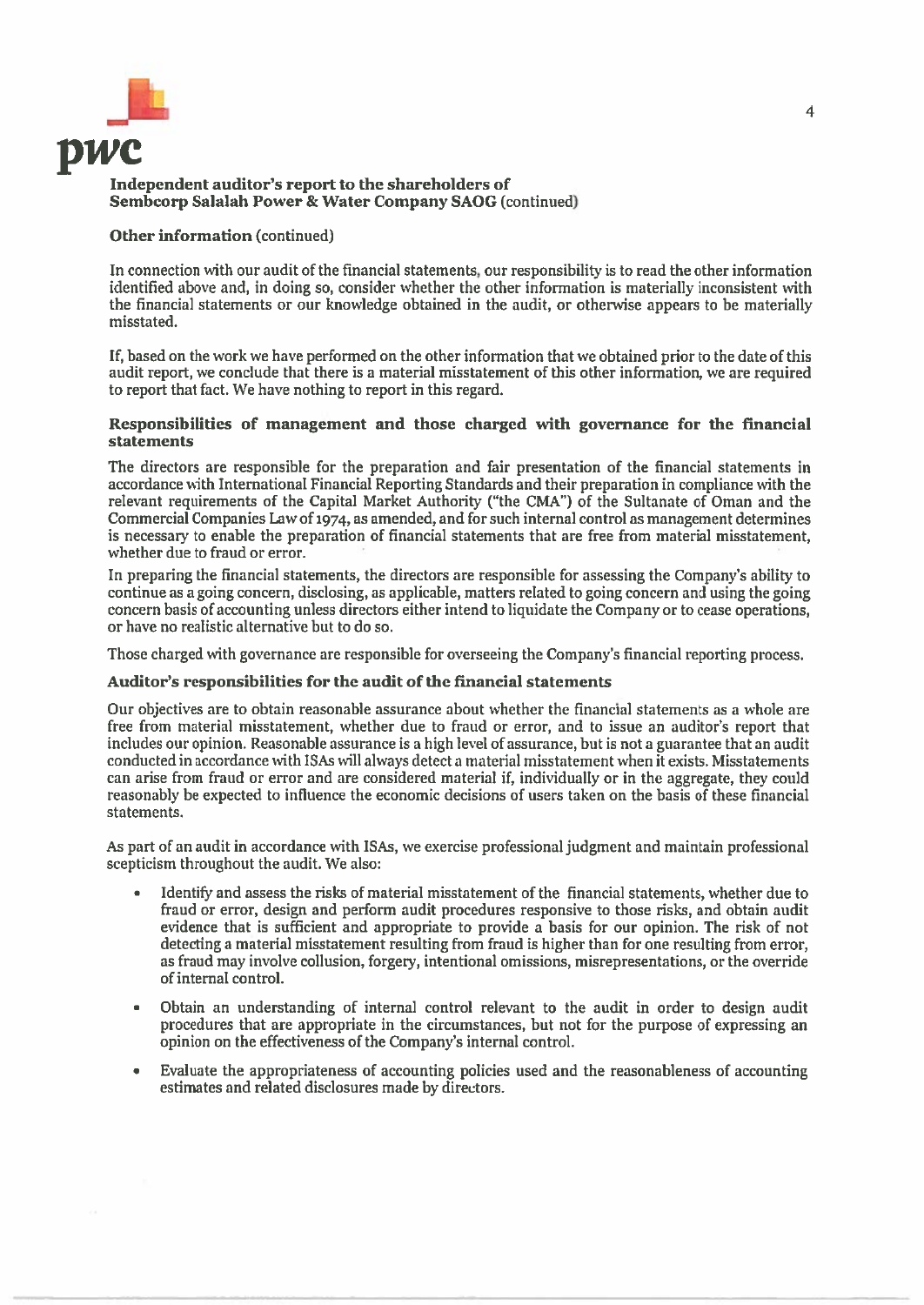

# Auditor's responsibilities for the audit of the financial statements (continued)

- Conclude on the appropriateness of management's use of the going concern basis of accounting and, based on the audit evidence obtained, whether a material uncertainty exists related to events or conditions that may cast significant doubt on the Company's ability to continue as a going concern. If we conclude that a material uncertainty exists, we are required to draw attention in our auditor's report to the related disclosures in the financial statements or, if such disclosures are inadequate, to modify our opinion. Our conclusions are based on the audit evidence obtained up to the date of our auditor's report. However, future events or conditions may cause the Company to cease to continue as a going concern.
- Evaluate the overall presentation, structure and content of the financial statements, including the disclosures, and whether the financial statements represent the underlying transactions and events in a manner that achieves fair presentation.

We communicate with those charged with governance regarding, among other matters, the planned scope and timing of the audit and significant audit findings, including any significant deficiencies in internal control that we identify during our audit.

We also provide those charged with governance with a statement that we have complied with relevant ethical requirements regarding independence, and to communicate with them all relationships and other matters that may reasonably be thought to bear on our independence, and where applicable, related safeguards.

From the matters communicated with those charged with governance, we determine those matters that were of most significance in the audit of the financial statements of the current period and are therefore the key audit matters. We describe these matters in our auditor's report unless law or regulation precludes public disclosure about the matter or when, in extremely rare circumstances, we determine that a matter should not be communicated in our report because the adverse consequences of doing so would reasonably be expected to outweigh the public interest benefits of such communication.

## Report on other legal and regulatory requirements

Further, we report that the financial statements have been prepared and comply, in all material respects, with the relevant requirements of the CMA of the Sultanate of Oman and the Commercial Companies Law of 1974, as amended.

## **Other matters**

The financial statements for the year ended 31 December 2016 were audited by another firm of  $(i)$ auditors, whose report dated 20 February 2017 expressed an unmodified opinion on those financial statements.

(ii) The financial statements for the 9 month period ended 30 September 2016 were audited by another firm of auditors, whose report dated 25 October 2016 expressed an unmodified opinion on those financial statements.

Pricewaterhouse burges LLC **Husam Elnaili** کو در خ **Muscat, Sultanate of Oman** 157-614 26 October 2017 C.R. No 1230865 ewatern. No 1230au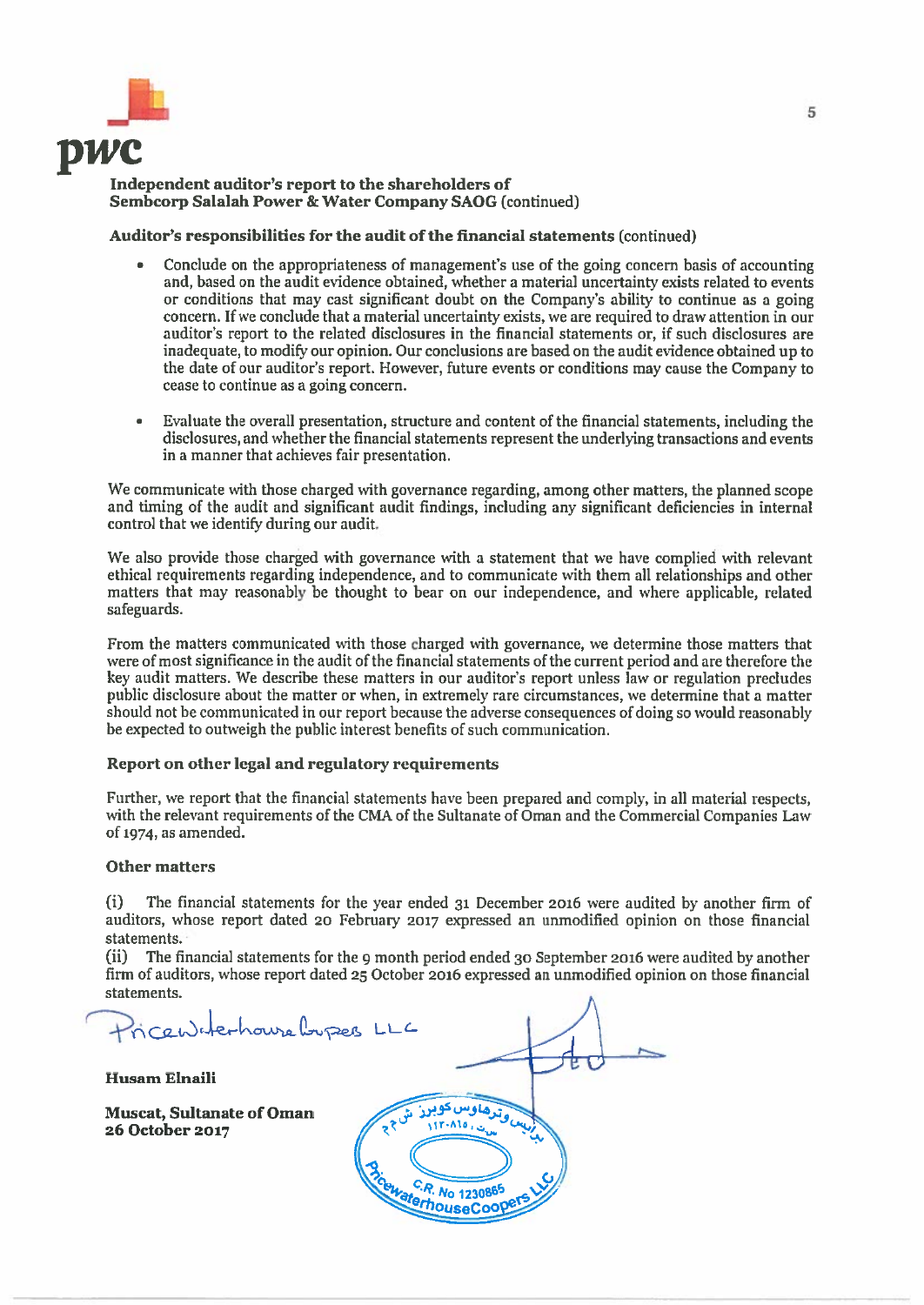# **STATEMENT OF PROFIT OR LOSS AND OTHER COMPREHENSIVE INCOME FOR THE NINE MONTHS PERIOD ENDED 30 SEPTEMBER 2017**

|                                                                                                 | <b>Notes</b>   | 30 September<br>2017<br>RO | 30 September<br>2016<br><b>RO</b> |
|-------------------------------------------------------------------------------------------------|----------------|----------------------------|-----------------------------------|
| Revenue                                                                                         | 3              | 59,461,909                 | 58,514,520                        |
| Cost of sales                                                                                   | $\overline{4}$ | (35,059,254)               | (32, 591, 947)                    |
| <b>Gross profit</b>                                                                             |                | 24,402,655                 | 25,922,573                        |
| Administrative and general expenses                                                             | 5              | (442, 155)                 | (470, 742)                        |
| Profit before interest and tax                                                                  |                | 23,960,500                 | 25,451,831                        |
| Finance income                                                                                  |                | 295,064                    | 93,927                            |
| Finance costs                                                                                   | 6              | (12, 248, 701)             | (12, 625, 161)                    |
| Profit before tax for the period                                                                |                | 12,006,863                 | 12,920,597                        |
| Income tax expense                                                                              | 15             | (4,403,919)                | (1,603,445)                       |
| Profit for the period                                                                           |                | 7,602,944                  | 11,317,152                        |
| Other comprehensive income<br>Items that may be subsequently reclassified to<br>profit or loss: |                |                            |                                   |
| Effective portion of change in fair value of cash<br>flow hedge (net of income tax)             | 9              | 1,838,680                  | (2,641,789)                       |
| Total comprehensive income for the period                                                       |                | 9,441,624                  | 8,675,363                         |
| <b>Earnings per share:</b><br>Basic and diluted earnings per share                              | 22             | 0.0080                     | 0.0119                            |

The notes on pages 10 to 39 form an integral part of these financial statements.

Independent auditor's report - pages 1 - 5.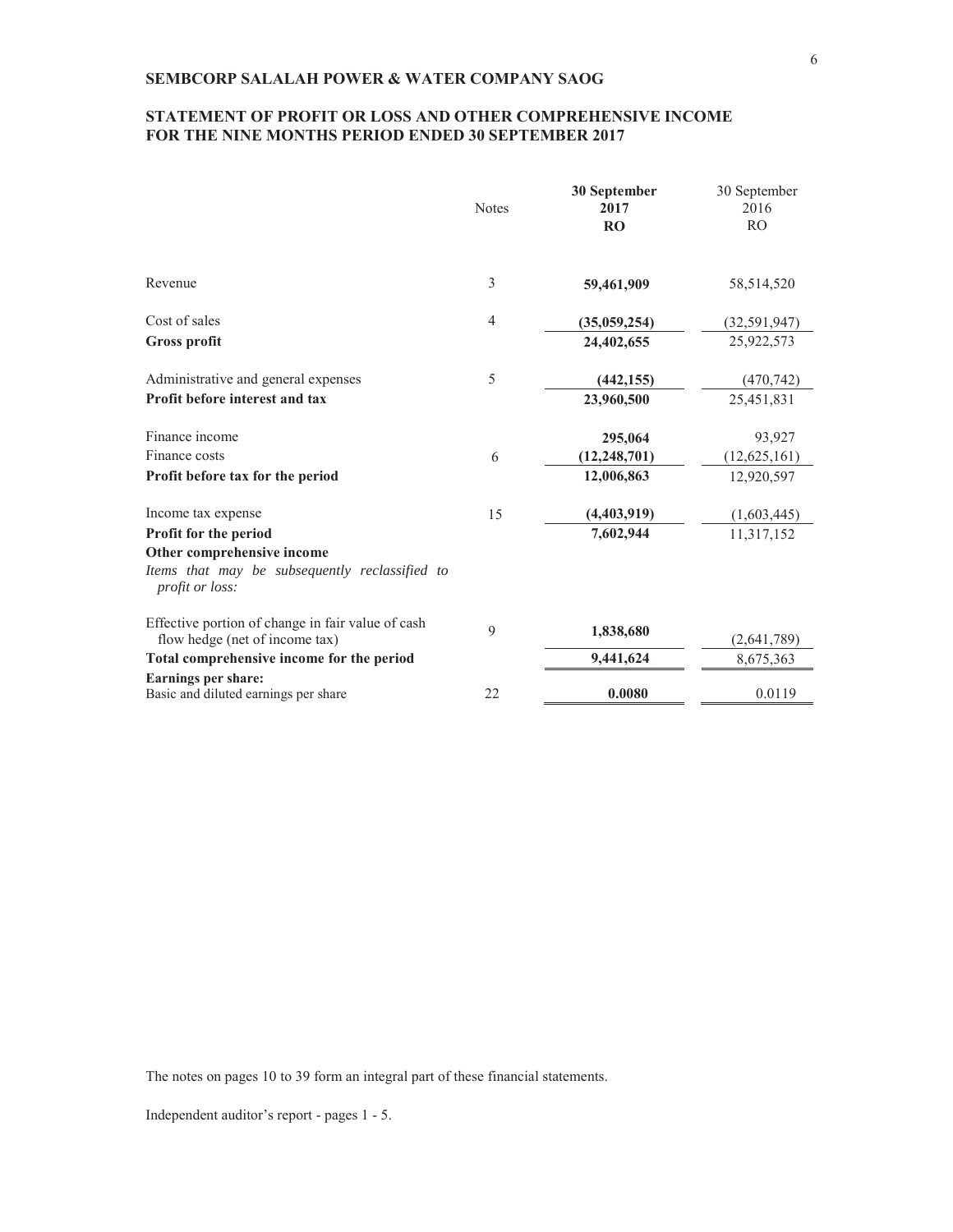# **SEMBCORP SALALAH POWER & WATER COMPANY SAOG**

# STATEMENT OF FINANCIAL POSITION AS AT 30 SEPTEMBER 2017

|                                      |                     | 30 September         | 31 December<br>2016  | 30 September<br>2016 |
|--------------------------------------|---------------------|----------------------|----------------------|----------------------|
|                                      | <b>Notes</b>        | 2017                 |                      |                      |
|                                      |                     | <b>RO</b>            | R <sub>O</sub>       | R <sub>O</sub>       |
| <b>Assets</b>                        |                     |                      |                      |                      |
| Non-current assets                   |                     |                      |                      |                      |
| Property, plant and equipment        | $\overline{7}$<br>8 | 300,432,692          | 308,284,477<br>2,199 | 310,906,535<br>2,597 |
| Intangible assets                    |                     | 1,013<br>300,433,705 | 308,286,676          | 310,909,132          |
| <b>Total non-current assets</b>      |                     |                      |                      |                      |
| <b>Current assets</b>                |                     |                      |                      |                      |
| Inventory                            | 10                  | 4,520,799            | 4,256,144            | 4,306,571            |
| Trade and other receivables          | $_{11}$             | 16,266,295           | 9,443,709            | 8,764,929            |
| Cash and cash equivalents            | 12                  | 21,379,738           | 27,256,820           | 29,748,291           |
| <b>Total current assets</b>          |                     | 42,166,832           | 40,956,673           | 42,819,791           |
| <b>Total assets</b>                  |                     | 342,600,537          | 349,243,349          | 353,728,923          |
|                                      |                     |                      |                      |                      |
| <b>Equity and liabilities</b>        |                     |                      |                      |                      |
| <b>Equity</b>                        |                     |                      |                      |                      |
| Share capital                        | 13(a)               | 95,457,195           | 95,457,195           | 95,457,195           |
| Legal reserve                        | 13(b)               | 6,072,741            | 5,312,447            | 4,981,280            |
| Retained earnings                    |                     | 6,897,238            | 3,491,047            | 10,342,638           |
| Shareholders' funds                  |                     | 108,427,174          | 104,260,689          | 110,781,113          |
| Hedging reserve                      | 9 & 13(c)           | (14, 384, 557)       | (16, 223, 237)       | (24, 285, 736)       |
| Net equity                           |                     | 94,042,617           | 88,037,452           | 86,495,377           |
|                                      |                     |                      |                      |                      |
| <b>Liabilities</b>                   |                     |                      |                      |                      |
| <b>Non-current liabilities</b>       |                     |                      |                      |                      |
| Long term loan                       | 17                  | 194,262,975          | 208,957,588          | 208,712,835          |
| Asset retirement obligation          | 18                  | 562,296              | 534,603              | 525,981              |
| Deferred tax liability               | 15                  | 13,804,043           | 9,726,316            | 8,194,400            |
| Derivative instruments               | 9                   | 12,568,422           | 14,599,007           | 22,282,112           |
| <b>Total non-current liabilities</b> |                     | 221,197,736          | 233,817,514          | 239,715,328          |
| <b>Current liabilities</b>           |                     |                      |                      |                      |
| Current portion of long term loan    | 17                  | 15,414,677           | 14,483,021           | 14,483,021           |
| Current portion of derivative        |                     |                      |                      |                      |
| instrument                           | 9                   | 4,354,587            | 3,836,490            | 5,315,315            |
| Trade and other payables             | 14                  | 7,590,920            | 9,068,872            | 7,719,882            |
| <b>Total current liabilities</b>     |                     | 27,360,184           | 27,388,383           | 27,518,218           |
| <b>Total liabilities</b>             |                     | 248,557,920          | 261,205,897          | 267,233,546          |
| <b>Total equity and liabilities</b>  |                     | 342,600,537          | 349,243,349          | 353,728,923          |
|                                      |                     |                      |                      |                      |
| Net assets per share                 | 23                  | 0.114                | 0.109                | 0.116                |

The financial statements on pages 6 to 39 were approved and authorised for issue in accordance with a resolution of the Board of Directors on 25 October 2017.

Director Financial Controller

Director

The notes on pages 10 to 39 form an integral part of these financial statements.

Independent auditor's report - pages 1 - 5.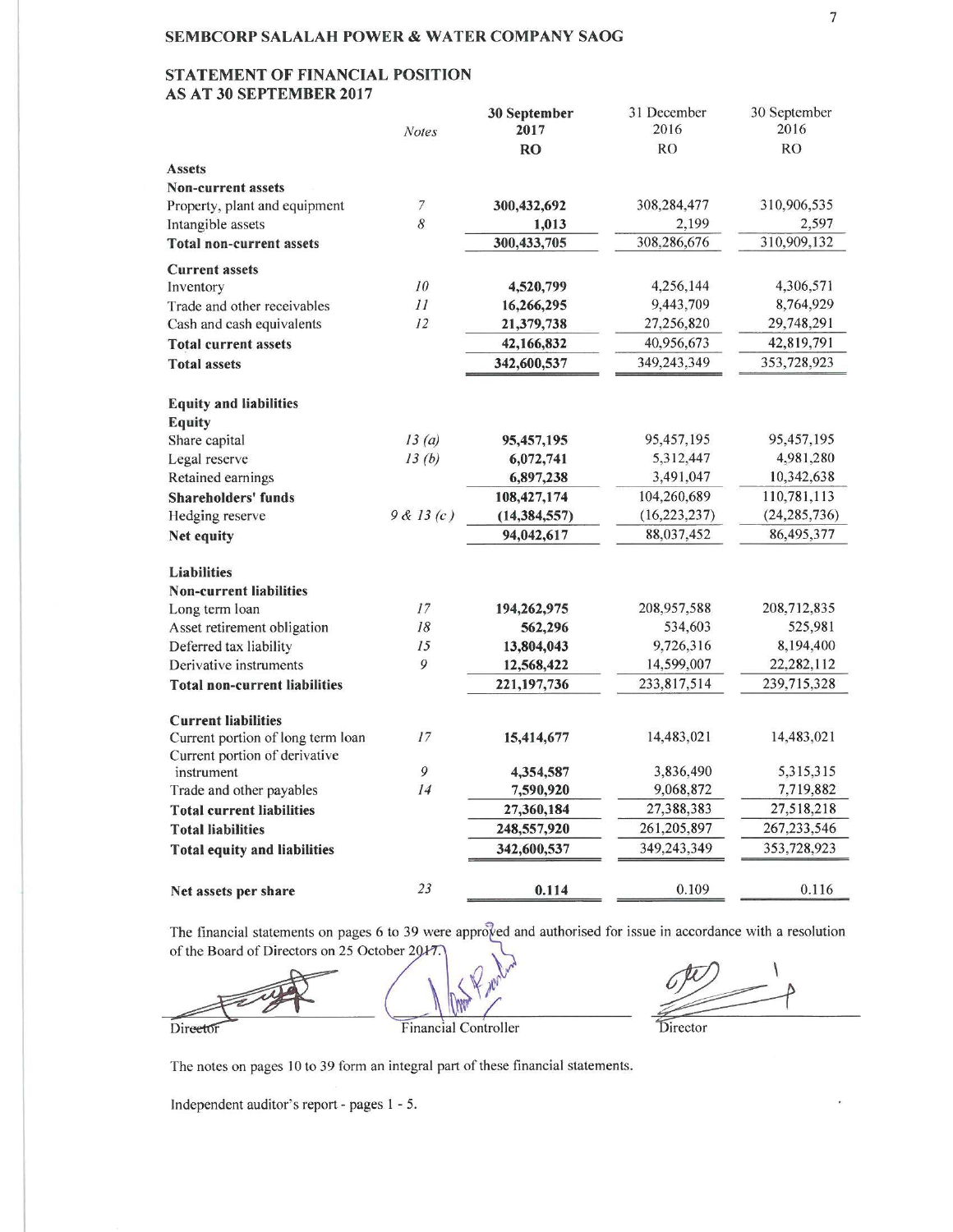# **STATEMENT OF CHANGES IN EQUITY FOR THE NINE MONTHS PERIOD ENDED 30 SEPTEMBER 2017**

|                                                                                                | <b>Share</b><br>Capital<br><b>RO</b> | Legal<br>reserve<br>RO | <b>Retained</b><br>earnings<br>RO | Hedging<br>reserve<br>RO | <b>Total</b><br>RO |
|------------------------------------------------------------------------------------------------|--------------------------------------|------------------------|-----------------------------------|--------------------------|--------------------|
| At 1 January 2016                                                                              | 95,457,195                           | 3,849,565              | 3,498,203                         | (21, 643, 947)           | 81,161,016         |
| Profit for the period<br>Other comprehensive income/(loss)                                     |                                      |                        | 11,317,152                        |                          | 11,317,152         |
| Fair value of cash flow hedge<br>adjustments - gross<br>Reclassification to profit or loss -   |                                      |                        |                                   | (7,936,517)              | (7,936,517)        |
| gross (note 6)                                                                                 |                                      |                        |                                   | 4,934,484                | 4,934,484          |
| Deferred tax liability on change in<br>fair value of cash flow hedge                           |                                      |                        |                                   | 360,244                  | 360,244            |
| Total comprehensive income/(loss)<br>for the period                                            |                                      |                        | 11,317,152                        | (2,641,789)              | 8,675,363          |
| Transactions with owners of the<br>Company, recognized directly in<br>equity                   |                                      |                        |                                   |                          |                    |
| Final Dividend                                                                                 |                                      |                        | (3,341,002)                       |                          | (3,341,002)        |
| Transfer to legal reserve                                                                      |                                      | 1,131,715              | (1, 131, 715)                     |                          |                    |
| Total transactions with owners of the                                                          |                                      |                        |                                   |                          |                    |
| Company, recognised directly in                                                                |                                      |                        |                                   |                          |                    |
| equity                                                                                         |                                      | 1,131,715              | (4,472,717)                       |                          | (3,341,002)        |
| At 30 September 2016                                                                           | 95,457,195                           | 4,981,280              | 10,342,638                        | (24, 285, 736)           | 86,495,377         |
| At 1 January 2017                                                                              | 95,457,195                           | 5,312,447              | 3,491,047                         | (16, 223, 237)           | 88,037,452         |
| Profit for the period                                                                          |                                      |                        | 7,602,944                         |                          | 7,602,944          |
| Other comprehensive income                                                                     |                                      |                        |                                   |                          |                    |
| Fair value of cash flow hedge<br>adjustments - gross<br>Reclassification to profit or loss -   |                                      |                        |                                   | (2,375,080)              | (2,375,080)        |
| $\text{gross} \left( \text{note} \left( 6 \right) \right)$<br>Change in tax rate adjustment on |                                      |                        |                                   | 3,887,568                | 3,887,568          |
| change in fair value of cash flow<br>hedge                                                     |                                      |                        |                                   | 553,065                  | 553,065            |
| Deferred tax liability on change in<br>fair value of cash flow hedge                           |                                      |                        |                                   | (226, 873)               | (226, 873)         |
| Total comprehensive income for<br>the period<br>Transactions with owners of the                |                                      |                        | 7,602,944                         | 1,838,680                | 9,441,624          |
| Company, recognised directly in<br>equity                                                      |                                      |                        |                                   |                          |                    |
| Dividend                                                                                       |                                      |                        | (3,436,459)                       |                          | (3,436,459)        |
| Transfer to legal reserve                                                                      |                                      | 760,294                | (760, 294)                        |                          |                    |
| Total transactions with owners of<br>Company,<br>recognised<br>the                             |                                      |                        |                                   |                          |                    |
| directly in equity<br>At 30 September 2017                                                     |                                      | 760,294                | (4, 196, 753)                     |                          | (3,436,459)        |
|                                                                                                | 95,457,195                           | 6,072,741              | 6,897,238                         | (14, 384, 557)           | 94,042,617         |

The notes on pages 10 to 39 form an integral part of these financial statements.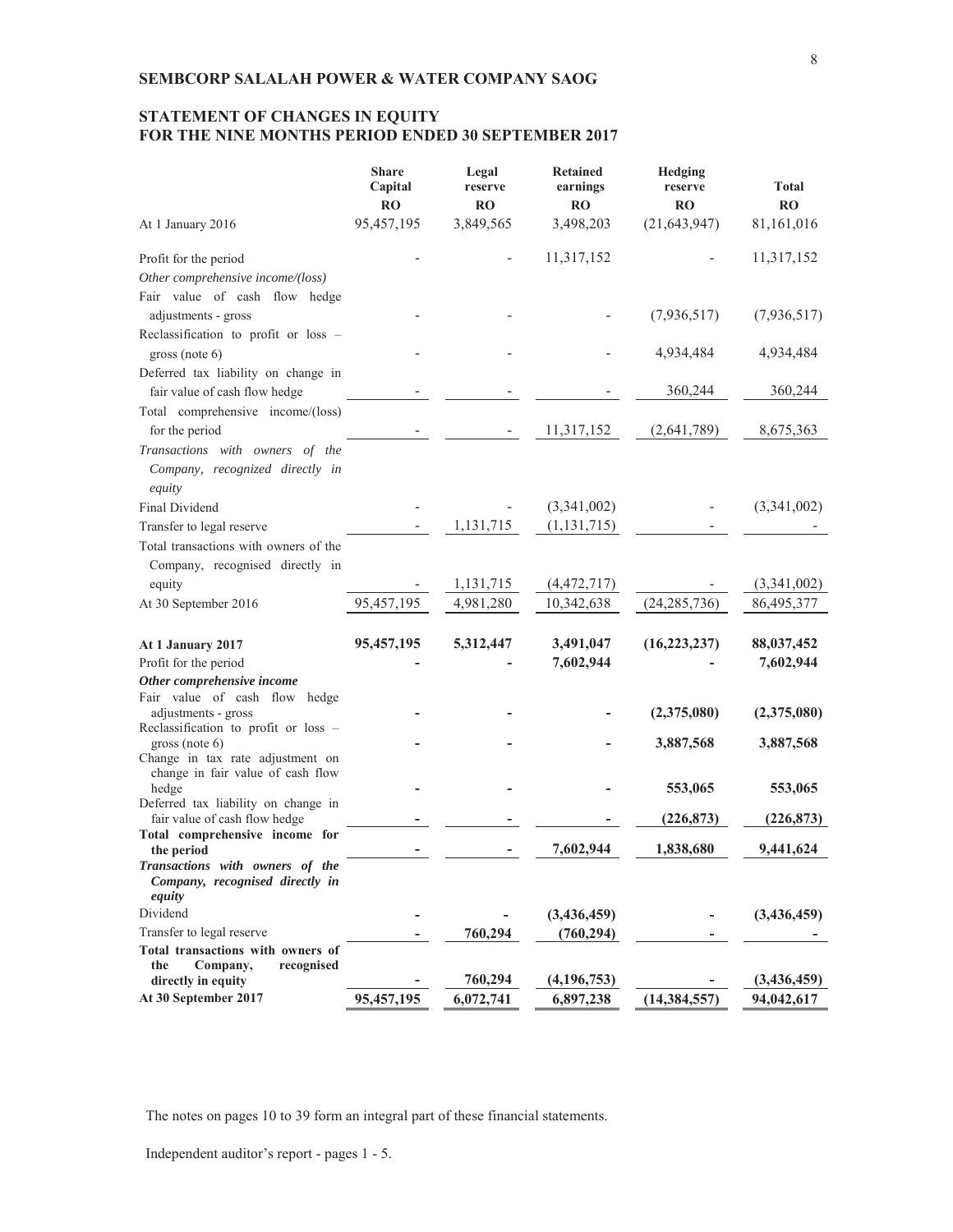# **STATEMENT OF CASH FLOWS FOR THE NINE MONTHS PERIOD ENDED 30 SEPTEMBER 2017**

|                                                        | 30 September<br>2017<br>RO | 30 September<br>2016<br><b>RO</b> |
|--------------------------------------------------------|----------------------------|-----------------------------------|
| <b>Operating activities</b>                            |                            |                                   |
| Profit before tax for the period                       | 12,006,863                 | 12,920,597                        |
| Adjustment for:                                        |                            |                                   |
| Depreciation and amortisation                          | 8,086,669                  | 8,100,359                         |
| Amortisation of deferred financing cost                | 720,064                    | 765,977                           |
| Finance costs                                          | 11,527,213                 | 11,857,747                        |
| Finance income                                         | (295,064)                  | (93, 927)                         |
| Provision for asset retirement obligation              | 27,693                     | 25,866                            |
| Changes in working capital:                            |                            |                                   |
| Inventory                                              | (264, 655)                 | 251,041                           |
| Trade and other receivables                            | (6,760,310)                | (1,250,349)                       |
| Trade and other payables                               | 2,300,434                  | 2,423,329                         |
|                                                        | 27,348,907                 | 35,000,640                        |
| Finance cost paid                                      | (15,305,599)               | (15,865,380)                      |
| Net cash flow generated from operating activities      | 12,043,308                 | 19,135,260                        |
| <b>Investing activities</b>                            |                            |                                   |
| Net payment on account of acquisition/disposal of      |                            |                                   |
| property, plant and equipment                          | (233, 698)                 | (457, 427)                        |
| Payment on account of acquisition of intangible assets |                            | (3,168)                           |
| Investment in fixed term cash deposits                 | (21,609,115)               | (19,953,389)                      |
| Proceeds from the maturity of fixed term cash deposits | 26,681,899                 | 27,168,273                        |
| Finance income received                                | 232,788                    | 111,888                           |
| Net cash generated from investing activities           | 5,071,874                  | 6,866,177                         |
|                                                        |                            |                                   |
| <b>Financing activities</b>                            |                            |                                   |
| Repayment of term loan                                 | (14, 483, 021)             | (14, 116, 005)                    |
| Dividend paid                                          | (3,436,459)                | (3,341,002)                       |
| Net cash used in financing activities                  | (17,919,480)               | (17, 457, 007)                    |
| Net change in cash and cash equivalents                | (804, 298)                 | 8,544,430                         |
| Cash and cash equivalents as at 1 January              | 5,989,754                  | 6,984,854                         |
| Cash and cash equivalents as at 30 September           | 5,185,456                  | 15,529,284                        |

The notes on pages 10 to 39 form an integral part of these financial statements.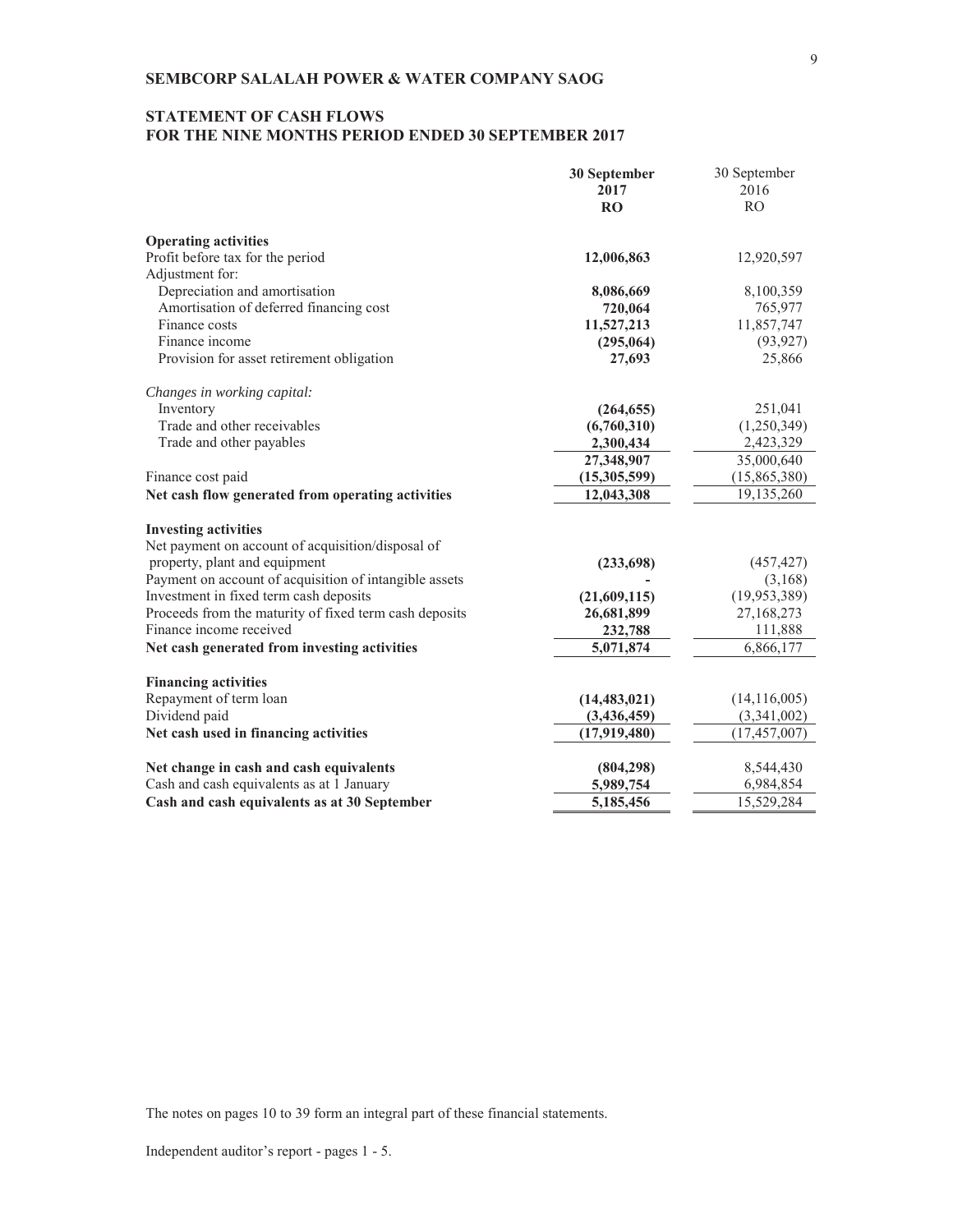### **1 Legal status and principal activities**

Sembcorp Salalah Power & Water Company SAOC ("the Company") was registered as a closed Omani Joint Stock Company in the Sultanate of Oman on 29 September 2009.

The Company entered into a Shareholders Agreement ("the Shareholders Agreement") dated 17 November 2009 between Sembcorp Oman First Investment Holding Co Ltd ("SOFIH") 40% shareholder, Sembcorp Oman IPO Holding Co Ltd ("SOIHL") 20% shareholder and Inma Power & Water Company LLC ("IPWC") 40% shareholder.

The Company was awarded a tender by the Government of the Sultanate of Oman ("the Government") to build, own and operate an electricity generation and seawater desalination plant together with the associated facilities in the Salalah region ("the Plant").

On 8 October 2013, the Company was listed in Muscat Securities Market and became a listed public joint stock company ("SAOG").

#### **Significant agreements:**

The Company has entered into the following major agreements:

- (i) Power and Water Purchase Agreement (" the PWPA") dated 23 November 2009 with Oman Power & Water Procurement Company SAOC ("OPWP") for a period of fifteen years commencing from the date of commercial operations ("Operation period") to procure the power and water produced by the Company;
- (ii) Natural Gas Sales Agreement ("NGSA") dated 23 November 2009 with the Ministry of Oil and Gas ("MOG") of the Government for the supply of natural gas;
- (iii) Usufruct Agreement ("Usufruct Agreement") dated 23 November 2009 with the Ministry of Housing for grant of Usufruct rights over the project site;
- (iv) Long Term Service Agreement ("LTSA") with General Electric International LLC ("GEIL") for maintenance services on gas turbines and generators;
- (v) EPC Turnkey Engineering, Procurement and Construction ("EPC") Contract dated 20 August 2009 with SEPCOIII Electric Power Construction Corporation ("SEPCOIII") for the construction of the Plant;
- (vi) Government Guarantee Agreement ("Government Guarantee") dated 23 November 2009 with the Government represented by the Ministry of Finance ("MOF"), whereby the MOF is prepared to guarantee the payment by OPWP of its financial obligations to the Company's Senior Lenders under the PWPA; and
- (vii)Operation and Maintenance ("O&M") agreement with Sembcorp Salalah O&M Services Company LLC ("SSOM") dated 8 February 2010 for a period of 15 years from the scheduled commercial operation date.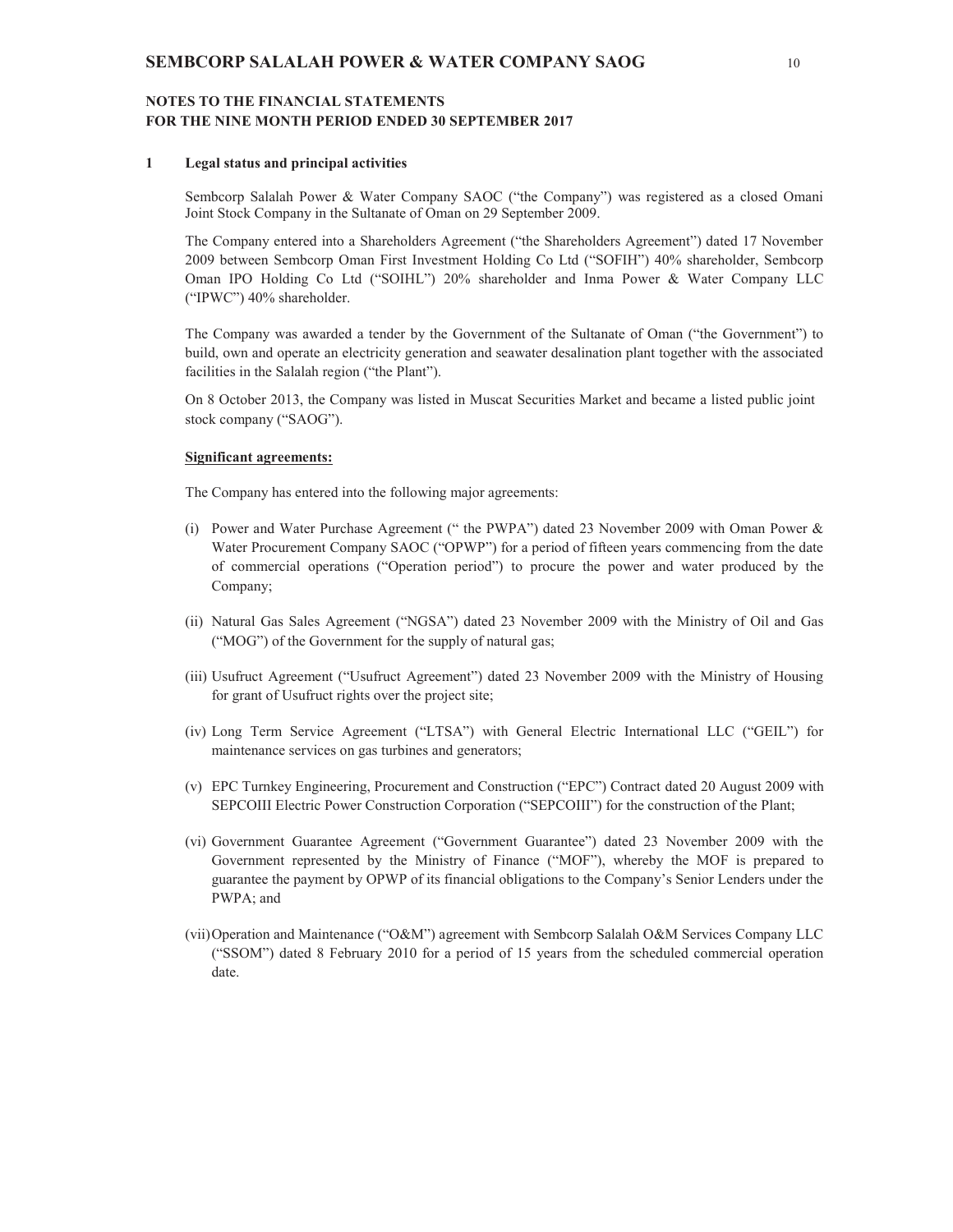### **2 Basis of preparation and significant accounting policies**

#### **2.1 Basis of preparation**

#### *(a) Statement of compliance*

These financial statements have been prepared in accordance with International Financial Reporting Standards (IFRS) as issued by the International Accounting Standards Board (IASB), the rules and guidelines on disclosures issued by the Capital Market Authority of the Sultanate of Oman (CMA) and the applicable requirements of the Commercial Companies Law of 1974, as amended.

#### *(b) Basis of measurement*

These financial statements are prepared on a historical cost basis except where otherwise described in the accounting policies below.

### *(c) Use of estimates and judgements*

The preparation of financial statements in conformity with IFRS requires management to make judgements, estimates and assumptions that affect the application of policies and reported amounts of assets and liabilities, income and expenses.

The estimates and associated assumptions are based on historical experience and various other factors that are believed to be reasonable under the circumstances, the results of which form the basis of making the judgements about carrying values of assets and liabilities that are not readily apparent from other sources. The Company makes estimates and assumptions concerning the future. The resulting accounting estimates will, by definition, seldom equal the related actual results. The areas where accounting assumptions and estimates are significant to the financial statements are disclosed in notes 2.2 and 2.3 below and also in the relevant notes to the financial statements.

The estimates and underlying assumptions are reviewed on an ongoing basis. Revisions to accounting estimates are recognised in the period in which the estimate is revised if the revision affects only that period or in the period of the revision and future periods if the revision affects both current and future periods.

In particular, estimates that involve uncertainties and judgments which have a significant effect on the financial statements include useful lives and residual value of property, plant and equipment, effectiveness of hedge relationship and asset retirement obligation.

#### **2.2 Judgements**

Management has made the following judgements, apart from those involving estimations, which have the most significant effect on the amounts recognised in the financial statements:

#### *(a) Operating Lease*

The Company and OPWP, have entered into a PWPA containing a take-or-pay clause favouring the Company. The management has applied the guidance in IFRIC 4, 'Determining whether an arrangement contains a lease'. Based on management's evaluation, the PWPA with OPWP is considered as a lease within the context of IFRIC 4 and has been classified as an operating lease under IAS 17 since significant risks and rewards associated with the ownership of the plant lies with the Company and not with OPWP. The primary basis for this conclusion being that the PWPA is for a term of 15 years while the economic life of the power plant is estimated to be 35 years. The present value of minimum lease payments under the PWPA does not substantially recover the fair value of the plant at the inception of the lease. Further, the residual risk is borne by the Company and not OPWP.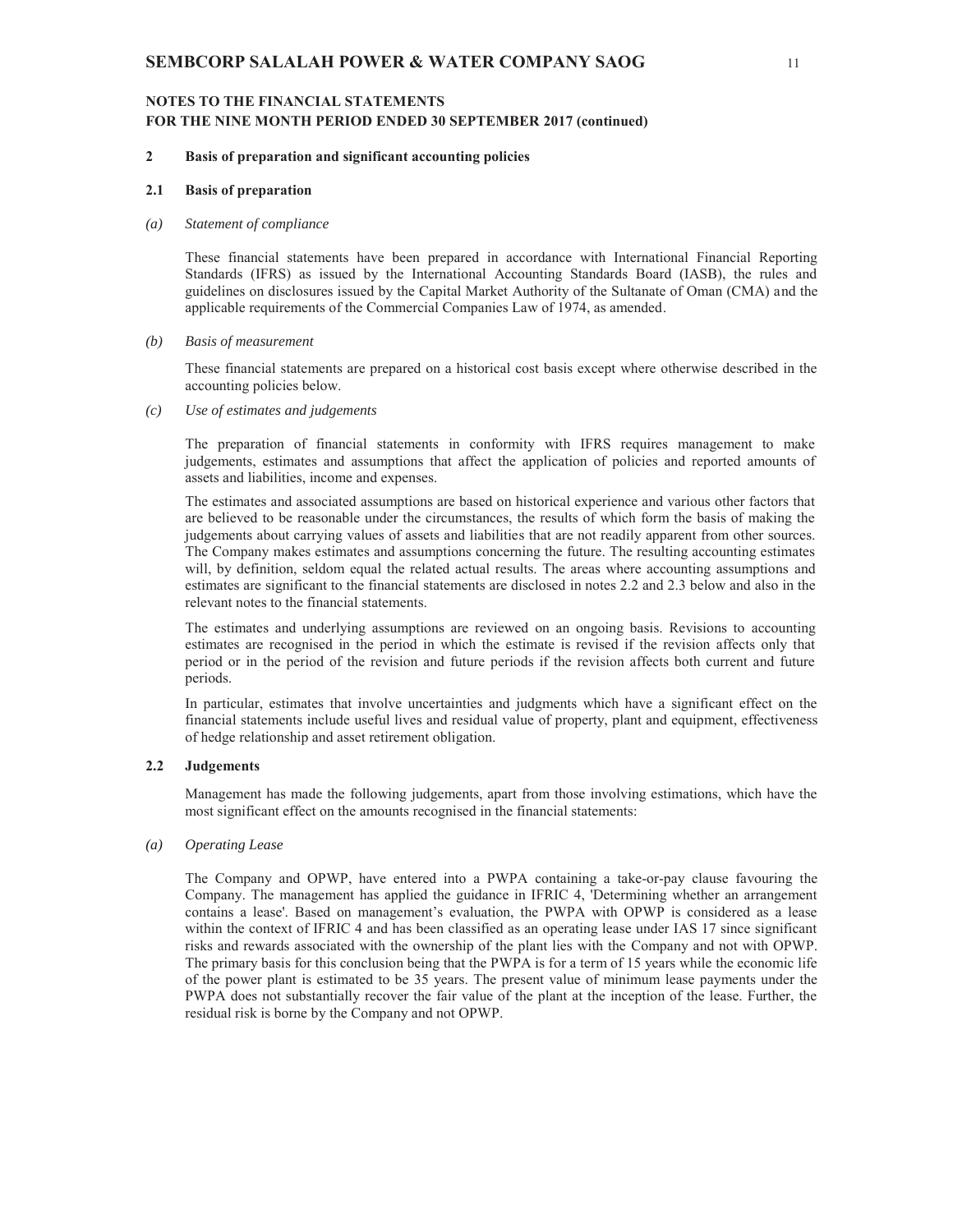#### **2 Basis of preparation and significant accounting policies (continued)**

#### **2.3 Estimates and assumptions**

The key assumptions concerning the future and other key sources of estimation uncertainty at the reporting date, that have a significant risk of causing a material adjustment to the carrying amounts of assets and liabilities within the next financial years are discussed below:

#### *(a) Effectiveness of hedge relationship*

At the inception of the hedge, the management documents the hedging strategy and performs hedge effectiveness testing to assess whether the hedge is effective. This exercise is performed at each reporting date to assess whether the hedge will remain effective throughout the term of the hedging instrument. As at the reporting date, the cumulative fair value of the interest rate swaps was RO 16.9 million (2016 - RO 18.4 million).

### *(b) Useful lives and residual value of property, plant and equipment*

Depreciation is charged so as to write-off the cost of assets, less their residual value, over their estimated useful lives. The calculation of useful lives is based on assessment of various factors such as the operating cycles, the maintenance programmes, and normal wear and tear using best estimates. The calculation of the residual value is based on the management's best estimate.

#### *(c) Asset retirement obligation*

Asset retirement obligation is based on management's technical assessment of the probable future costs to be incurred in respect of the decommissioning of the plant and restoration of land. The significant uncertainty in estimating the provision is the cost that will be incurred and the applicable discount rate. It has been assumed that the site will be restored using technology and material that are currently available.

### **2.4 Significant accounting policies**

The accounting policies set out below have been applied consistently by the Company and are consistent with those used in the previous year.

*(a) Foreign currency* 

#### (i) *Functional and presentation currency*

The financial statements have been presented in Rial Omani ("RO") which is the functional currency of the Company.

#### (ii) *Foreign currency transactions*

Transactions in foreign currencies are translated to the respective functional currency of the Company at foreign exchange rates at the dates of the transactions. Monetary assets and liabilities denominated in foreign currencies at the reporting date are translated to the functional currency at the exchange rate at that date. The foreign currency gain or loss on monetary items is the difference between amortised cost in the functional currency at the beginning of the period, adjusted for effective interest and payments during the period, and the amortised cost in foreign currency translated at the exchange rate at the end of the reporting period. Non-monetary assets and liabilities denominated in foreign currencies that are measured at historical cost are translated to the functional currency at the exchange rate at the date of the transaction. Non-monetary assets and liabilities measured at fair value in foreign currencies are translated into the functional currency at foreign exchange rates ruling at the dates the fair value was determined. Foreign currency differences arising on translation of monetary items are recognised in profit or loss, except for differences arising on the retranslation of available-for-sale equity instruments, qualifying cash flow hedges or other non-monetary items, which are recognised in other comprehensive income. Non-monetary items that are measured in terms of historical cost in a foreign currency are translated using the exchange rate at the date of the transaction.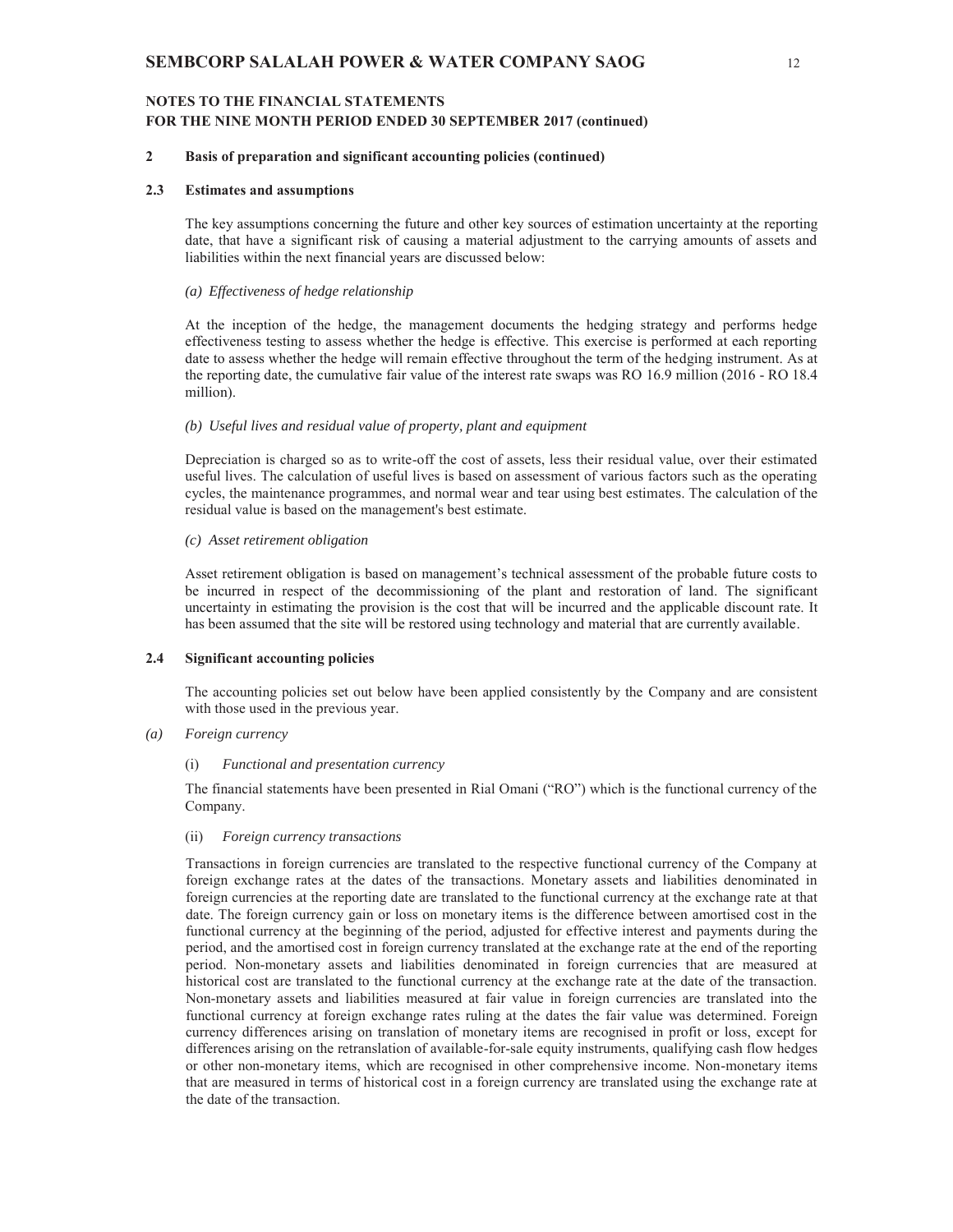#### **2 Basis of preparation and significant accounting policies (continued)**

#### **2.4 Significant accounting policies (continued)**

#### *(b) Financial instruments*

#### (i) Non derivative financial instruments

 Non-derivative financial instruments comprise trade and other receivables, cash at bank, loans and borrowings, and trade and other payables.

 Cash at bank comprises bank balances. For the purposes of the statement of cash flows, the Company considers all cash and bank balances with an original maturity of less than three months from the date of placement to be cash and cash equivalents.

 Other non-derivative financial instruments are measured at amortised cost using the effective interest method, less any impairment losses.

### (ii) Derivative financial instruments

 Derivative financial instruments are recognised at fair value. Subsequent to initial recognition, derivative financial instruments are stated at their fair value. Recognition of any resultant gain or loss depends on the nature of the item being hedged. The fair value of a derivative is the equivalent to the unrealised gain or loss arising from marked to market valuation of the derivative using prevailing market rates or internal pricing models. Derivatives with positive market values (unrealised gains) are included under non-current assets and their current portion in current assets and derivatives with negative market values (unrealised losses) are included under non-current liabilities and their current portion in current liabilities in the statement of financial position.

 Where a derivative financial instrument is designated as a hedge of the variability in cash flows of a recognised liability, the part of any gain or loss on the derivative financial instrument that qualifies as an effective hedge is recognised directly in equity, net of tax. The ineffective part of any gain or loss is recognised in the statement of profit or loss immediately.

 The relationship between hedging instruments and hedged items, as well as its risk management objective and strategy for undertaking various hedge transactions are documented at the inception of the hedging transaction. The entity also documents its assessment, both at hedge inception and on an ongoing basis, of whether the derivatives that are used in hedging transactions have been and will continue to be highly effective in offsetting changes in fair values or cash flows of hedged items.

 Derivative financial instruments are re-measured to fair value at subsequent reporting dates. Changes in the fair value of derivative financial instruments that are designated and effective as cash flow hedges are recognised directly in other comprehensive income and presented in hedging reserve in equity. Any ineffective portion is recognised immediately in profit and loss. Changes in the fair value of derivative financial instruments that do not qualify for hedge accounting are recognised in profit and loss as they arise.

#### Cash flow hedges

When a derivative is designated as the hedging instrument in a hedge of the variability in cash flows attributable to a particular risk associated with a recognised asset or liability or a highly probable forecast transaction, the effective portion of changes in the fair value of the derivative is recognised in other comprehensive income and presented in the hedging reserve in equity. Any ineffective portion of changes in the fair value of the derivative is recognised immediately in profit or loss. If the hedging instrument no longer meets the criteria for hedge accounting, expires or is sold, terminated, exercised, or the designation is revoked, then hedge accounting is discontinued prospectively.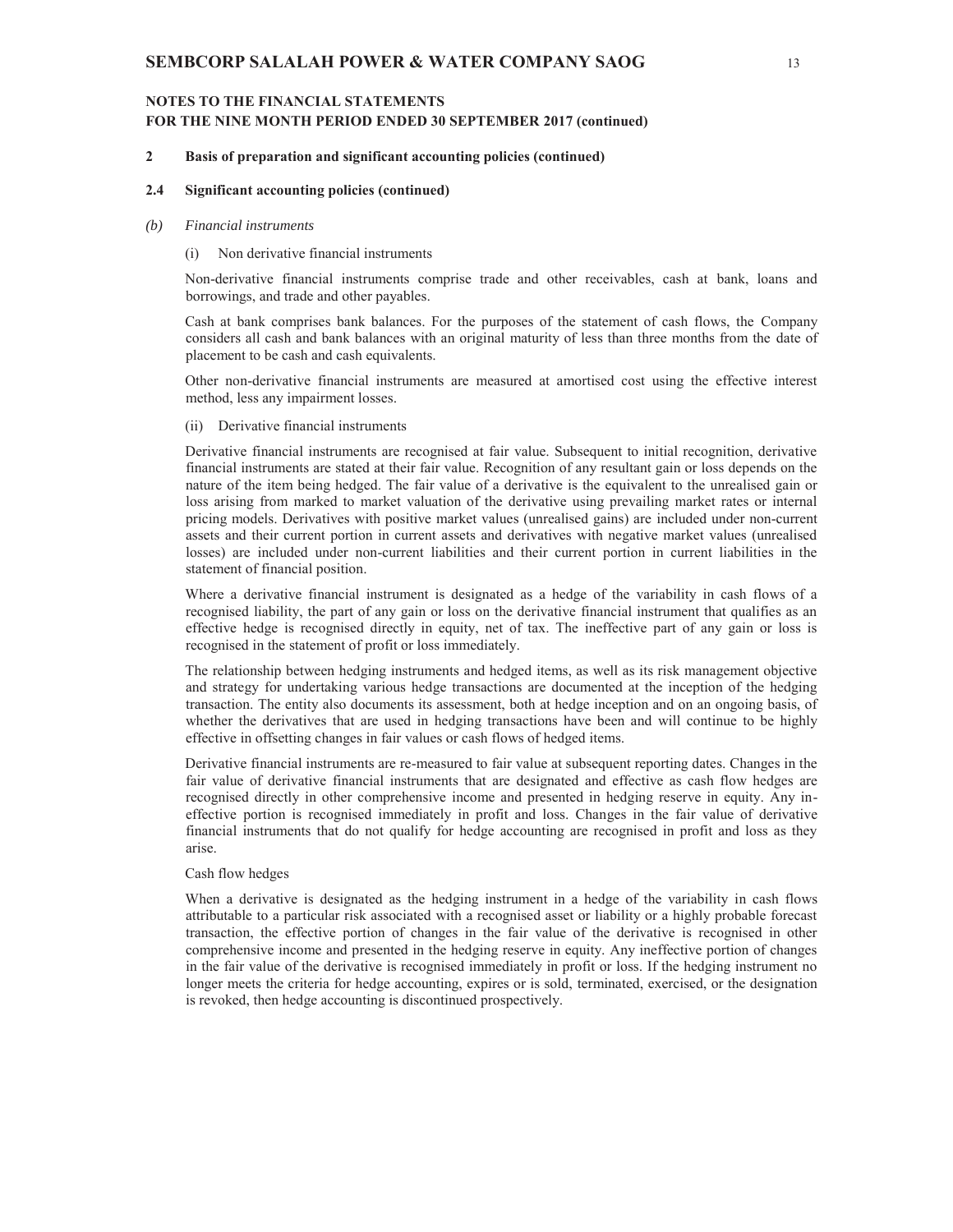#### **2 Basis of preparation and significant accounting policies (continued)**

#### **2.4 Significant accounting policies (continued)**

*(b) Financial instruments (continued)* 

Cash flow hedges (continued)

The cumulative gain or loss previously recognised in other comprehensive income and presented in the hedging reserve in equity remains there until the forecast transaction affects profit or loss.

When a hedging instrument expires or is sold, terminated or exercised, or the entity revokes designation of the hedge relationship but the hedged forecast transaction is still expected to occur, then hedge accounting is discontinued prospectively. The cumulative gain or loss at that point remains in equity and is recognised in accordance with the above policy when the transaction occurs. If the hedged transaction is no longer expected to take place, the cumulative unrealised gain or loss recognised in equity is recognised immediately in profit or loss.

### (iii) Separable embedded derivatives

Changes in the fair value of separable embedded derivatives are recognised immediately in profit or loss.

*(c)* Interest bearing borrowings

Interest-bearing borrowings are recognised initially at fair value less attributable costs such as loan arrangement fee. Subsequent to initial recognition, interest-bearing borrowings are stated at amortised cost with any difference between cost and redemption value being recognised in profit and loss over the expected period of borrowings on an effective interest rate basis.

#### (d) Property, plant and equipment

#### (i) Recognition and measurement

Items of property, plant and equipment are measured at cost less accumulated depreciation and accumulated impairment losses. Cost includes expenditure that is directly attributable to the acquisition of the asset. The cost of self-constructed assets includes the cost of materials, direct labour and any other costs directly attributable to bringing the assets to a working condition for their intended use, the costs of dismantling and removing the items and restoring the site on which they are located and capitalised borrowing costs. Cost also may include transfers from other comprehensive income of any gain or loss on qualifying cash flow hedges of foreign currency purchases of property, plant and equipment.

When parts of an item of property, plant and equipment have different useful lives, they are accounted for as separate items (major components) of property, plant and equipment.

Gains and losses on disposal of an item of property, plant and equipment are determined by comparing the proceeds from disposal with the carrying amount of property, plant and equipment, and are recognised net within other income in profit or loss. When revalued assets are sold, the amounts included in the revaluation reserve are transferred to retained earnings.

#### (ii) Subsequent expenditure

Subsequent expenditure is capitalised only when it increases future economic benefits embodied in the specific asset to which it relates.

Subsequent expenditure relating to property, plant and equipment that has already been recognised is added to the carrying amount of the asset when it is probable that future economic benefits, in excess of the originally assessed standard of performance of the existing asset, will flow to the Company. All other subsequent expenditure is recognised as an expense in the period in which it is incurred.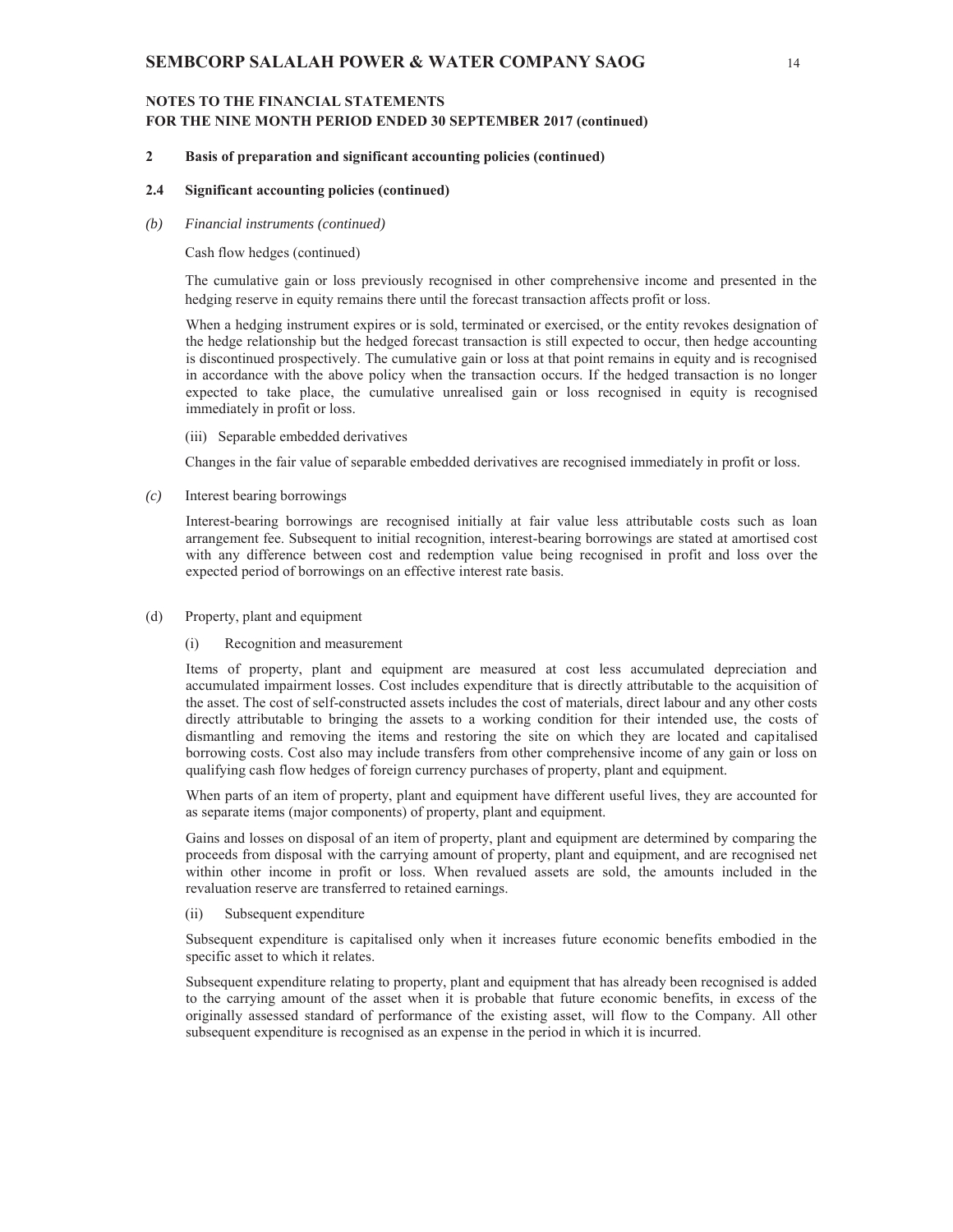#### **2 Basis of preparation and significant accounting policies (continued)**

#### **2.4 Significant accounting policies (continued)**

#### (d) Property, plant and equipment (continued)

#### (iii) Depreciation

Depreciation is calculated using the straight-line method to allocate the cost less its residual value so as to write off items of property, plant and equipment over their estimated useful lives. Each part of an item of property, plant and equipment with a cost that is significant in relation to the total cost of an item is depreciated separately. The estimated useful lives are as follows:

|                     | Years              |
|---------------------|--------------------|
| <b>Buildings</b>    | $30$ to $35$ years |
| Roads and pipelines | 10 to $35$ years   |
| Plant and machinery | $20$ to 35 years   |
| Office equipment    | 3 to 10 years      |
| Motor vehicles      | 10 years           |
| Computer equipment  | 3 years            |

Certain items of property, plant and equipment are subject to overhauls at regular intervals. The inherent components of the initial overhaul are determined based on the estimated costs of the next overhaul and are separately depreciated in order to reflect the estimated intervals between two overhauls. The costs of the overhauls subsequently incurred are capitalised as additions and the carrying amounts of the replaced components are written off to the profit or loss.

### (iv) Capital work in progres**s**

Capital work in progress is measured at cost and is not depreciated until it is transferred into one of the above categories, which occurs when the asset is ready for its intended use.

#### (v) Site restoration

A liability for future site restoration is recognized as the activities giving rise to the obligation of future site restoration. The liability is measured at the present value of the estimated future cash outflows to be incurred on the basis of current technology. The liability includes all costs associated with site restoration, including plant closure and monitoring costs.

#### (e) Impairment

### (i) Financial assets

A financial asset is considered to be impaired if objective evidence indicates that one or more events have had a negative effect on the estimated future cash flows of that asset. An impairment loss in respect of a financial asset measured at amortised cost is calculated as the difference between its carrying amount, and the present value of the estimated future cash flows discounted at the original effective interest rate.

Individually significant financial assets are tested for impairment on an individual basis. The remaining financial assets are assessed by grouping together assets that share similar credit risk characteristics. All impairment losses are recognised in profit or loss account.

An impairment loss is reversed if reversal can be related objectively to an event occurring after the impairment loss was recognised. For financial assets measured at amortised cost, the reversal is recognised in profit or loss.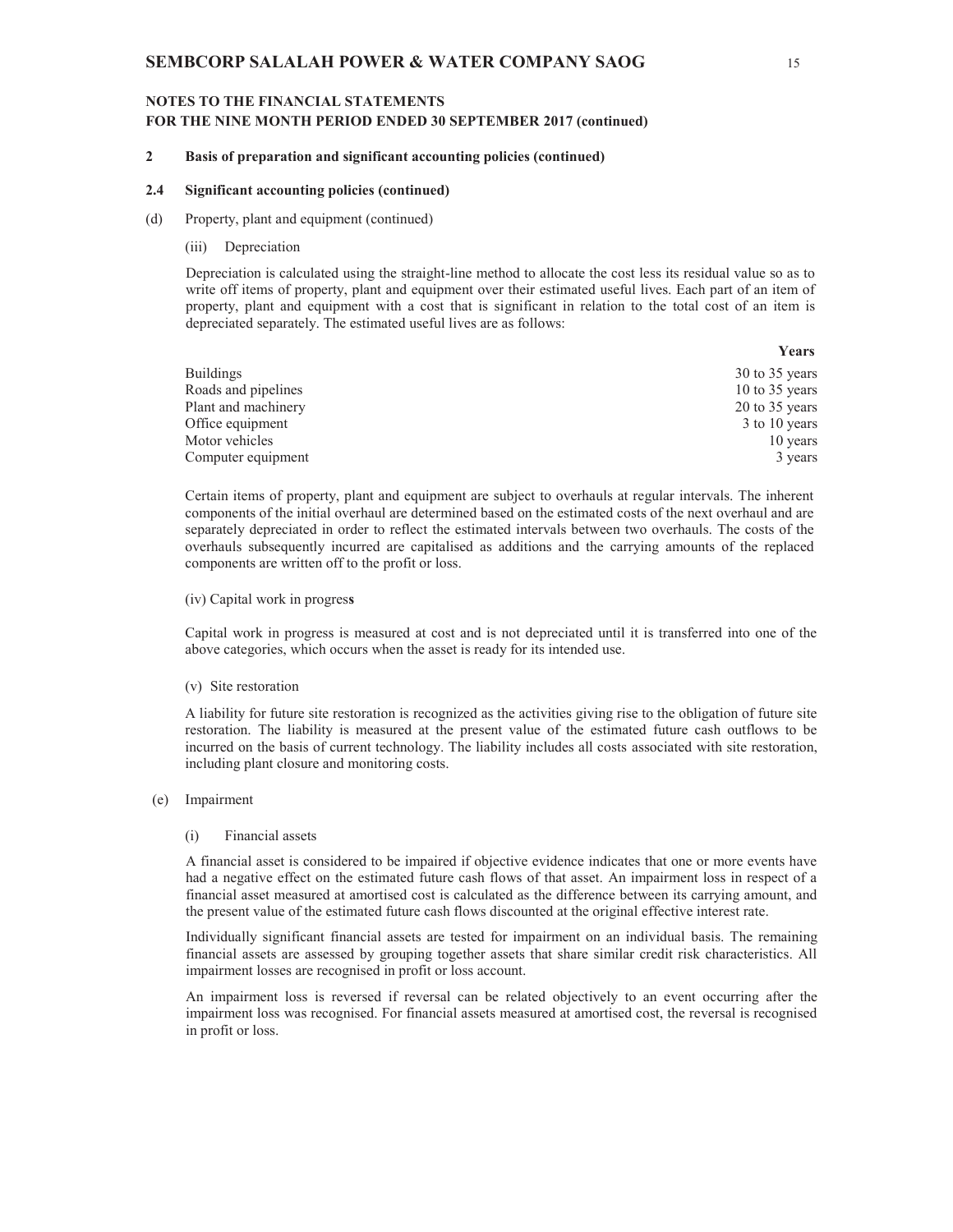#### **2 Basis of preparation and significant accounting policies (continued)**

#### **2.4 Significant accounting policies (continued)**

(e) Impairment (continued)

#### (i) Financial assets (continued)

The recoverable amount of the Company's receivables is calculated as the present value of future cash flows, discounted at the original effective interest rate inherent in the asset. Receivables with a short duration are not discounted. Collectively provisions are maintained in respect of losses which are incurred but not yet specifically identified within the portfolio of receivables. The recoverable amount of other assets is the greater of their net selling price and value in use. In assessing value in use, the estimated cash flows are discounted to their present value using a pre-tax discount rate that reflects the current market assessments of the time value of money and the risks specific to the asset.

An impairment loss in respect of a held to maturity security or receivable carried at amortised cost is reversed if the subsequent increase in the recoverable amount can be related objectively to an event occurring after the impairment loss was recognised.

#### (ii) Non financial assets

The carrying amounts of the Company's non-financial assets, other than inventories and deferred tax assets, are reviewed at each reporting date to determine whether there is any indication of impairment. If any such indication exists, the assets' recoverable amounts are estimated. An impairment loss is recognised whenever the carrying amount of an asset or its cash-generating unit exceeds its recoverable amount. A cash-generating unit is the smallest identifiable asset group that generates cash flows that largely are independent from other assets. Impairment losses are recognised in the profit and loss statement unless it reverses a previous revaluation that was credited to equity, in which case it is charged to equity. Impairment losses recognised in respect of cash-generating units are allocated first to reduce the carrying amount of any goodwill allocated to the cash-generating units and then, to reduce the carrying amounts of the other assets in cash-generating units on a pro rata basis.

The recoverable amount of an asset or cash-generating unit is the greater of its value in use and its fair value less costs to sell. In assessing value in use, the estimated future cash flows are discounted to their present value using a pre-tax discount rate that reflects current market assessments of the time value of money and the risks specific to the asset or cash-generating unit.

Management determines whether there are any indications of impairment to the carring values of property, plant and equipment on an annual basis because of the difference between the duration of contracted cash flows and accounting depreciation of assets. This requires an estimation of the value in use of the cash generating units. Estimating the value in use requires the Company to make an estimate of the expected future cash flows for the period lying beyond the term of the initial PWPA and also choose a suitable discount rate in order to calculate the present value of those cash flows.

In respect of other assets, impairment losses recognised in prior periods are assessed at each reporting date for any indications that the loss has decreased or no longer exists.

An impairment loss is reversed if there has been a change in the estimates used to determine the recoverable amount. An impairment loss is reversed only to the extent that the asset's carrying amount does not exceed the carrying amount that would have been determined, net of depreciation or amortisation, if no impairment loss had been recognised.

#### (f) Financial liabilities

Trade and other payables are recognised initially at fair value and subsequently measured at amortised cost using the effective interest method.

Interest-bearing liabilities are recognised initially at fair value less attributable transaction costs. Subsequent to initial recognition, interest-bearing liabilities are stated at amortised cost with any difference between cost and redemption value being recognised in the profit and loss statement over the period of the borrowings on an effective interest basis.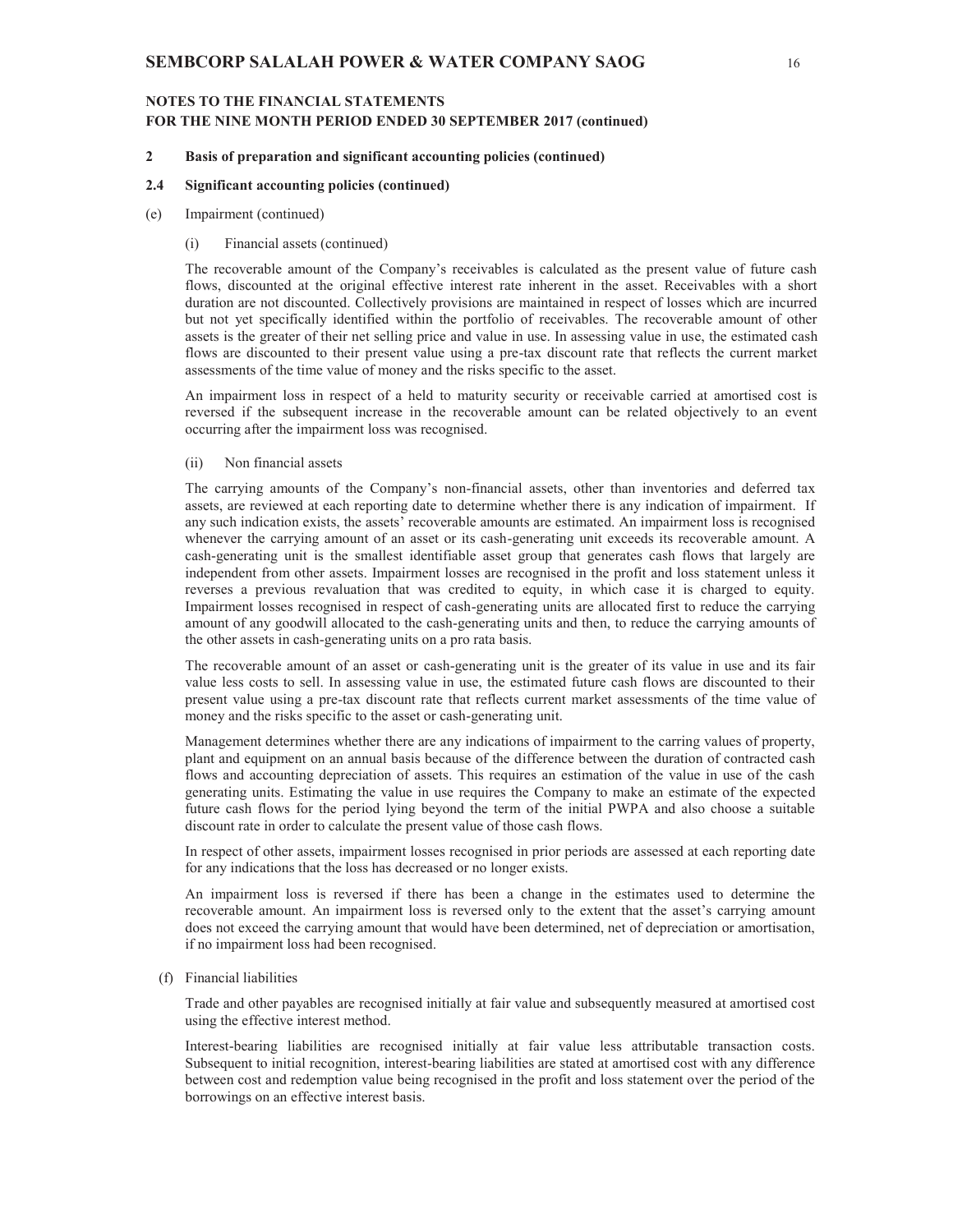#### **2 Basis of preparation and significant accounting policies (continued)**

#### **2.4 Significant accounting policies (continued)**

(g) Leases

Leases are classified as finance leases whenever the terms of the lease transfer substantially all the risks and rewards of ownership. All other leases are classified as operating leases.

Amounts receivable under operating leases, as lessor, are recognised as lease income on a straight-line basis over the lease term, unless another systematic basis is more representative of the time pattern in which use benefit derived from the leased asset is diminished. In accordance with IFRS, revenue stemming from (substantial) services in connection with the leased asset is not considered as lease revenue and is accounted for separately.

IFRIC 4 deals with the identification of services and take-or-pay sales or purchasing contracts that do not take the legal form of a lease but convey the rights to customers/suppliers to use an asset or a group of assets in return for a payment or a series of fixed payments. Contracts meeting these criteria should be identified as either operating leases or finance leases. This interpretation is applicable to the Company's PWPA.

(h) Provisions

A provision is recognised in the statement of financial position when the Company has a legal or constructive obligation as a result of a past event, and it is probable that an outflow of economic benefits will be required to settle the obligation. If the effect is material, provisions are determined by discounting the expected future cash flows at a pre-tax rate that reflects current market assessments of the time value of money and, where appropriate, the risks specific to the liability.

(i) Revenue recognition

Revenue from the sale of electricity and water is measured at the fair value of the consideration received or receivable, net of returns and allowances, trade discounts and volume rebates. Revenue is recognised when electricity and water are delivered which is taken to be the point of time when the customer has accepted the deliveries and the related risks and rewards of ownership have been transferred to the customer. Capacity charge is treated as revenue under operating lease and recognized on straight line basis over the lease term to the extent that capacity has been made available based on contractual terms stipulated in PWPA.

(j) Finance income

Finance income comprises interest received on bank deposits and foreign exchange gains and losses that are recognised in the profit and loss statement. Interest income is recognised in the profit and loss statement, as it accrues, taking into account the effective yield on the asset.

(k) Borrowing costs

Borrowing costs directly attributable to the acquisition, construction or production of qualifying assets, which are assets that necessarily take a substantial period of time to get ready for their intended use, are added to the cost of those assets, until such time that the assets are substantially ready for their intended use. Investment income earned on the temporary investment of specific borrowings pending their expenditure on qualifying assets is deducted from the cost of those assets. All other borrowing costs are recognised as expenses in the period in which they are incurred.

(l) Inventories

Inventories are stated at the lower of cost and net realisable value. Costs are those expenses incurred in bringing each product to its present location and condition. The cost of raw materials and consumables and goods for resale is based on weighted average method and consists of direct costs of materials and related overheads.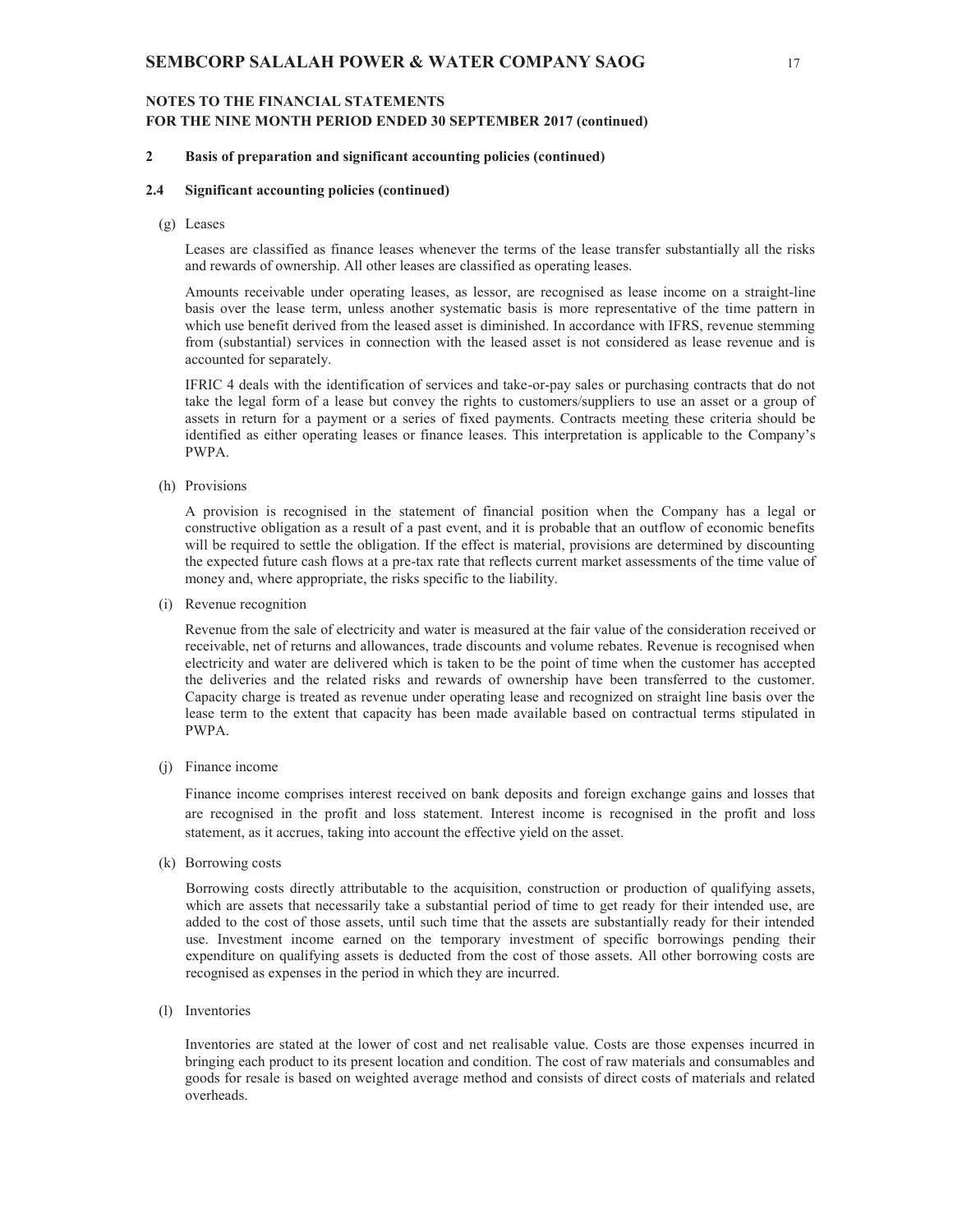#### **2 Basis of preparation and significant accounting policies (continued)**

### **2.4 Significant accounting policies (continued)**

#### (l) Inventories (continued)

Net realisable value is the estimated selling price in the ordinary course of business, less applicable variable selling expenses. Provision is made where necessary for obsolete, slow moving and defective items, based on management's assessment.

#### (m) Income tax expense

Income tax expense comprises current and deferred tax. Income tax expense is recognised in the statement of profit and loss and other comprehensive income except to the extent that it relates to items recognised directly in equity, in which case it is recognised in equity.

Current tax is the expected tax payable on the taxable income for the period, using tax rates enacted or substantially enacted at the reporting date, and any adjustment to tax payable in respect of previous years.

Deferred tax is calculated using the balance sheet liability method, providing for temporary differences between the carrying amounts of assets and liabilities for financial reporting purposes and the amounts used for taxation purposes. Deferred tax is measured at the tax rates that are expected to be applied to the temporary difference when they reverse, based on the laws that have been enacted or substantively enacted by the reporting date.

A deferred tax asset is recognised only to the extent that it is probable that future taxable profits will be available against which the temporary differences can be utilised. Deferred tax assets are reviewed at each reporting date and are reduced to the extent that it is no longer probable that the related tax benefits will be realised.

Deferred tax assets and liabilities are offset if there is a legally enforceable right to offset current tax assets and liabilities and they relate to income taxes levied by the same tax authority on the same taxable entity, or on different taxable entities, but they intend to settle current tax assets and liabilities on a net basis or their tax assets and liabilities will be realised simultaneously.

In determining the amount of current and deferred tax, the Company takes into account the impact of uncertain tax positions and whether additional taxes and interest may be due. The assessment regarding adequacy of tax liability for open tax year relies on estimates and assumptions and may involve a series of judgments about future events. New information may become available that causes the Company to change its judgment regarding the adequacy of existing tax liabilities; such changes to tax liabilities will impact tax expense in the period that such a determination is made.

#### (n) Employee benefits

Obligations for contributions to a defined contribution retirement plan, for Omani employees, in accordance with the Omani Social Insurance Scheme, are recognised as an expense in profit and loss as incurred.

The Company's obligation in respect of non-Omani employees' terminal benefits is the amount of future benefit that such employees have earned in return for their service in the current and prior periods having regard to the employee contract and Oman Labour Law 2003, as amended.

In accordance with the provisions of IAS 19, Employee benefits, management carries an exercise to assess the present value of the Company's obligations as of reporting date, using the actuarial techniques, in respect of employees' end of service benefits payable under the Oman aforesaid Labour Law. Under this method, an assessment is made of an employee's expected service life with the Company and the expected basic salary at the date of leaving the service.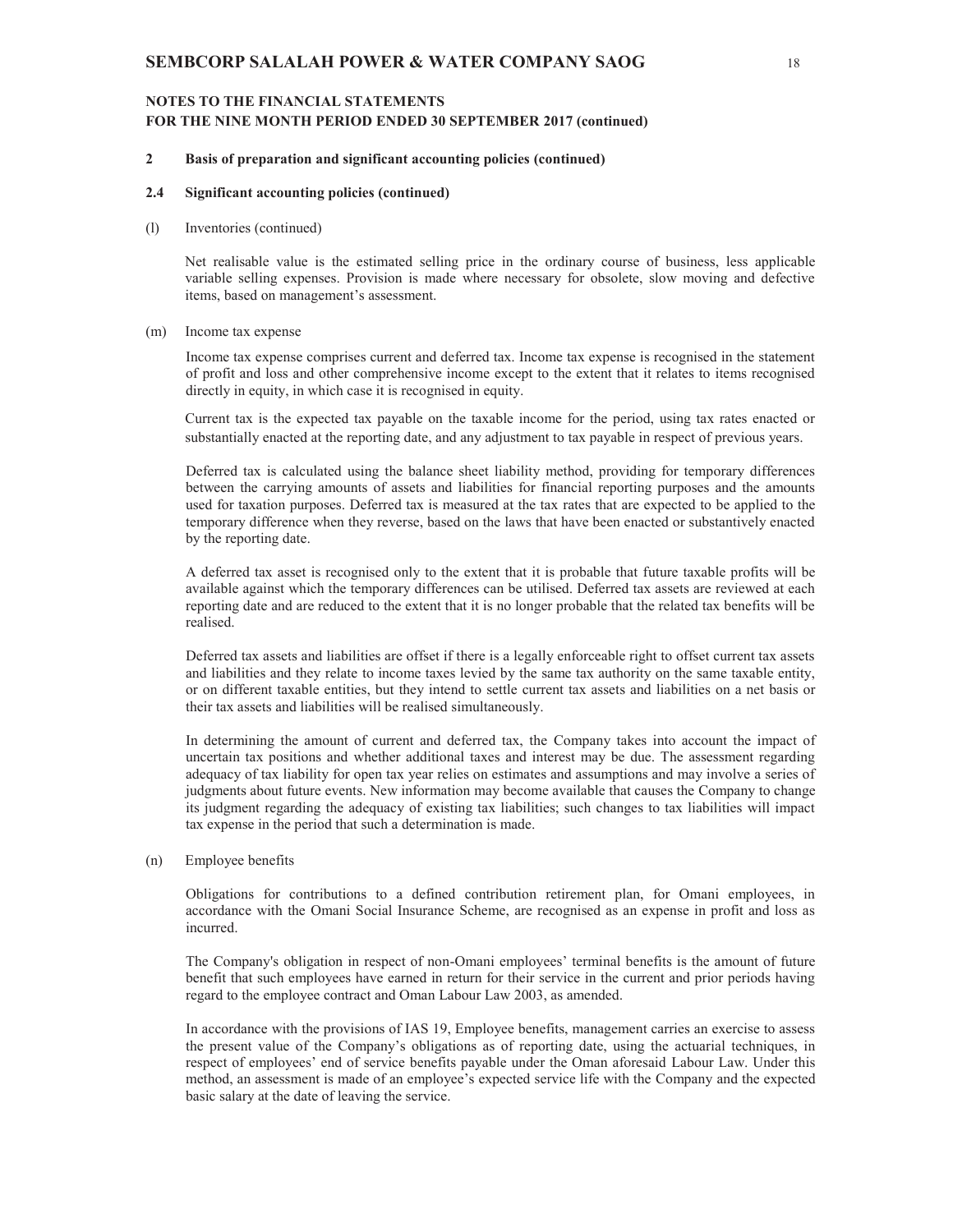#### **2 Basis of preparation and significant accounting policies (continued)**

#### **2.4 Significant accounting policies (continued)**

(o) Directors' remuneration

Directors' remunerations are computed in accordance with the Article 101 of the Commercial Companies Law of 1974, as per the requirements of Capital Market Authority and are recognised as an expense in the statement of profit or loss.

(p) Dividend

The Board of Directors takes into account appropriate parameters including the requirements of the Commercial Companies Law while recommending the dividend.

Dividend distribution to the Company's shareholders is recognised as a liability in the Company's financial statements in the period in which the dividends are approved.

(q) Earnings and net assets per share

The Group presents earnings per share (EPS) and net assets per share data for its ordinary shares. Basic EPS is calculated by dividing the profit or loss attributable to ordinary shareholders of the Company by the weighted average number of ordinary shares outstanding during the period.

Net assets per share is calculated by dividing the net assets attributable to ordinary shareholders of the Company by the number of ordinary shares outstanding during the year. Net assets for the purpose is defined as total equity less hedging deficit/surplus.

(r) Segmental reporting

Operating segments are reported in a manner consistent with the internal reporting provided to the chief operating decision-maker. The chief operating decision-maker, who is responsible for allocating resources and assessing performance of the operating segments, has been identified as the Chief Executive Officer who manages the company on a day-to-day basis, as per the directives given by the board of directors that makes strategic decisions.

- (s) Determination of fair values
	- (i) Trade and other receivables

The fair value of trade and other receivables including cash and bank balances approximates to their carrying amount due to their short-term maturity.

(ii) Derivatives

The fair value of interest rate swaps is calculated by discounting estimated future cash flows based on the terms and maturity of each contract and using market interest rates for a similar instrument at the measurement date. This calculation is tested for reasonableness through comparison with the valuations received from the parties issuing the instruments.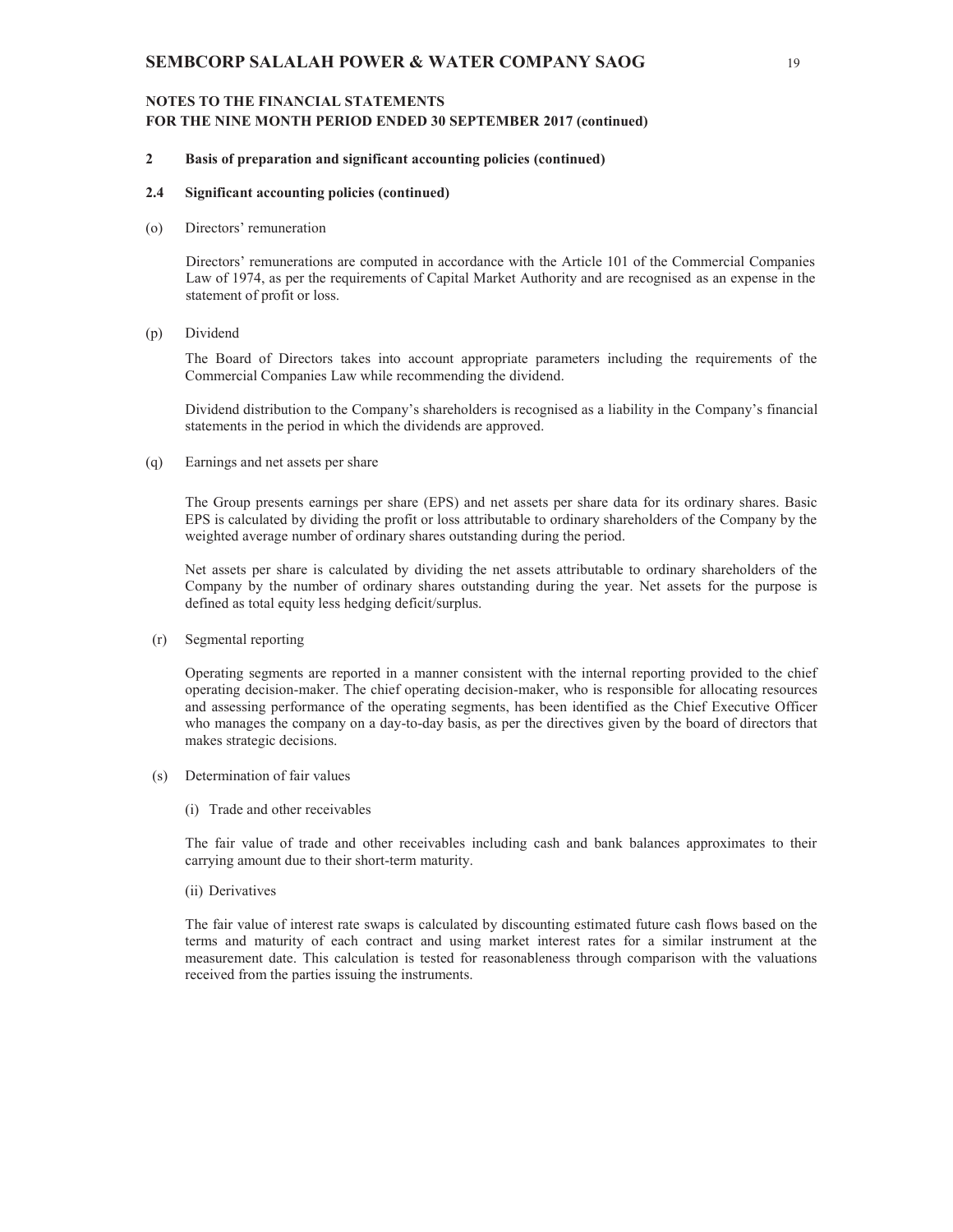### **2 Basis of preparation and significant accounting policies** *(continued)*

### **2.4 Significant accounting policies (continued)**

(s) Determination of fair values (continued)

### *(iii) Non-derivative financial liabilities*

Fair value, which is determined for disclosure purposes, is calculated based on the present value of future principal and interest cash flows, discounted at the market rate of interest at the reporting date.

### (t) New standards and interpretation not yet effective

A number of new standards and amendments to standards are effective for annual periods beginning after 1 January 2018 and earlier application is permitted; however, the Company has not early applied the following new or amended standards in preparing these financial statements.

| New or amended<br>standards                                | Summary of the requirements                                                                                                                                                                                                                                                                                                                                                                                                                                                                                                                                                                                                                                              | Possible impact on<br>financial statements                                                                                                          |
|------------------------------------------------------------|--------------------------------------------------------------------------------------------------------------------------------------------------------------------------------------------------------------------------------------------------------------------------------------------------------------------------------------------------------------------------------------------------------------------------------------------------------------------------------------------------------------------------------------------------------------------------------------------------------------------------------------------------------------------------|-----------------------------------------------------------------------------------------------------------------------------------------------------|
| <b>IFRS 9 Financial</b><br><i>Instruments</i>              | IFRS 9, published in July 2014, replaces the<br>existing guidance in IAS 39 Financial Instruments:<br>Recognition and Measurement. IFRS 9 includes<br>revised guidance on the classification<br>and<br>measurement of financial instruments, a new<br>expected credit loss model for calculating<br>impairment on financial assets, and new general<br>hedge accounting requirements. It also carries<br>guidance on recognition<br>forward the<br>and<br>derecognition of financial instruments from IAS<br>39.<br>IFRS 9 is effective for annual reporting periods<br>beginning on or after 1 January 2018, with early<br>adoption permitted.                          | The Company does not<br>envisage any significant<br>impact on the financial<br>statements of the<br>Company.                                        |
| IFRS 15 Revenue from<br>Contracts with<br><b>Customers</b> | IFRS 15 establishes a comprehensive framework<br>for determining whether, how much and when<br>revenue is recognised. It replaces existing revenue<br>recognition guidance, including IAS 18 Revenue,<br>IAS 11 Construction Contracts and IFRIC 13<br>Customer Loyalty Programmes.<br>IFRS 15 is effective for annual reporting periods<br>beginning on or after 1 January 2018, with early<br>adoption permitted.                                                                                                                                                                                                                                                      | The Company does not<br>envisage any significant<br>impact on the financial<br>statements of the<br>Company.                                        |
| <b>IFRS 16 Leases</b>                                      | IFRS 16 sets out the principles for the recognition,<br>measurement, presentation and disclosure of leases.<br>It replaces existing lease recognition guidance,<br>including IAS 17 Leases, IFRIC 4 Determining<br>whether an Arrangement contains a Lease, SIC-15<br>Leases-Incentives<br>and<br>$SIC-27$<br>Operating<br>Evaluating the Substance of Transactions Involving<br>the Legal Form of a Lease.<br>IFRS 16 is effective for annual periods beginning<br>on or after 1 January 2019. Earlier application is<br>permitted for entities that apply IFRS 15 Revenue<br>from Contracts with Customers at or before the<br>date of initial application of IFRS 16. | The<br>Company<br>is<br>assessing the potential<br>impact on its financial<br>statements<br>resulting<br>from the application of<br><b>IFRS 16.</b> |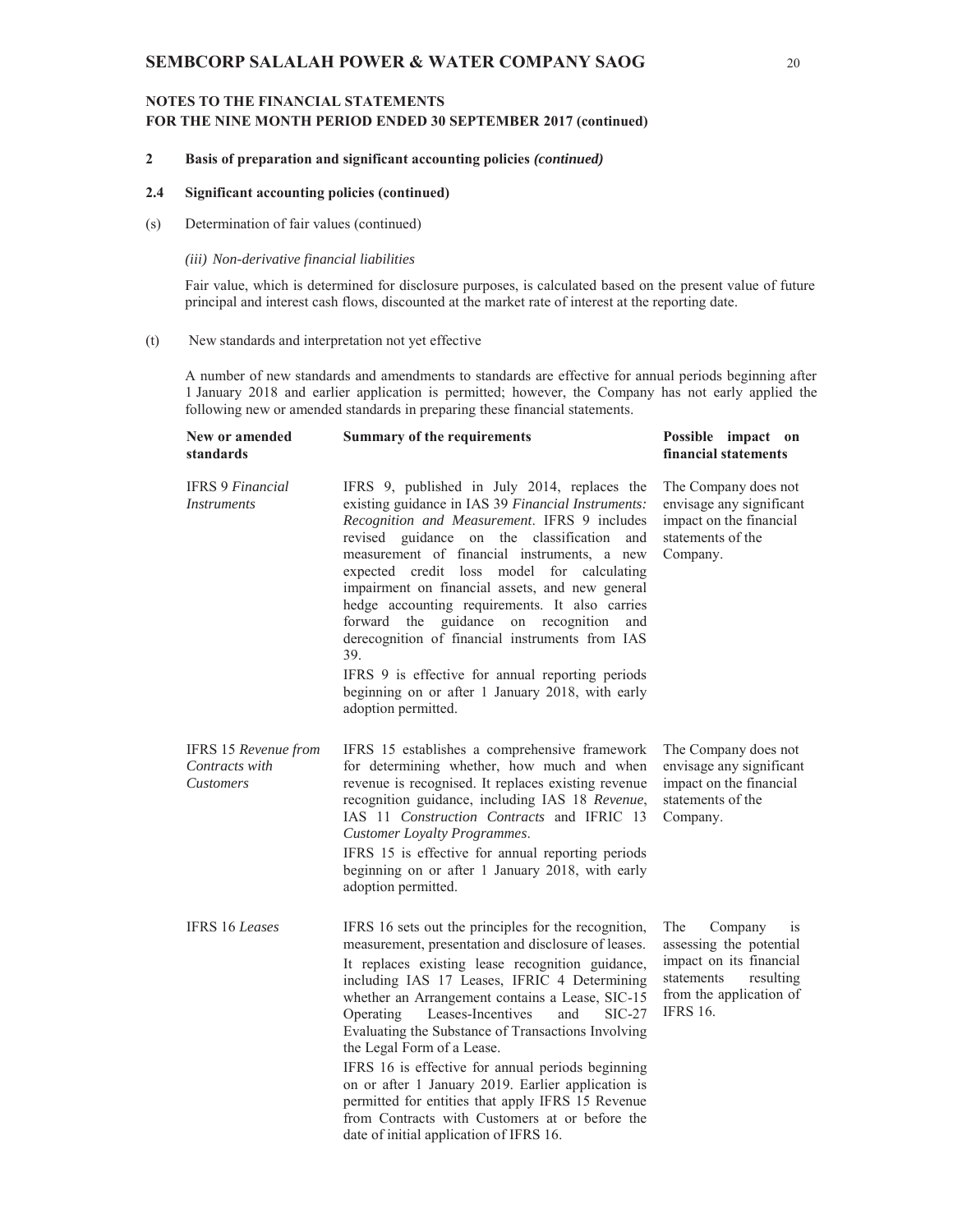### **2 Basis of preparation and significant accounting policies (continued)**

### **2.4 Significant accounting policies (continued)**

(t) New standards and interpretation not yet effective (continued)

| New or amended<br>standards                                               | Summary of the requirements                                                                                                                                                                                                                                          | Possible impact on<br>financial statements                                                                   |
|---------------------------------------------------------------------------|----------------------------------------------------------------------------------------------------------------------------------------------------------------------------------------------------------------------------------------------------------------------|--------------------------------------------------------------------------------------------------------------|
| <b>IFRS</b> 17 Insurance<br>contracts                                     | Final standard issued on 18 May 2017, which will<br>come into effect on 1 January 2021. Applicable<br>for all insurance contracts issued by any entity and<br>with discretionary<br>investment<br>contracts<br>participating features issued by insurers.            | The Company does not<br>envisage any significant<br>impact on the financial<br>statements of the<br>Company. |
| IFRIC 22 Foreign<br>currency transactions<br>and advance<br>consideration | Addresses how to determine the date of the<br>transaction when applying IAS 21, where an<br>entity either pays or receives consideration in<br>for foreign currency-denominated<br>advance<br>contracts. Effective date of this interpretation is 1<br>January 2018. | The Company does not<br>envisage any significant<br>impact on the financial<br>statements of the<br>Company. |
| IFRIC $23$ :<br>Uncertainty over<br>income tax<br>treatments              | Includes clarifications in respect of uncertain tax<br>treatments. Effective date of this interpretation is<br>1 January 2019.                                                                                                                                       | The Company does not<br>envisage any significant<br>impact on the financial<br>statements of the<br>Company. |

The following new or amended standards are not expected to have a significant impact on the Company's financial statements.

- Amendment to IAS 7 on changes in liabilities arising from financing activities.
- Amendment to IAS 12 on recognition of deferred tax assets for unrealized losses.
- Amendment to IFRS 2 on classification and measurement of share based payment transactions.
- Amendment to IAS 40 on transfer of investment property.
- Annual Improvements to IFRSs  $2014-2016$  Cycle various standards.

### **3. Revenue**

|                               | 30 September<br>2017<br><b>RO</b> | 30 September<br>2016<br>RO. |
|-------------------------------|-----------------------------------|-----------------------------|
| Fixed capacity charge – Power | 26, 243, 287                      | 27,301,228                  |
| Fixed capacity charge – Water | 11,757,468                        | 11,749,526                  |
| Energy charge                 | 1,098,044                         | 1,009,826                   |
| Water output charge           | 676,905                           | 647,194                     |
| Fuel charge                   | 19,686,205                        | 17,806,746                  |
|                               | 59,461,909                        | 58, 514, 520                |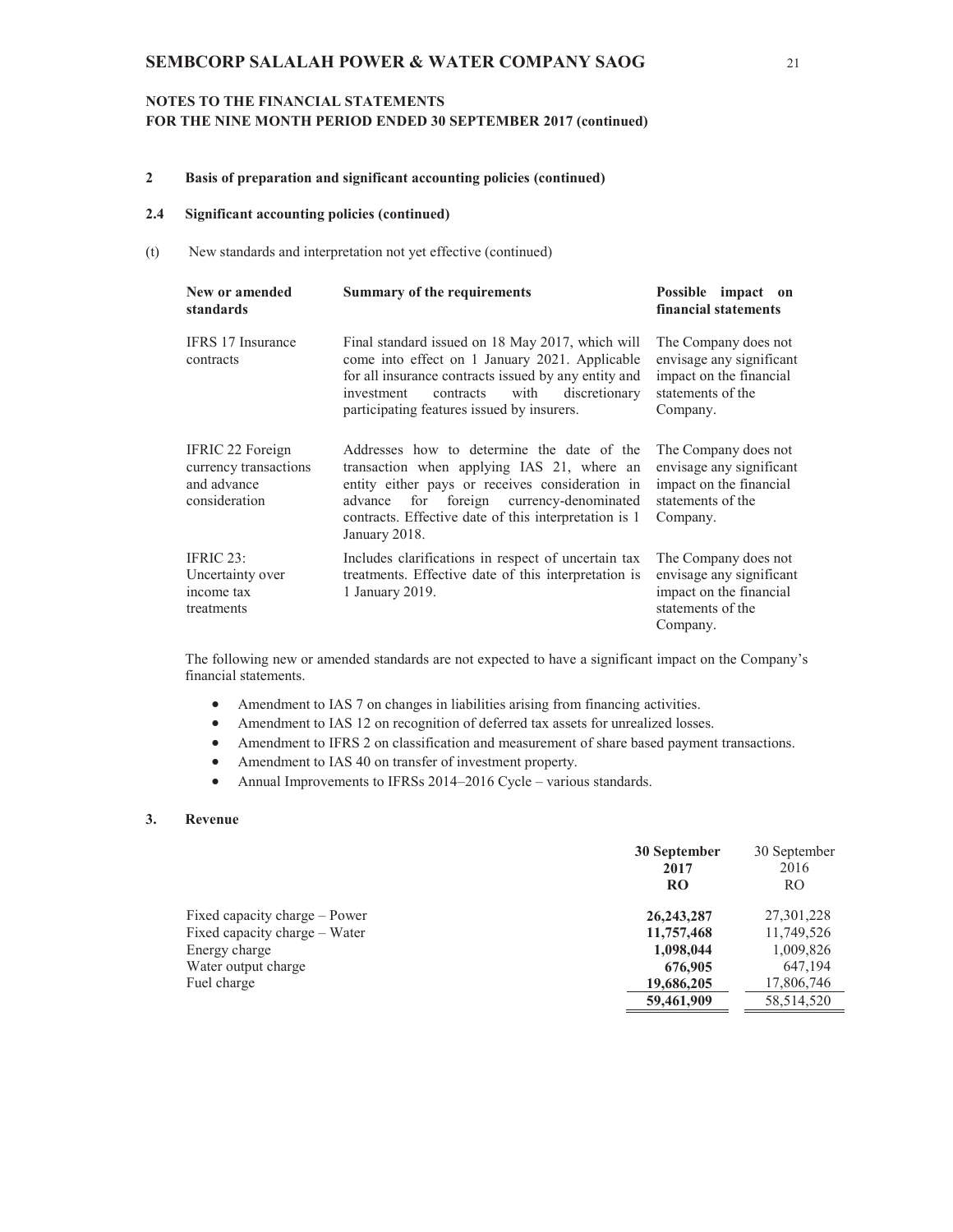### **4. Cost of sales**

|                                                     | 30 September | 30 September   |
|-----------------------------------------------------|--------------|----------------|
|                                                     | 2017         | 2016           |
|                                                     | RO           | R <sub>O</sub> |
| Fuel cost                                           | 19,342,783   | 17,449,334     |
| Depreciation (note 7)                               | 8,065,204    | 8,075,895      |
| Operation and maintenance cost                      | 4,597,127    | 4,101,981      |
| Contractual services maintenance cost               | 2,297,842    | 2,134,961      |
| Insurance cost                                      | 354,178      | 415,408        |
| Incentive payment                                   | 224,432      | 247,770        |
| Security charges                                    | 76,221       | 74,246         |
| License and permits                                 | 56,373       | 54,906         |
| Provision for asset retirement obligation (note 18) | 27,693       | 25,866         |
| Electricity import cost                             | 8,350        | 11,230         |
| Other overhead                                      | 9,051        | 350            |
|                                                     | 35,059,254   | 32,591,947     |

### **5. Administrative and general expenses**

|                                               | 30 September | 30 September |
|-----------------------------------------------|--------------|--------------|
|                                               | 2017         | 2016         |
|                                               | <b>RO</b>    | RO.          |
| Staff costs                                   | 129,662      | 119,220      |
| Fee and subscription                          | 72,149       | 72,232       |
| Directors' remuneration and sitting fees      | 62,450       | 90,544       |
| Legal and professional charges                | 50,603       | 23,801       |
| Travelling expenses                           | 45,086       | 34,204       |
| Charity and donations                         | 34,819       | 2,000        |
| Depreciation and amortisation (notes 7 and 8) | 21,465       | 24,464       |
| Provision for doubtful debts                  |              | 74,276       |
| Others                                        | 25,921       | 30,001       |
|                                               | 442,155      | 470,742      |

#### **6. Finance costs**

|                                        | 30 September | 30 September |
|----------------------------------------|--------------|--------------|
|                                        | 2017         | 2016         |
|                                        | <b>RO</b>    | RO.          |
| Interest expense on project financing  | 7,639,645    | 6,923,263    |
| Interest expense on interest rate swap | 3,887,568    | 4,934,484    |
| Deferred financing cost                | 720,064      | 765,977      |
| Commission and bank charges            | 1.424        | 1,437        |
|                                        | 12,248,701   | 12,625,161   |

Interest expense on project financing and deferred finance cost relates to the term loan. Interest expense on swaps relates to the derivatives.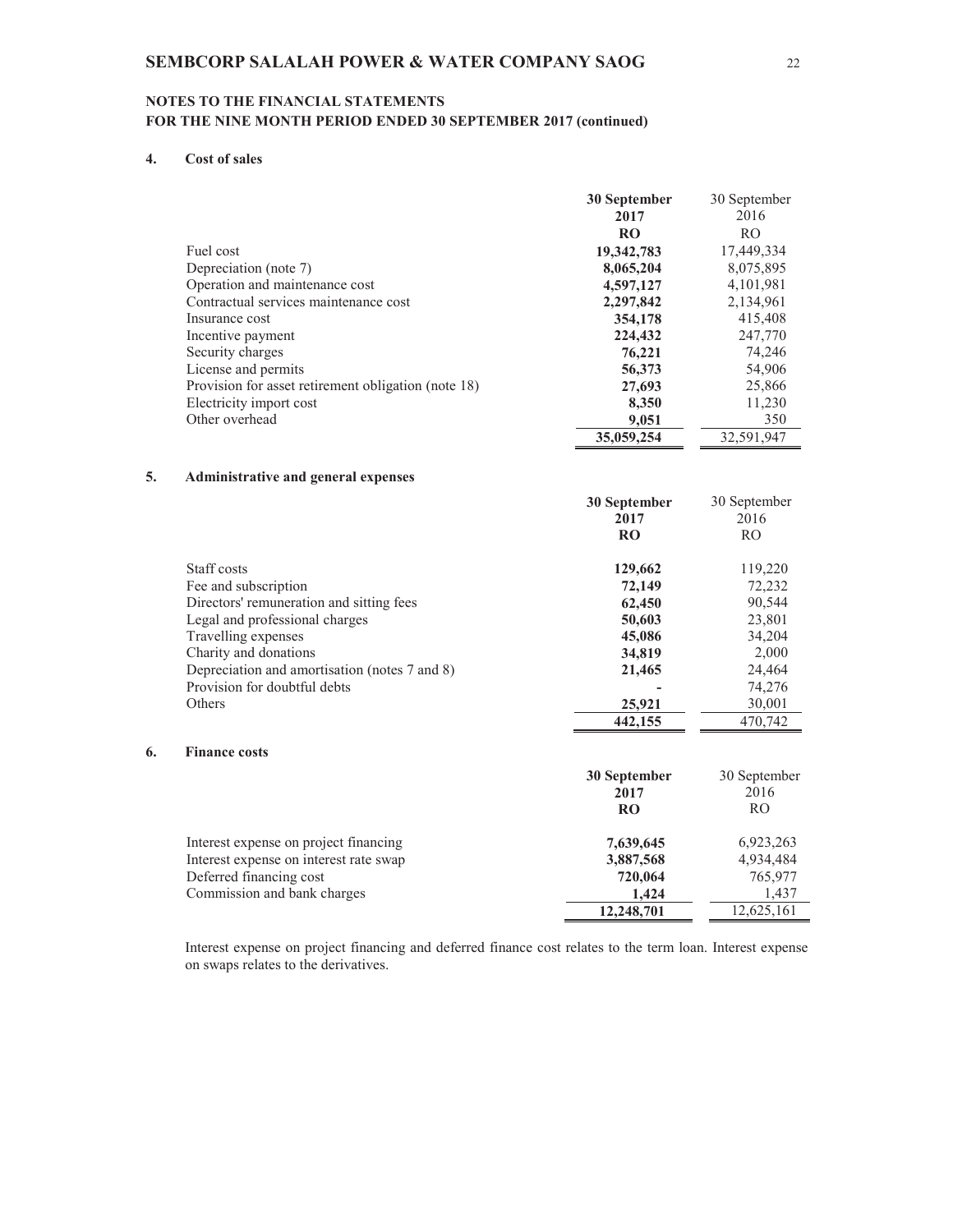### **7. Property, plant and equipment**

|                                                | <b>Buildings</b> | Roads and<br>pipelines | <b>Plant</b> and<br>machinery | Office<br>equipment      | <b>Motor</b><br>vehicles | Computer<br>equipment   | <b>Total</b>        |
|------------------------------------------------|------------------|------------------------|-------------------------------|--------------------------|--------------------------|-------------------------|---------------------|
| Cost                                           | R <sub>O</sub>   | RO                     | <b>RO</b>                     | <b>RO</b>                | <b>RO</b>                | <b>RO</b>               | R <sub>O</sub>      |
| At 1 January 2017<br>Additions                 | 48, 461, 676     | 26,281,102             | 286, 147, 923                 | 193,648                  | 275,260                  | 242,828                 | 361,602,437         |
| Disposals                                      | 2,910            | 84,030                 | 139,199<br>$\blacksquare$     | 2,665<br>(10,745)        | (6, 287)                 | 7,711<br>$\blacksquare$ | 236,515<br>(17,032) |
| At 30 September 2017                           | 48,464,586       | 26, 365, 132           | 286, 287, 122                 | 185,568                  | 268,973                  | 250,539                 | 361,821,920         |
| <b>Accumulated</b><br>depreciation             |                  |                        |                               |                          |                          |                         |                     |
| At 1 January 2017                              | 7,044,937        | 3,855,958              | 41,934,985                    | 155,003                  | 123,635                  | 203,442                 | 53, 317, 960        |
| Charge for the period                          | 1,092,249        | 600,391                | 6,333,861                     | 22,928                   | 23,298                   | 12,756                  | 8,085,483           |
| Disposals                                      |                  |                        |                               | (10, 352)                | (3,863)                  |                         | (14,215)            |
| At 30 September 2017                           | 8,137,186        | 4,456,349              | 48,268,846                    | 167,579                  | 143,070                  | 216,198                 | 61,389,228          |
| <b>Carrying amount</b><br>At 30 September 2017 | 40,327,400       | 21,908,783             | 238,018,276                   | 17,989                   | 125,903                  | 34,341                  | 300,432,692         |
|                                                |                  |                        |                               |                          |                          |                         |                     |
| Cost                                           |                  |                        |                               |                          |                          |                         |                     |
| At 1 January 2016                              | 48,445,982       | 26,008,548             | 285,948,116                   | 192,654                  | 287,890                  | 213,845                 | 361,097,035         |
| Additions                                      | 15,694           | 272,554                | 243,415                       | 994                      | 7,150                    | 28,983                  | 568,790             |
| Disposals                                      |                  |                        | (43,608)                      | $\overline{\phantom{a}}$ | (19,780)                 |                         | (63,388)            |
| At 31 December 2016                            | 48,461,676       | 26,281,102             | 286, 147, 923                 | 193,648                  | 275,260                  | 242,828                 | 361,602,437         |
| <b>Accumulated</b><br>depreciation             |                  |                        |                               |                          |                          |                         |                     |
| At 1 January 2016                              | 5,585,092        | 3,059,578              | 33,464,811                    | 118,192                  | 101,752                  | 188,730                 | 42,518,155          |
| Charge for the year                            | 1,459,845        | 796,380                | 8,476,064                     | 36,811                   | 31,465                   | 14,712                  | 10,815,277          |
| Disposals                                      |                  |                        | (5,890)                       | $\overline{\phantom{a}}$ | (9, 582)                 |                         | (15, 472)           |
| At 31 December 2016                            | 7,044,937        | 3,855,958              | 41,934,985                    | 155,003                  | 123,635                  | 203,442                 | 53,317,960          |
| <b>Carrying amount</b>                         |                  |                        |                               |                          |                          |                         |                     |
| At 31 December 2016                            | 41,416,739       | 22,425,144             | 244,212,938                   | 38,645                   | 151,625                  | 39,386                  | 308,284,477         |
|                                                |                  |                        |                               |                          |                          |                         |                     |
| Cost                                           |                  |                        |                               |                          |                          |                         |                     |
| At 1 January 2016                              | 48,445,982       | 26,008,548             | 285,948,116                   | 192,654                  | 287,890                  | 213,845                 | 361,097,035         |
| Additions                                      | 28,344           | 270,874                | 112,416                       | 994                      | $\Box$                   | 11,288                  | 423,916             |
| At 30 September 2016                           | 48, 474, 326     | 26,279,422             | 286,060,532                   | 193,648                  | 287,890                  | 225,133                 | 361,520,951         |
| <b>Accumulated</b><br>depreciation             |                  |                        |                               |                          |                          |                         |                     |
| At 1 January 2016                              | 5,585,092        | 3,059,578              | 33,464,811                    | 118,192                  | 101,752                  | 188,729                 | 42,518,154          |
| Charge for the period                          | 1,092,797        | 595,210                | 6,345,893                     | 27,867                   | 23,809                   | 10,686                  | 8,096,262           |
| At 30 September 2016                           | 6,677,889        | 3,654,788              | 39,810,704                    | 146,059                  | 125,561                  | 199,415                 | 50,614,416          |
| <b>Carrying amount</b>                         |                  |                        |                               |                          |                          |                         |                     |
| At 30 September 2016                           | 41,796,437       | 22,624,634             | 246,249,828                   | 47,589                   | 162,329                  | 25,718                  | 310,906,535         |

### (a) Leased land

Land on which the plant is constructed has been leased by Government of Sultanate of Oman to the Company for a period of 25 years expiring on 23 November 2034 under the term of the Usufruct Agreement, which can be extended for an additional 25 years. Lease rental for 25 years has already been paid.

### (b) Security

The Company's property, plant and equipment are pledged as security against the term loans (note 17).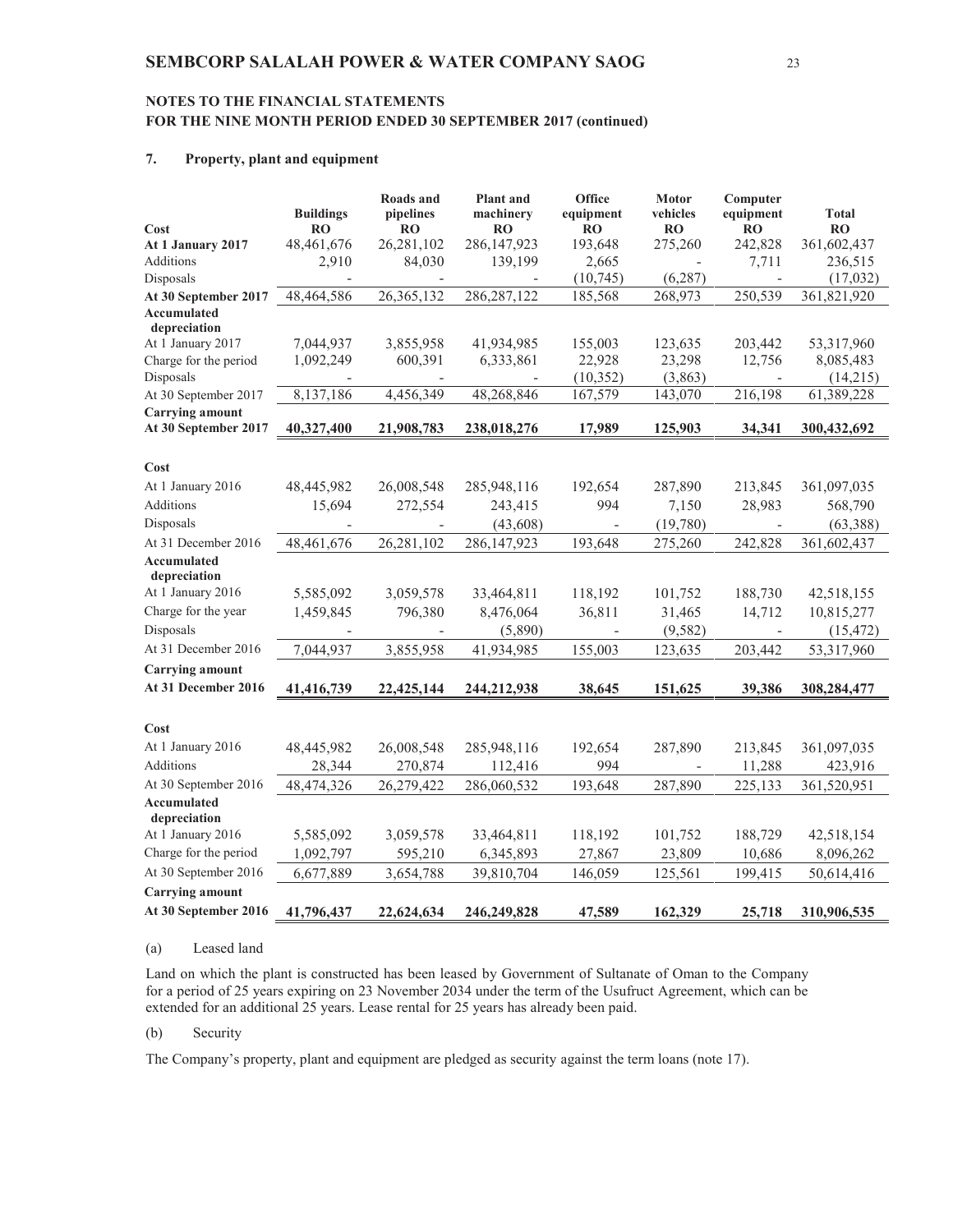### **7. Property, plant and equipment (continued)**

The depreciation charge has been allocated as set out below:

|                        |                                     |              | 30 September | 30 September   |
|------------------------|-------------------------------------|--------------|--------------|----------------|
|                        |                                     |              | 2017         | 2016           |
|                        |                                     |              | <b>RO</b>    | R <sub>O</sub> |
| Cost of sales (note 4) |                                     |              | 8,065,204    | 8,075,895      |
|                        | Administration expenses (note 5)    |              | 20,279       | 20,367         |
|                        |                                     |              | 8,085,483    | 8,096,262      |
| 8<br>Intangible assets |                                     |              |              |                |
|                        |                                     | 30 September | 31 December  | 30 September   |
|                        |                                     | 2017         | 2016         | 2016           |
|                        |                                     | <b>RO</b>    | RO.          | RO.            |
| At 1 January           |                                     | 111,606      | 108,438      | 108,438        |
|                        | Additions during the period/year    |              | 3,168        | 3,168          |
|                        |                                     | 111,606      | 111,606      | 111,606        |
|                        | <b>Accumulated amortisation</b>     |              |              |                |
| At 1 January           |                                     | (109, 407)   | (104, 912)   | (104, 912)     |
|                        | Charge for the period/year (note 5) | (1,186)      | (4, 495)     | (4,097)        |
|                        |                                     | (110, 593)   | (109, 407)   | (109,009)      |
| At period/year end     |                                     | 1,013        | 2,199        | 2,597          |

Intangible assets mainly represent the purchase of ERP software.

# **9 Hedging reserve**

|                                                                                      | 30 September<br>2017<br><b>RO</b> | 31 December<br>2016<br>R <sub>O</sub> | 30 September<br>2016<br>R <sub>O</sub> |
|--------------------------------------------------------------------------------------|-----------------------------------|---------------------------------------|----------------------------------------|
| Interest rate swaps:                                                                 |                                   |                                       |                                        |
| <b>SMBC Capital Market Limited</b>                                                   | (3,494,549)                       | (3,828,118)                           | (5,649,284)                            |
| <b>Standard Chartered Bank</b>                                                       | (10, 296, 015)                    | (11,267,077)                          | (16, 921, 155)                         |
| <b>KfW-IPEX</b>                                                                      | (3, 132, 445)                     | (3,340,302)                           | (5,026,988)                            |
| Hedging instrument at the end of the period/year                                     | (16, 923, 009)                    | (18, 435, 497)                        | (27, 597, 427)                         |
| Deferred tax asset (note 15)                                                         | 2,538,452                         | 2,212,260                             | 3,311,691                              |
| Hedging reserve at the end of the period (net of<br>$\tan$ )                         | (14, 384, 557)                    | (16, 223, 237)                        | (24, 285, 736)                         |
| Less: Hedging reserve at the beginning of the<br>period                              | (16, 223, 237)                    | (21, 643, 947)                        | (21, 643, 947)                         |
| Effective portion of change in fair value of cash<br>flow hedge for the period/year. | 1,838,680                         | 5,420,710                             | (2,641,789)                            |
| Hedging instrument classification                                                    |                                   |                                       |                                        |
| Non-current portion of hedging instrument                                            | 12,568,422                        | 14,599,007                            | 22, 282, 112                           |
| Current portion of hedging instrument                                                | 4,354,587                         | 3,836,490                             | 5,315,315                              |
|                                                                                      | 16,923,009                        | 18,435,497                            | 27,597,427                             |

On 19 November 2009, the Company entered into a Common Terms Agreement ("CTA"), for credit facilities with a consortium of international and local banks with Standard Chartered Bank as the Dollar Commercial Facility Agent, Bank Muscat SAOG as the Rial Commercial Facility Agent and Bank of China, Shan dong Branch as the Sinosure Facility Agent.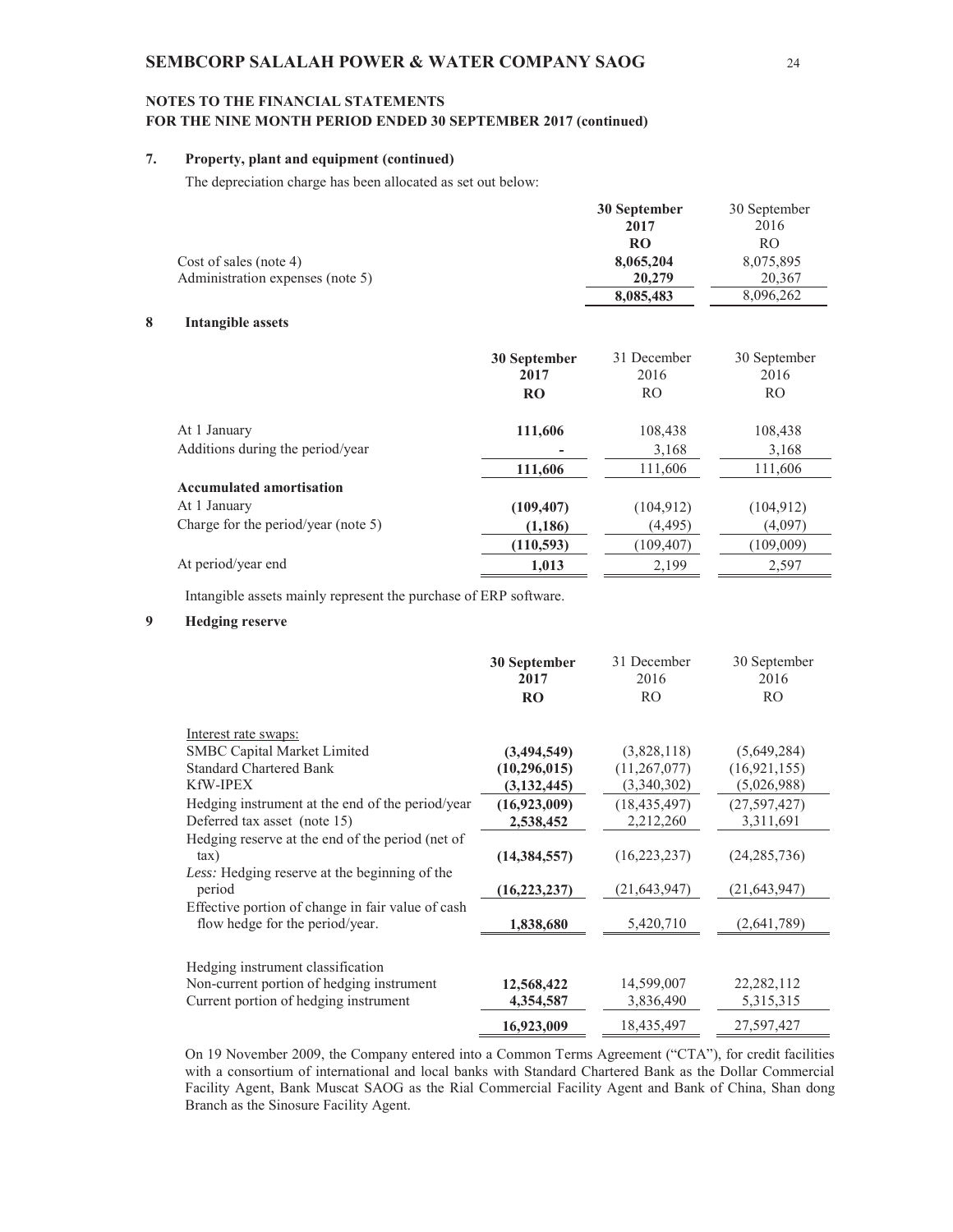### **9 Hedging reserve (continued)**

 The Dollar Commercial Facility and the Sinosure Facility bear interest at USD LIBOR plus applicable margins.

 In accordance with the CTA, the Company has fixed the rate of interest through an Interest Rate Swap Agreements ("IRS") entered into with SMBC Capital Market Limited, KfW IPEX Bank GmbH and Standard Chartered Bank dated 20 November 2009, 23 March 2010 and 8 April 2010 respectively, for 95.32% of its USD loan facility.

 The corresponding hedged notional amount outstanding as of 30 September 2017 is approximately RO 134 million (USD 348 million) and approximately RO 35 million (USD 90 million), at a fixed interest rate of 4.345% and 3.8% per annum respectively.

### **10 Inventory**

|                             | 30 September | 31 December | 30 September   |
|-----------------------------|--------------|-------------|----------------|
|                             | 2017         | 2016        | 2016           |
|                             | RO           | RO.         | R <sub>O</sub> |
| Fuel inventory              | 1,045,185    | 1,028,993   | 1,022,241      |
| Spare parts and consumables | 3,475,614    | 3,227,151   | 3,284,330      |
|                             | 4,520,799    | 4,256,144   | 4,306,571      |

### **11 Trade and other receivables**

|                                    | 30 September<br>2017<br><b>RO</b> | 31 December<br>2016<br>RO. | 30 September<br>2016<br>R <sub>O</sub> |
|------------------------------------|-----------------------------------|----------------------------|----------------------------------------|
| Trade receivable                   | 12,089,348                        | 6,292,328                  | 6,360,817                              |
| Advances to vendors                | 3,847,825                         | 2,794,542                  | 1,942,806                              |
| Prepayments                        | 71,671                            | 201,421                    | 350,480                                |
| Other receivable                   | 257,101                           | 155,418                    | 110,826                                |
| Due from related parties (note 16) | 350                               |                            |                                        |
|                                    | 16,266,295                        | 9,443,709                  | 8,764,929                              |

The Company has one customer (OPWP) which accounts for majority of the trade receivables balance as at 30 September 2017 (majority balance as at 31 December 2016 and 30 September 2016).

The ageing of trade receivables at the reporting date disclosed in (note 19).

#### **12 Cash and cash equivalents**

|                          | 30 September<br>2017<br>RO | 31 December<br>2016<br>RO. | 30 September<br>2016<br>RO |
|--------------------------|----------------------------|----------------------------|----------------------------|
| Cash in hand             | 877                        | 932                        | 680                        |
| Cash at bank             | 5, 184, 579                | 5,988,822                  | 15,528,604                 |
| Cash and cash equivalent | 5,185,456                  | 5,989,754                  | 15,529,284                 |
| Fixed term cash deposits | 16, 194, 282               | 21,267,066                 | 14,219,007                 |
|                          | 21,379,738                 | 27,256,820                 | 29,748,291                 |

Cash and cash equivalent includes balances in Debt Service Reserve Account in the amount of RO 13,747,851 (31 December 2016: RO 14,219,007, 30 September 2016: RO 14,219,007).

The Company has also made a placement in the amount of RO 16,194,282 (31 December 2016: RO 21,267,066, 30 September 2016: RO 14,219,007) at a weighted average interest rate of 1.74% per annum. (31 December 2016: 0.92%, 30 September 2016: 0.77%).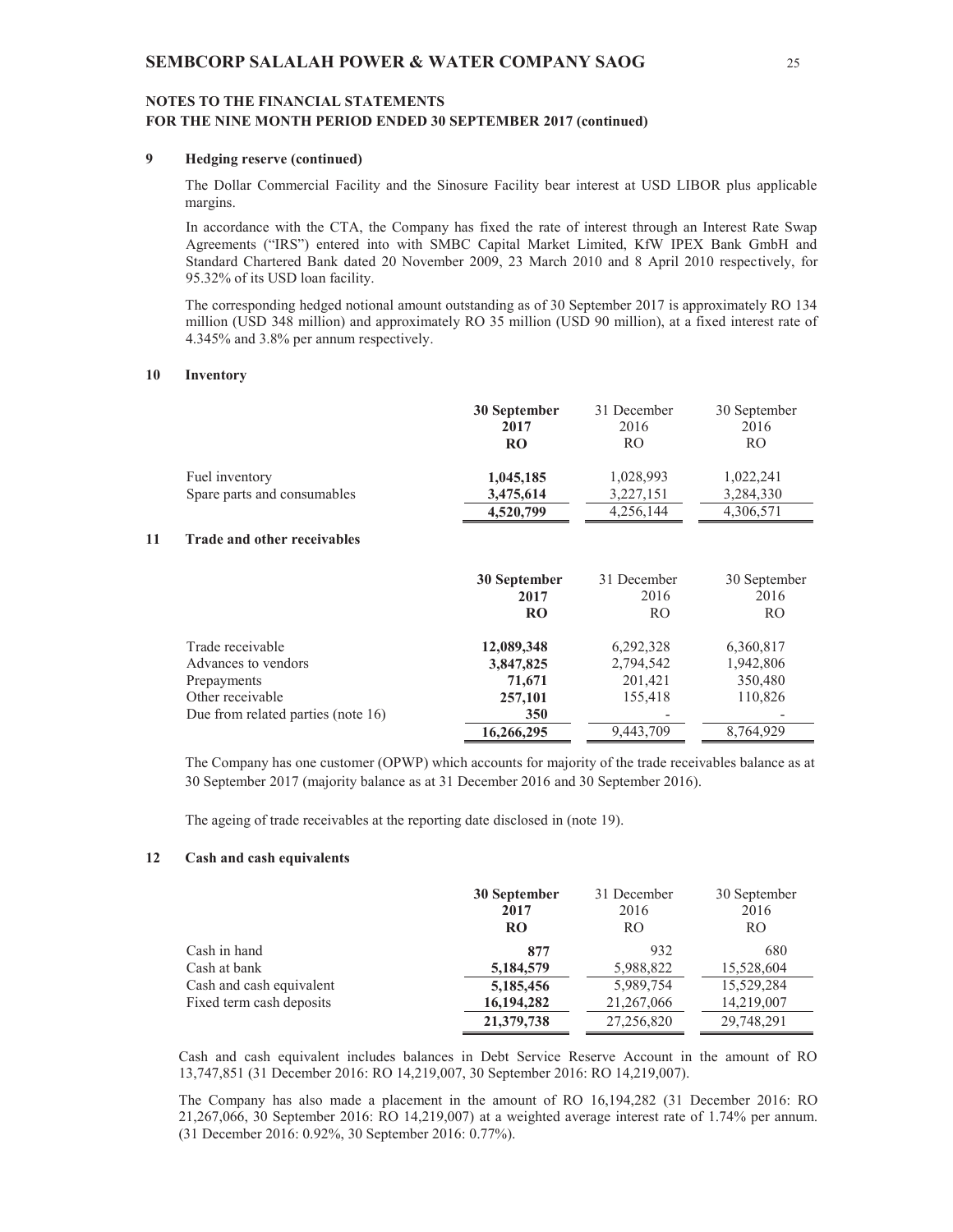#### **13 Equity**

*(a) Share capital*

The Company's registered capital (issued and fully paid) comprises 954,571,950 shares of 100 Baisas each.

The holders of ordinary shares are entitled to receive dividends as declared from time to time and are entitled to one vote per share at meetings of the Company. All shares rank equally with regard to the Company's residual assets.

The details of shareholders are as follows:

| <b>SOFIH</b><br><b>IPWC</b><br><b>Public</b> | <b>Nationality</b><br><b>British Virgin Island</b><br>Oman | 30 September 2017<br>Number of<br>shares held of<br>nominal value<br>100 baiza<br>each<br>381,828,780<br>125,431,511<br>447,311,659<br>954,571,950 | % of total<br>40.00%<br>13.14%<br>46.86%<br>100.00%   | <b>Aggregate</b><br>nominal value<br>of shares held<br>R <sub>O</sub><br>38, 182, 878<br>12,543,151<br>44,731,166<br>95,457,195 |
|----------------------------------------------|------------------------------------------------------------|----------------------------------------------------------------------------------------------------------------------------------------------------|-------------------------------------------------------|---------------------------------------------------------------------------------------------------------------------------------|
| <b>SOFIH</b><br><b>IPWC</b><br>Public        | Nationality<br>British Virgin Island<br>Oman               | 31 December 2016<br>Number of<br>shares held of<br>nominal value<br>100 baiza each<br>381,828,780<br>181,368,670<br>391,374,500<br>954,571,950     | $%$ of total<br>40.00%<br>19.00%<br>41.00%<br>100.00% | Aggregate<br>nominal value<br>of shares held<br><b>RO</b><br>38, 182, 878<br>18,136,867<br>39,137,450<br>95,457,195             |
| <b>SOFIH</b><br><b>IPWC</b><br>Public        | Nationality<br>British Virgin Island<br>Oman               | 30 September 2016<br>Number of<br>shares held of<br>nominal value<br>100 baiza each<br>381,828,780<br>181,368,670<br>391,374,500<br>954,571,950    | $%$ of total<br>40.00%<br>19.00%<br>41.00%<br>100.00% | Aggregate<br>nominal value<br>of shares held<br>R <sub>O</sub><br>38, 182, 878<br>18,136,867<br>39,137,450<br>95,457,195        |

### *(b) Legal reserve*

Article 106 of the Commercial Companies Law of 1974 requires that 10% of a company's net profit be transferred to a non-distributable legal reserve until the amount of legal reserve becomes equal to at least one-third of the company's issued share capital. This reserve is not available for distribution to shareholders.

*(c) Hedging reserve* 

Hedging reserve comprises the effective portion of the cumulative net change in the fair value of cash flow hedging instruments related to hedged transactions that have not yet occurred (note 9).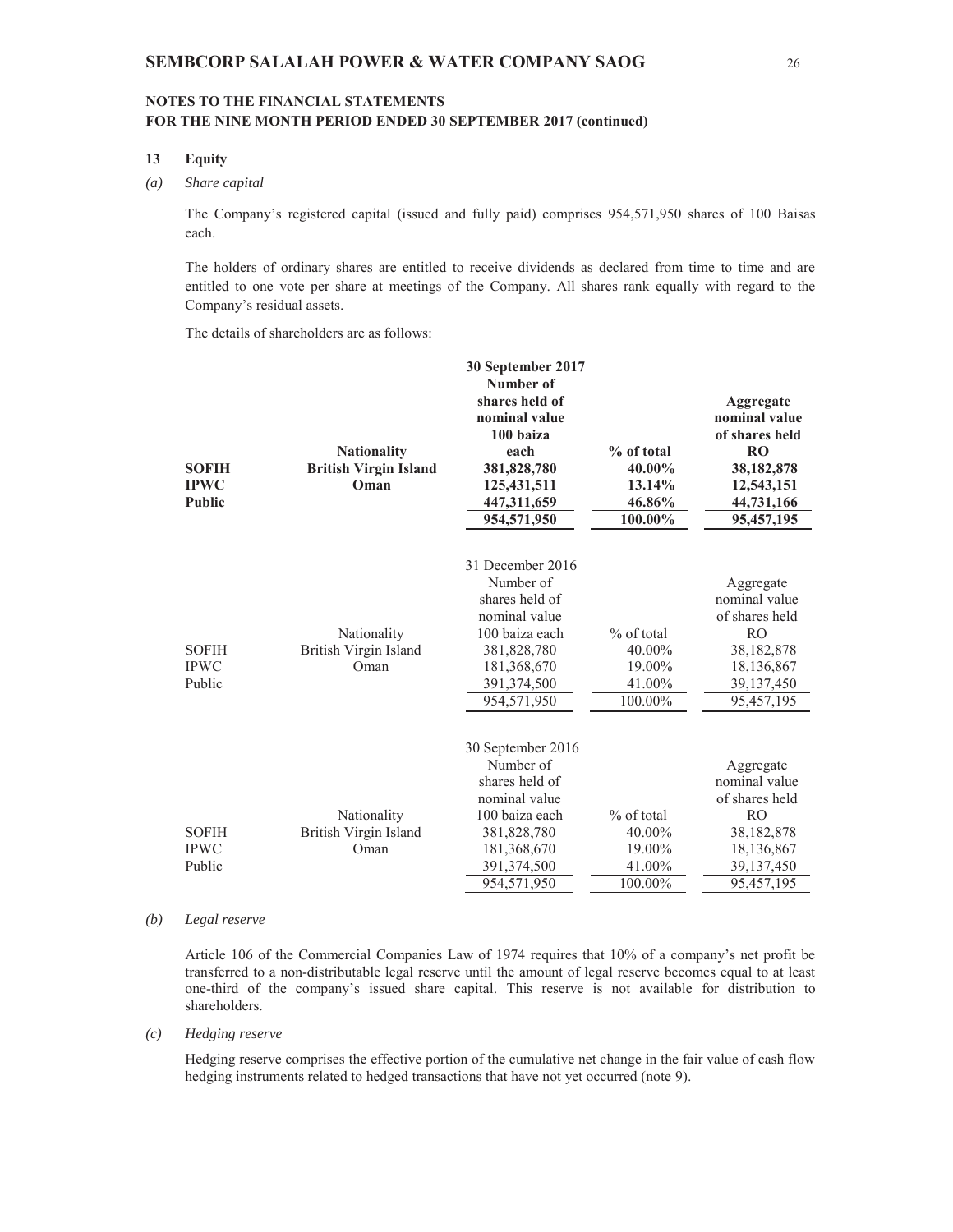# **14 Trade and other payables**

|                                    | 30 September<br>2017<br><b>RO</b> | 31 December<br>2016<br>R <sub>O</sub> | 30 September<br>2016<br>R <sub>O</sub> |
|------------------------------------|-----------------------------------|---------------------------------------|----------------------------------------|
| Trade payable                      | 2,521,149                         | 172,630                               | 2,229,605                              |
| Accrued expenses and other payable | 2,226,765                         | 2,583,461                             | 2,713,769                              |
| Retention payable                  | 1,792,580                         | 1,799,641                             | 1,799,641                              |
| Due to related parties (note 16)   | 708,665                           | 572,706                               | 864,253                                |
| Withholding tax payable            | 194,263                           |                                       |                                        |
| Interest payable                   | 147,498                           | 3,940,434                             | 112,614                                |
|                                    | 7,590,920                         | 9,068,872                             | 7,719,882                              |

Withholding tax payable represents withholding tax on interest payments to foreign lenders.

### **15 Income tax**

 The Company is liable to income tax, in accordance with the income tax laws of Sultanate of Oman, at the rate of 15% of taxable income. For the year 2016, applicable income tax rate was 12% of taxable income above RO 30,000 of profit.

Income tax expense is recognised based on Management's best estimate of the weighted average annual income tax rate expected for the full financial year applied to the pre-tax income of the interim period.

A deferred tax asset has been recognised directly in equity in respect of the changes in fair values of interest rate swaps (note 9).

|                                                       | 30 September<br>2017 | 30 September<br>2016 |
|-------------------------------------------------------|----------------------|----------------------|
|                                                       | <b>RO</b>            | R <sub>O</sub>       |
|                                                       |                      |                      |
| (a) Recognised in profit or loss                      |                      |                      |
| Deferred tax expense due to change in income tax rate | 2,984,644            |                      |
| Deferred tax expense for the period                   | 2,087,669            | 1,603,445            |
| Deferred tax expense - prior year adjustment          | (668, 394)           |                      |
|                                                       | 4,403,919            | 1,603,445            |
|                                                       |                      |                      |
| (b) Reconciliation                                    |                      |                      |
| Profit before tax                                     | 12,006,863           | 12,920,597           |
| Income tax as per rates mentioned above               | (1,801,029)          | (1,550,472)          |
| Expenses not deductible for tax                       | (2, 471)             | (3,411)              |
| Change in recognised deductible temporary differences | (284, 169)           | (49, 562)            |
| Prior year adjustment                                 | 668,394              |                      |
| Change in tax rate                                    | (2,984,644)          |                      |
| Deferred tax expense for the year                     | (4, 403, 919)        | (1,603,445)          |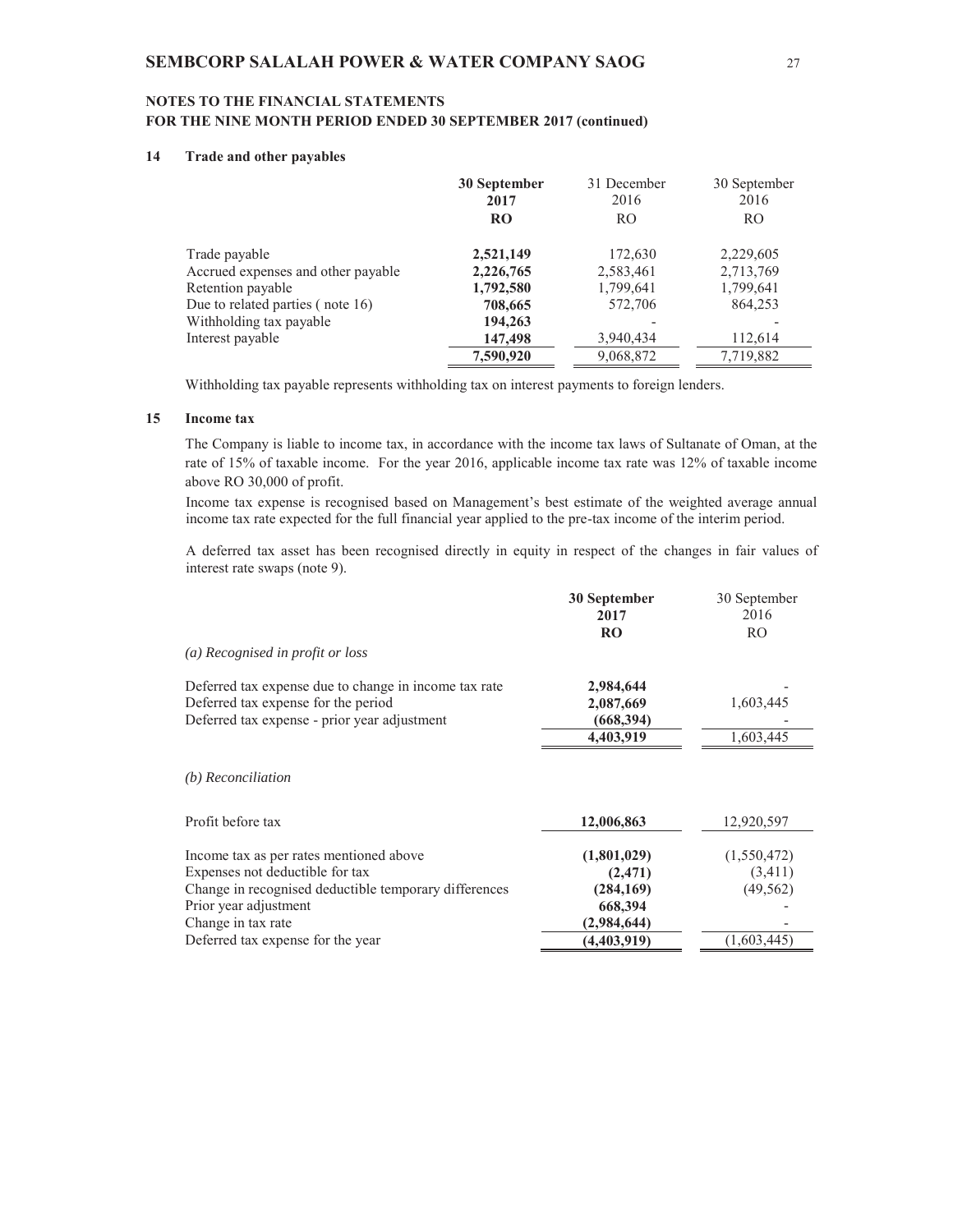#### **15 Income tax (continued)**

*(c) Deferred tax asset (liability)* 

|                                   | At 1 January   | <b>Recognised during</b><br>the period | At 30<br>September |
|-----------------------------------|----------------|----------------------------------------|--------------------|
| As at September 2017              | RO             | <b>RO</b>                              | <b>RO</b>          |
| Charged to profit or loss         |                |                                        |                    |
| Property, plant and equipment     | (15, 015, 841) | (4,968,612)                            | (19,984,453)       |
| Tax losses                        | 3,077,265      | 539,337                                | 3,616,602          |
| Asset retirement obligation       |                | 25,356                                 | 25,356             |
|                                   | (11, 938, 576) | (4,403,919)                            | (16,342,495)       |
| Deferred tax recognised in equity |                |                                        |                    |
| Derivative instrument             | 2,212,260      | 326,192                                | 2,538,452          |
| Deferred tax liability (net)      | (9, 726, 316)  | (4,077,727)                            | (13,804,043)       |
|                                   |                | Recognised during                      |                    |
|                                   | At 1 January   | the year                               | At 31 December     |
| As at December 2016               | <b>RO</b>      | RO                                     | <b>RO</b>          |
| Charged to profit or loss         |                |                                        |                    |
| Property, plant and equipment     | (13,068,477)   | (1,947,364)                            | (15,015,841)       |
| Tax losses                        | 3,165,830      | (88, 565)                              | 3,077,265          |
|                                   | (9,902,647)    | (2,035,929)                            | (11, 938, 576)     |
| Deferred tax recognised in equity |                |                                        |                    |
| Derivative instrument             | 2,951,447      | (739, 187)                             | 2,212,260          |
| Deferred tax liability (net)      | (6,951,200)    | (2,775,116)                            | (9, 726, 316)      |
|                                   |                |                                        |                    |
|                                   |                | Recognised during                      |                    |
|                                   | At 1 January   | the period                             | At 30 September    |
| As at September 2016              | RO             | R <sub>O</sub>                         | <b>RO</b>          |
| Charged to profit or loss         |                |                                        |                    |
| Property, plant and equipment     | (13,068,477)   | (1, 533, 584)                          | (14,602,061)       |
| Tax losses                        | 3,165,830      | (69, 860)                              | 3,095,970          |
|                                   | (9,902,647)    | (1,603,444)                            | (11,506,091)       |
| Deferred tax recognised in equity |                |                                        |                    |
| Derivative instrument             | 2,951,447      | 360,244                                | 3,311,691          |
|                                   | (6,951,200)    | (1,243,200)                            | (8,194,400)        |

### *(d) Status of prior year returns*

The Company's assessment for the tax years 2014 to 2016 have not yet been finalised with the Secretariat General for Taxation at the Ministry of Finance. Management of the Company believe that additional taxes, if any in respect of open tax years, would not be significant to the Company's financial position as at 30 September 2017.

*(e)* No provision for taxation has been made in these financial statements in view of cumulative taxable losses incurred by the Company as at 30 September 2017. The cumulative tax losses up to 30 September 2017 are RO 24,110,685 (31 December 2016 - RO 25,642,832) and are available for set-off against future profits earned within a period of five years from the year in which the loss was incurred. Deferred tax asset on the tax losses has been recognised in these financial statements considering the availability of adequate future taxable profits against which such losses will be adjusted.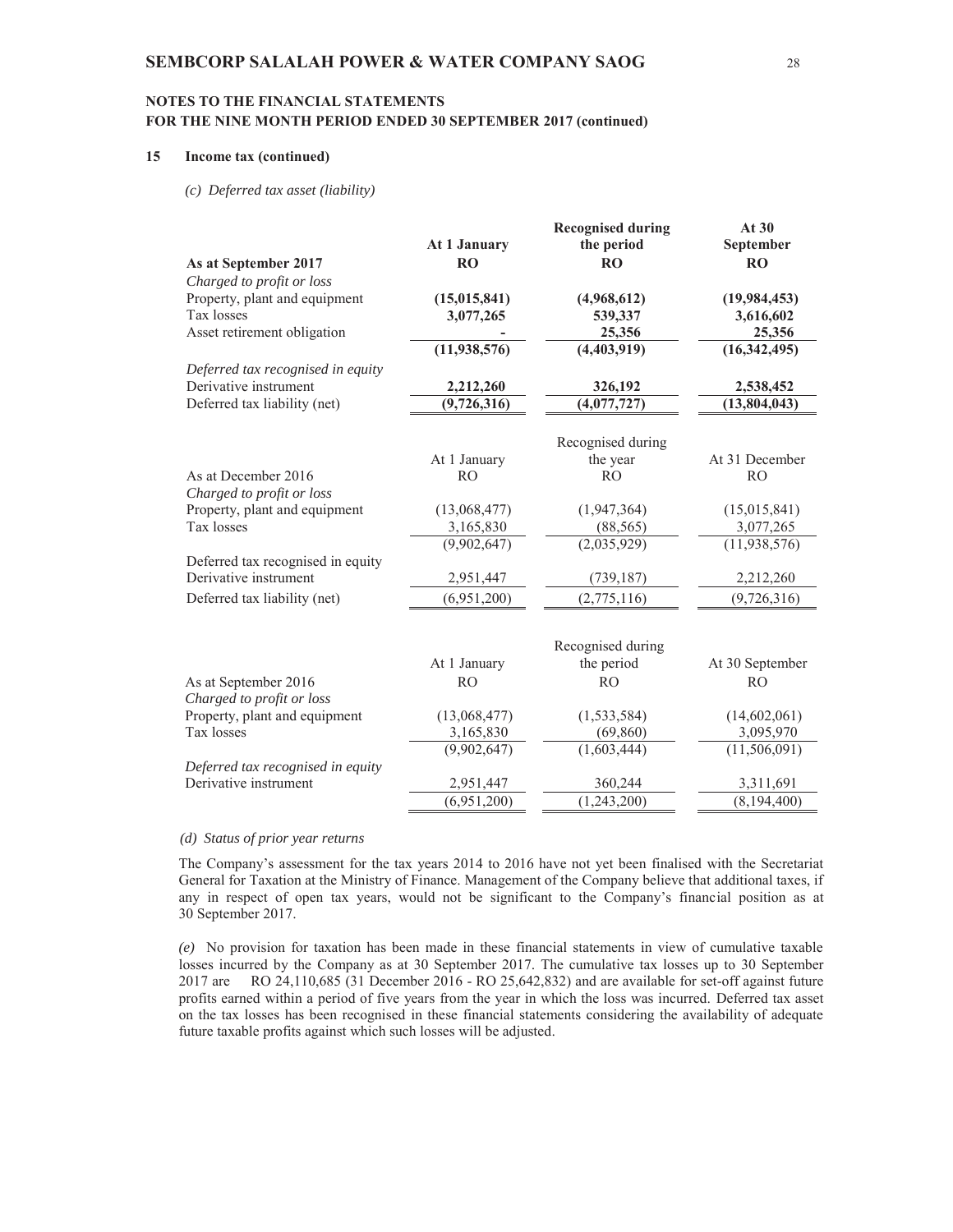#### **16 Related party transactions**

Related parties comprise the shareholders, directors, key management personnel and business entities which have the ability to control or exercise significant influence in financial and operating decisions.

The Company maintains balances with these related parties which arise in the normal course of business from the commercial transactions. Outstanding balances at the reporting period end are unsecured and settlement occurs in cash.

No expenses have been recognised in the period for bad or doubtful debts in respect of amounts owed by related parties (30 September 2016: Nil).

Sembcorp Industries Limited (SIL), Oman Investment Corporation (OIC) and Sembcorp Utilities (Chile) SA are related parties with significant shareholder influence.

The Company had the following significant transactions with related parties during the period:

|                                                           |              | 30 September<br>2017<br>RO | 30 September<br>2016<br><b>RO</b> |
|-----------------------------------------------------------|--------------|----------------------------|-----------------------------------|
| Sembcorp Industries Limited (SIL)                         |              |                            |                                   |
| - Reimbursement of expenses                               |              | 27,202                     | 2,283                             |
| Sembcorp Salalah O&M Services Company LLC (SSOM)          |              |                            |                                   |
| - Operation and maintenance cost                          |              | 4,597,127                  | 3,880,142                         |
| - Incentive payment                                       |              | 224,432                    | 193,693                           |
| Oman Investment Corporation (OIC)                         |              |                            |                                   |
| - Reimbursement of expenses                               |              | 8,146                      | 5,463                             |
| - Sale of furniture $\&$ fixtures                         |              | 350                        |                                   |
| Sembcorp Utilities (Chile) SA                             |              |                            |                                   |
| - Reimbursement of expenses                               |              | 13,106                     |                                   |
| Sembcorp Oman First Investment Company                    |              |                            |                                   |
| - Reimbursement of expenses                               |              |                            | 509                               |
|                                                           |              |                            |                                   |
|                                                           | 30 September | 31 December                | 30 September                      |
|                                                           | 2017         | 2016                       | 2016                              |
|                                                           | <b>RO</b>    | R <sub>O</sub>             | R <sub>O</sub>                    |
| Balance due to related parties at the<br>period/year end: |              |                            |                                   |
| <b>SSOM</b>                                               | 695,610      | 553,064                    | 858,438                           |
| <b>SIL</b>                                                | 13,055       | 14,139                     | 5,306                             |
| <b>OIC</b>                                                |              | 5,503                      |                                   |
| <b>SOFI</b>                                               |              |                            | 509                               |
|                                                           | 708,665      | 572,706                    | 864,253                           |
| Balance due from related party at the<br>period/year end: |              |                            |                                   |
| OIC                                                       | 350          |                            |                                   |
|                                                           |              |                            |                                   |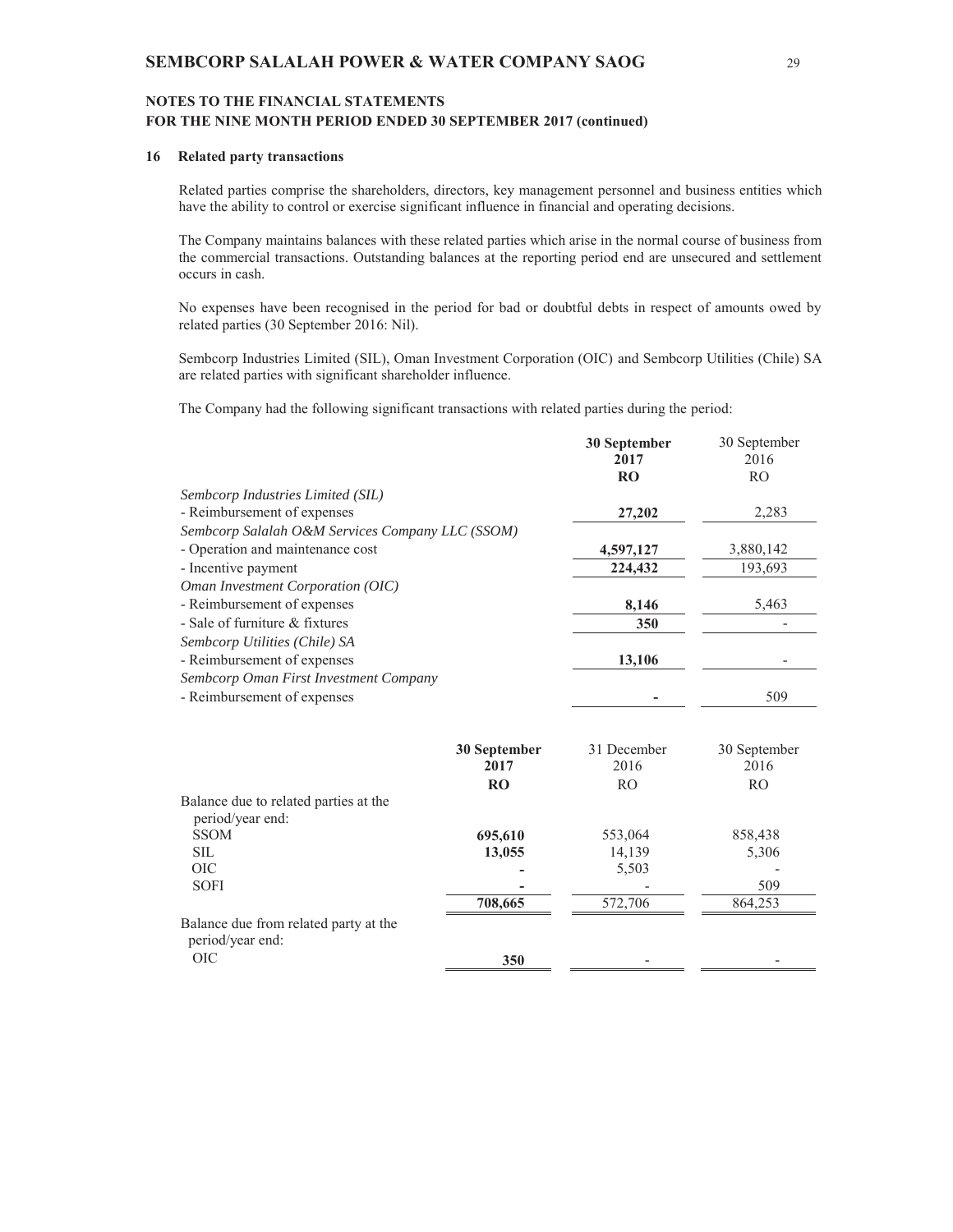#### **16 Related party transactions (continued)**

#### **Key Management benefits**

Key Management personnel are those persons having authority and responsibility for planning, directing and controlling the activities of the Company, directly or indirectly, including any director (whether executive or otherwise). Total compensation paid to key management personnel for the period ended is as follows:

|                                                         | 30 September<br>2017<br><b>RO</b> | 30 September<br>2016<br>RO. |
|---------------------------------------------------------|-----------------------------------|-----------------------------|
| Directors' remuneration                                 | 45,200                            | 70,794                      |
| Directors' sitting fees<br>Short term employee benefits | 17,250                            | 19,750<br>263,828           |
| Social security and gratuity                            | 222,371<br>16,425                 | 22,275                      |
|                                                         | 301,246                           | 376,647                     |

Compensation of some of the Key Management personnel has been paid through Sembcorp Salalah O&M Services Co. LLC of RO 155,134 (30 September 2016: RO 192,350) which has been accounted for in operations and maintenance cost of the Company.

### **17 Term loan**

|                 | 30 September   | 31 December    | 30 September   |
|-----------------|----------------|----------------|----------------|
| <b>Maturity</b> | 2017           | 2016           | 2016           |
|                 | <b>RO</b>      | R <sub>O</sub> | RO.            |
|                 |                |                |                |
| 2012-2026       | 177,393,556    | 189, 383, 397  | 189, 383, 397  |
| 2012-2026       | 36,887,400     | 39,380,580     | 39,380,580     |
|                 | 214,280,956    | 228, 763, 977  | 228, 763, 977  |
|                 |                |                |                |
|                 | (4,603,304)    | (5,323,368)    | (5,568,121)    |
|                 | 209, 677, 652  | 223,440,609    | 223, 195, 856  |
|                 |                |                |                |
|                 | (15, 414, 677) | (14, 483, 021) | (14, 483, 021) |
|                 | 194,262,975    | 208,957,588    | 208,712,835    |
|                 |                |                |                |

On 19 November 2009, the Company entered into a Common Terms Agreement ("CTA"), for credit facilities with a consortium of international and local banks with Standard Chartered Bank as the Dollar Commercial Facility Agent, Bank Muscat SAOG as the Rial Commercial Facility Agent and Bank of China, Shondong Branch as Sinosure Facility Agent, collectively "the Mandated Lead Arranger".

#### *Repayments*

The aggregate amount of drawdowns under the above facilities is repayable in full by 29 half yearly instalments commencing from 30 September 2012, with the final instalment being due on 30 September 2026.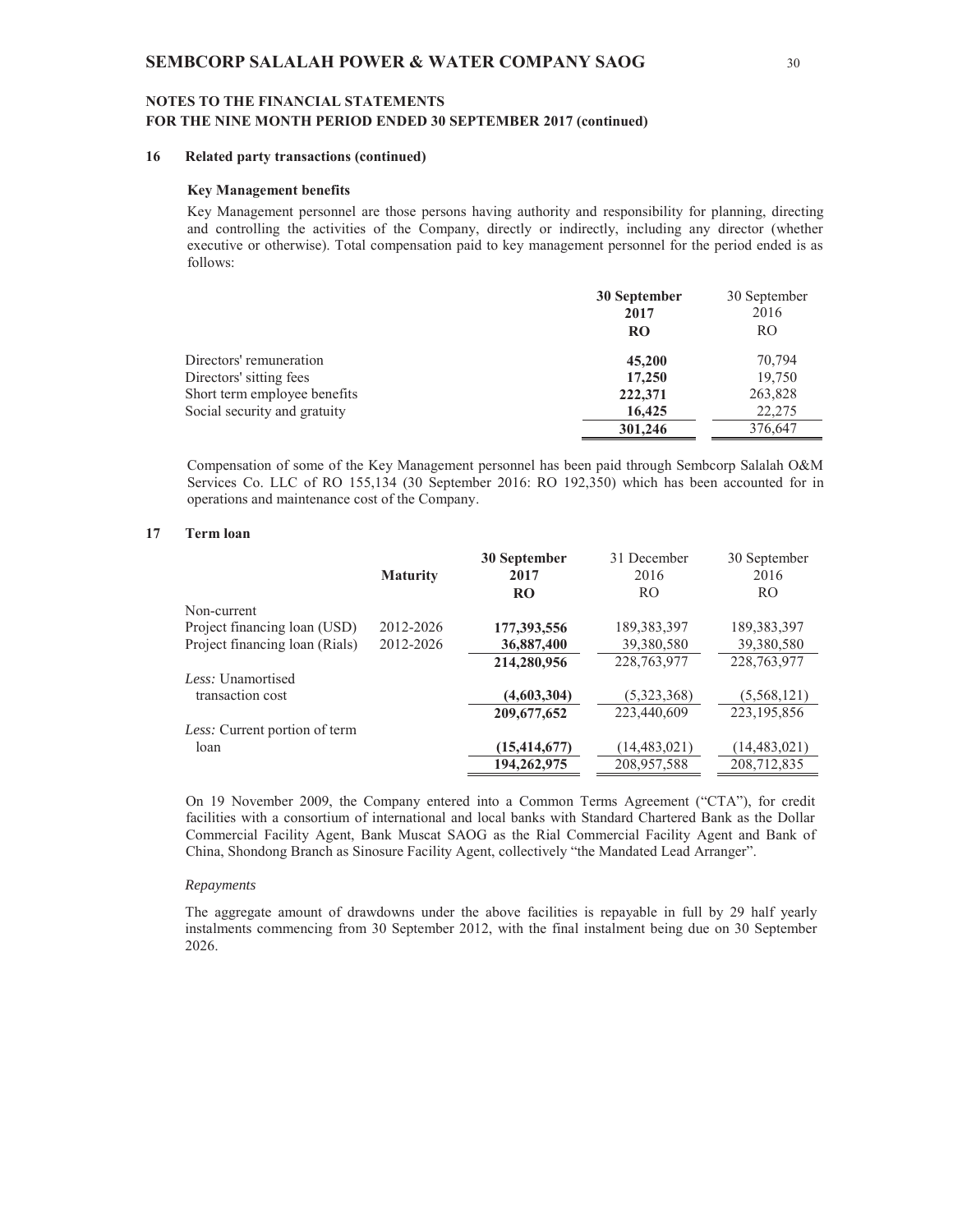### **17 Term loan (continued)**

#### *Interest*

(i) Interest on Dollar Commercial facilities is charged at a floating rate of LIBOR plus margin. The Company has entered into an interest rate swap to cap its obligation against unfavourable interest rate changes.

The margins are indicated below:

|                                                                | $\cdots$<br>per annum) |
|----------------------------------------------------------------|------------------------|
| Prior to completion date (as defined in the CTA)               | $3.00\%$               |
| Thereafter up to the sixth anniversary of completion date      | 2.85%                  |
| Thereafter up to the tenth anniversary of completion date      | 3.20%                  |
| Thereafter up to the thirteenth anniversary of completion date | $3.55\%$               |
| Thereafter                                                     | 3.95%                  |

- (ii) Interest on Sinosure Covered facilities is charged at a floating rate of LIBOR plus margin (3% p.a.). The Company has entered into an interest rate swap to cap its obligation against unfavourable interest rate changes.
- (iii) Interest under the Rial Commercial Facilities Agreement is charged at a fixed rate, as shown in the table below:

|                                                                                            | Margin $\frac{6}{6}$ |
|--------------------------------------------------------------------------------------------|----------------------|
| Period                                                                                     | per annum)           |
| From financial close to the third anniversary of financial close                           | 8.00%                |
| From the third anniversary of financial close to the fifth anniversary of financial close  | 7.00%                |
| From the fifth anniversary of financial close to the eighth anniversary of financial close | 4.25%                |

#### *Other fees*

The Company was required to pay front end fees to the Mandated Lead Arranger. In addition, the Company paid commitment fees at 1.3% of undrawn Dollar Commercial facilities and Sinosure Covered facilities and 0.4% of undrawn Rial Omani facilities. As at 30 September 2017, there were no undrawn loans.

#### *Securities*

The term loans are secured by a mortgage over the Company's property, plant and equipment and current assets of the Company, including a lien on the balances in the sales collection accounts of the Company.

#### *Covenants*

The term loan facilities contain certain covenants pertaining to, amongst other things, liquidation and merger, entering into material new agreements, negative pledge, disposal of assets, granting of loans and guarantees, acquisition of capital assets, debt service coverage ratio, change of business, hedging agreements, etc, with which the Company is required to comply.

**Margin (%**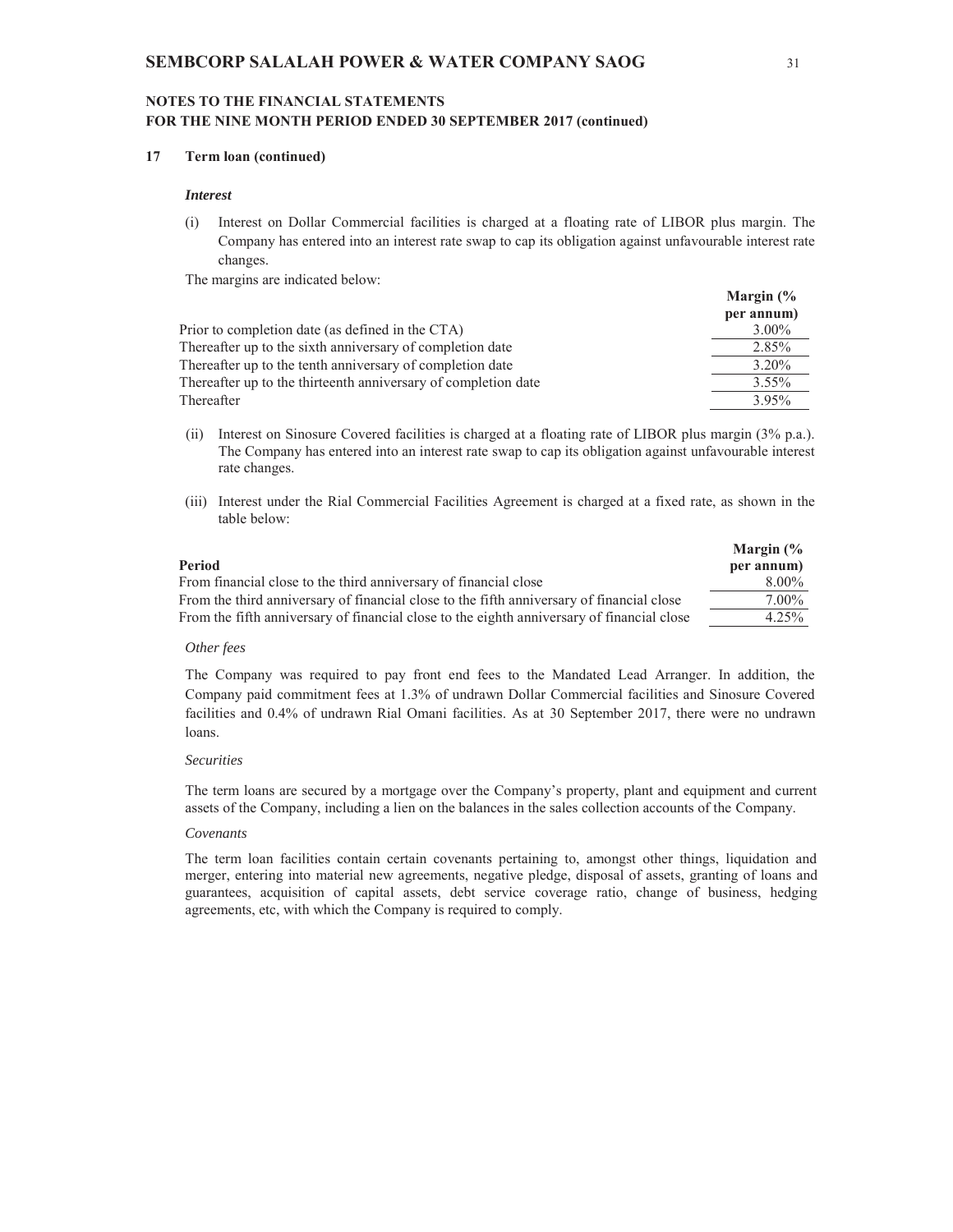#### **18 Asset retirement obligation ("ARO")**

Under the Usufruct Agreement, the Company has a legal obligation to remove the Plant at the end of its useful life and restore the land. The Company shall at its sole cost and expense dismantle, demobilise, safeguard and transport the assets, eliminate soil and ground water contamination, fill all excavation and return the surface to grade of the designated areas.

The fair value of the ARO provision has been calculated using an expected present value technique. This technique reflects assumptions such as costs, plant useful life, inflation and profit margin that third parties would consider to assume the settlement of the obligation. The movement in ARO provision is as follows:

|                                                | 30               |                |              |
|------------------------------------------------|------------------|----------------|--------------|
|                                                | <b>September</b> | 31 December    | 30 September |
|                                                | 2017             | 2016           | 2016         |
|                                                | <b>RO</b>        | R <sub>O</sub> | RO.          |
| At 1 January                                   | 534,603          | 500,115        | 500,115      |
| Provision made during the period/year (note 4) | 27,693           | 34,488         | 25,866       |
| At period/year end                             | 562,296          | 534,603        | 525,981      |

Because of the long term nature of the liability, there is significant uncertainty in estimating the cost that will be incurred. It has been assumed that the site will be retired using technology and material that are currently available. The provision has been calculated using a discount rate of 6.8%.

### **19 Financial risk management**

The Company has exposure to the following risks from its use of financial instruments:

- Market risk
- Credit risk
- Liquidity risk

This note presents information about the Company's exposure to each of the above risks, the Company's objectives, policies and processes for measuring and managing risk, and the Company's management of capital. Further quantitative disclosures are included throughout these financial statements.

The Board of Directors has overall responsibility for the establishment and oversight of the Company's risk management framework. The Board has entrusted the Management with the responsibility of developing and monitoring the Company's risk management policies and procedures and its compliance with them.

#### *(a) Market risk*

Market risk is the risk that changes in market prices, such as foreign exchange rates, interest rates and prices will affect the Company's income or the value of its holdings of financial instruments. The objective of market risk management is to manage and control market risk exposures within acceptable parameters, while optimising the return.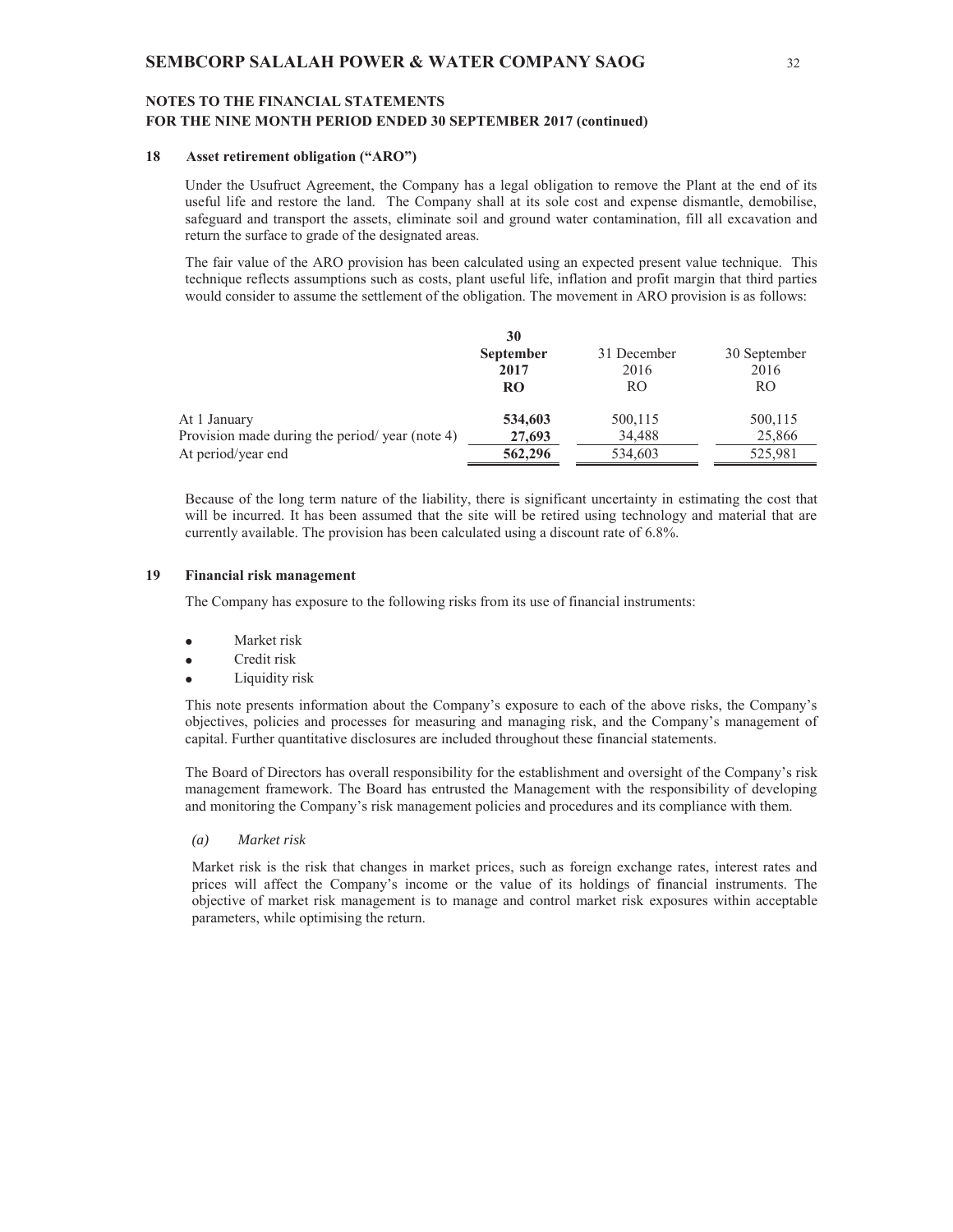#### **19 Financial risk management (continued)**

### *(a) Market risk (continued)*

*Interest rate risk* 

At the reporting date, the interest rate profile of the Company's interest-bearing financial assets and liabilities is:

|                                    |                  | 30 September    | 31 December     | 30 September    |
|------------------------------------|------------------|-----------------|-----------------|-----------------|
|                                    | Interest rate    | 2017            | 2016            | 2016            |
|                                    | $\frac{0}{0}$    | <b>RO</b>       | RO.             | RO.             |
| <b>Financial assets</b>            |                  |                 |                 |                 |
| Cash at Bank                       |                  | 5,184,579       | 5,988,822       | 15,528,604      |
| Fixed term cash deposit            |                  |                 |                 |                 |
| $(3 \text{ to } 6 \text{ months})$ | 1.54%            | 16, 194, 282    | 21,267,066      | 14,219,007      |
|                                    |                  | 21,378,861      | 27,255,888      | 29,747,611      |
| <b>Financial liabilities</b>       |                  |                 |                 |                 |
| Term loan                          |                  |                 |                 |                 |
| - USD variable rate                |                  |                 |                 |                 |
| loans                              | Libor $+3\%$     | (98, 527, 612)  | (105, 186, 988) | (105, 186, 988) |
| - USD variable rate                |                  |                 |                 |                 |
| loans                              | Libor + $2.85\%$ | (78, 865, 944)  | (84, 196, 409)  | (84, 196, 409)  |
| - RO fixed rate loans              | 4.25%            | (36,887,400)    | (39, 380, 580)  | (39,380,580)    |
|                                    |                  | (214, 280, 956) | (228, 763, 977) | (228, 763, 977) |

#### *Fair value sensitivity analysis for fixed rate instruments*

The Company does not account for any fixed rate financial liabilities at fair value through profit or loss and the Company does not designate hedging instruments under a fair value hedge accounting model. Therefore a change in interest rate at the reporting date would not affect profit or loss.

#### *Cash flow sensitivity analysis for variable rate instruments*

A change of 100 basis points in interest rates at the reporting date would have increased/(decreased) equity and statement of profit or loss by the amounts shown below. This analysis assumes that all other variables, in particular foreign currency rates, remain constant.

|           |           |                   |            | <b>Equity</b>    |            |                   |
|-----------|-----------|-------------------|------------|------------------|------------|-------------------|
|           |           | 30 September 2017 |            | 31 December 2016 |            | 30 September 2016 |
|           | 100 bps   | 100 bps           | 100 bps    | 100 bps          | 100 bps    | 100 bps           |
|           | increase  | decrease          | Increase   | decrease         | increase   | decrease          |
|           | RO        | <b>RO</b>         | RO.        | RO.              | RO.        | RO.               |
| Interest  |           |                   |            |                  |            |                   |
| rate swap | 8,496,807 | (8, 496, 807)     | 10,225,643 | (10, 225, 643)   | 10,823,766 | (10, 823, 766)    |

#### *Currency risk*

The majority of the transactions and balances are in either RO or USD. As the RO is pegged to the USD, balances in USD are not considered to represent significant currency risk. The Company is not exposed to significant currency risk as at 30 September 2017.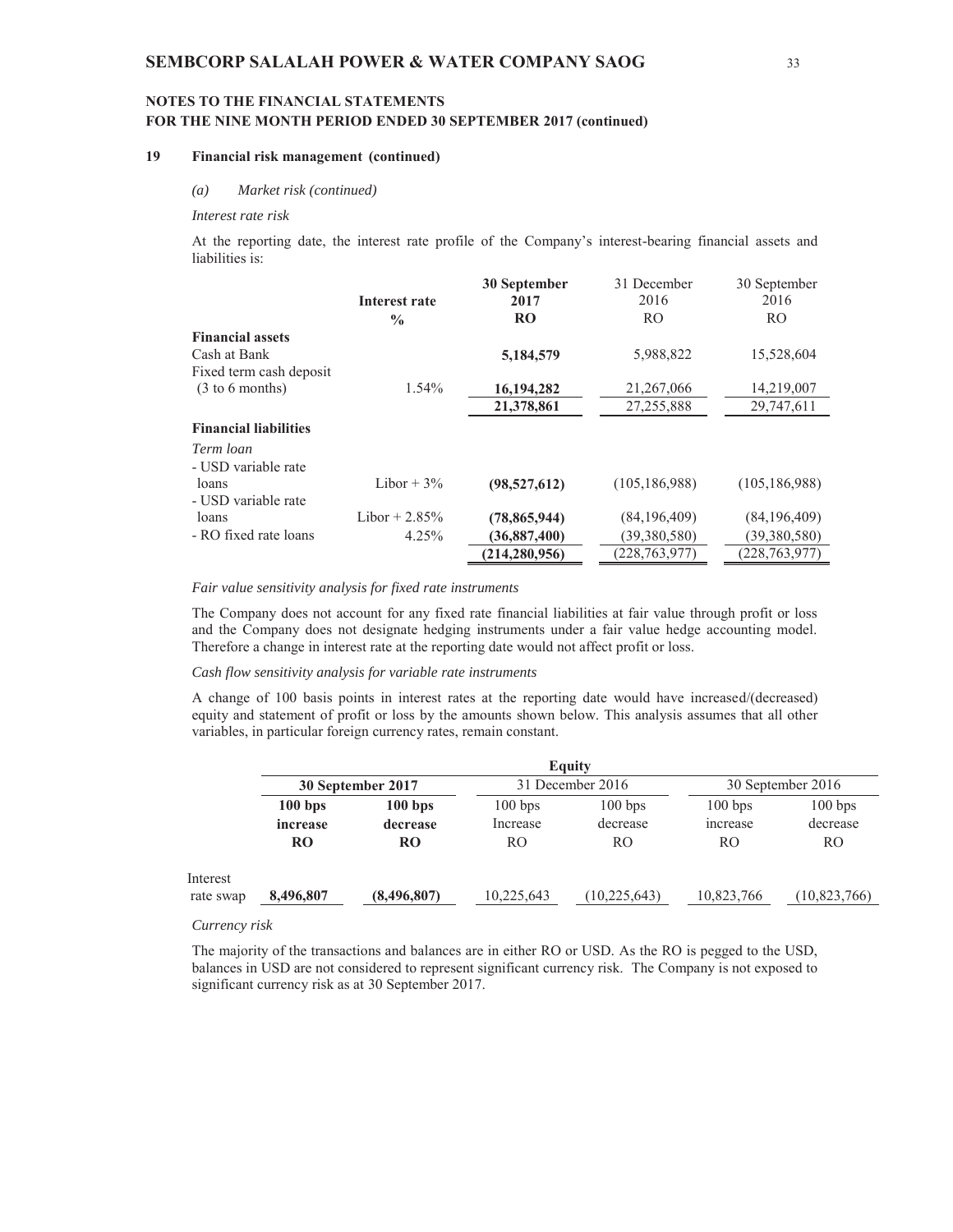#### **19 Financial risk management (continued)**

#### *(b) Credit risk*

 Credit risk is the risk of financial loss to the Company if a customer or counterparty to a financial instrument fails to meet its contractual obligations, and arises principally from the Company's receivables from customers and cash balances held with banks. Under the terms of the PWPA, the Company's sales are billed wholly to OPWP. The Company manages its credit risk with OPWP by monitoring its credit rating and obtaining credit enhancements. The Company limits its credit risk with regard to bank deposits by only dealing with reputable banks and financial institutions with strong credit ratings. The carrying amount of financial assets represents the maximum credit exposure. The maximum exposure to credit risk at the reporting date was:

|                                            | 30 September | 31 December  | 30 September |
|--------------------------------------------|--------------|--------------|--------------|
|                                            | 2017         | 2016         | 2016         |
|                                            | RO.          | RO.          | RO.          |
| <b>Classified as loans and receivables</b> |              |              |              |
| Cash at bank                               | 5,184,579    | 5,988,822    | 15,528,604   |
| Fixed term cash deposits                   | 16, 194, 282 | 21, 267, 066 | 14,219,007   |
| Trade receivable                           | 12,089,348   | 6,292,328    | 6,360,817    |
| Other receivables                          | 257,101      | 155,418      | 110,826      |
|                                            | 33,725,310   | 33,703,634   | 36,219,254   |

 The table below shows the balances with banks categorised by short-term credit ratings as published by Moody's investor's service at the reporting date:

|                            |        | 30 September | 31 December    | 30 September   |
|----------------------------|--------|--------------|----------------|----------------|
|                            |        | 2017         | 2016           | 2016           |
|                            |        | <b>RO</b>    | R <sub>O</sub> | R <sub>O</sub> |
| <b>Bank</b>                | Rating |              |                |                |
| <b>Bank balances</b>       |        |              |                |                |
| <b>Bank Muscat SAOG</b>    | $P-2$  | 962,794      | 5,984,316      | 11,518,201     |
| Bank of China              | $P-1$  | 4,221,785    | 4,506          | 4,010,403      |
|                            |        | 5,184,579    | 5,988,822      | 15,528,604     |
| <b>Fixed term deposits</b> |        |              |                |                |
| <b>Bank Muscat SAOG</b>    | $P-2$  | 2,177,000    | 2,000,000      | 1,988,236      |
| Bank of China              | $P-1$  | 14,017,282   | 19,267,066     | 12,230,771     |
|                            |        | 16, 194, 282 | 21,267,066     | 14,219,007     |

Age analysis of current trade and other receivable is as follows:

|                                          | 30 September 2017 |                                                    |                | 31 December 2016                                 |                | 30 September 2016                                |  |
|------------------------------------------|-------------------|----------------------------------------------------|----------------|--------------------------------------------------|----------------|--------------------------------------------------|--|
|                                          | RO                | <b>Allowance</b><br>for<br>impairment<br><b>RO</b> | R <sub>O</sub> | Allowance<br>for<br>impairment<br>R <sub>O</sub> | R <sub>O</sub> | Allowance<br>for<br>impairment<br>R <sub>O</sub> |  |
| Not past<br>dues<br>Past due 0<br>to $3$ | 12,345,382        |                                                    | 6,446,862      |                                                  | 6,471,643      |                                                  |  |
| months<br>Past due 3<br>to 6             | 715               |                                                    | 650            |                                                  |                |                                                  |  |
| months                                   | 702               |                                                    | 234            |                                                  | 74,276         | 74,276                                           |  |
|                                          | 12,346,799        |                                                    | 6,447,746      |                                                  | 6,545,919      | 74,276                                           |  |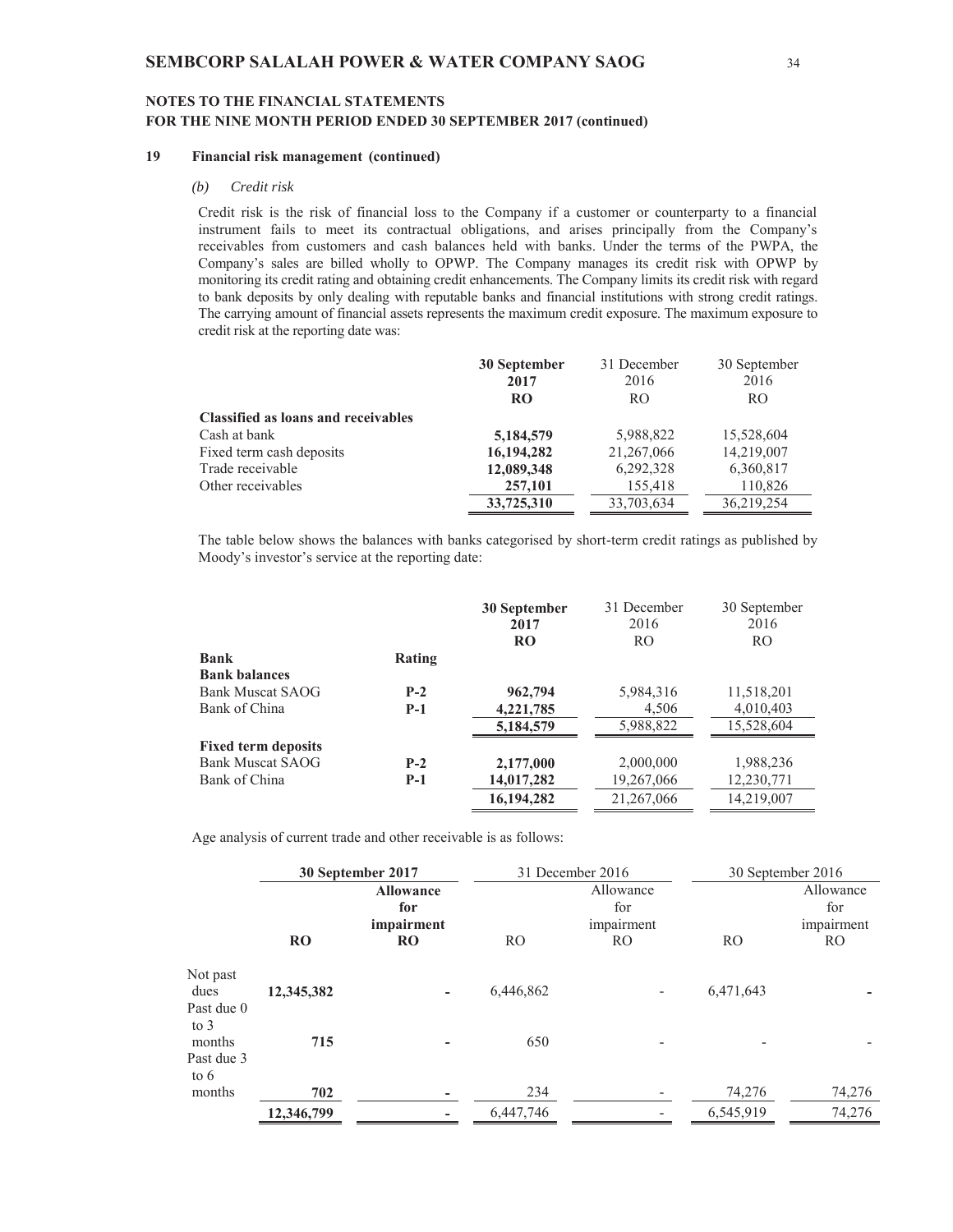#### **19 Financial risk management (continued)**

#### *(c) Liquidity risk*

Liquidity risk is the risk that the Company will not be able to meet its financial obligations as they fall due. The Company's approach to managing liquidity is to ensure, as far as possible, that it will always have sufficient liquidity to meet its liabilities when due, under both normal and stressed conditions, without incurring unacceptable losses or risking damage to the Company's reputation.

The Company limits its liquidity risk by ensuring bank facilities and shareholders' advances are available, where required. Liquidity requirements are monitored on a monthly basis and management ensures that sufficient liquid funds are available to meet any commitments as they arise.

The following are the contractual maturities of financial liabilities, including interest payments and excluding the impact of netting agreements:

|                                                        | <b>Cash flows</b>  |                          |                     |                           |                      |
|--------------------------------------------------------|--------------------|--------------------------|---------------------|---------------------------|----------------------|
|                                                        | Carrying<br>amount | Contractual<br>cash flow | Less than 1<br>vear | More than 1 to<br>5 years | More than 5<br>years |
| 30 September 2017                                      | <b>RO</b>          | RO                       | <b>RO</b>           | R <sub>O</sub>            | RO                   |
| <b>Derivatives</b>                                     |                    |                          |                     |                           |                      |
| Interest rate swaps used for                           |                    |                          |                     |                           |                      |
| hedging                                                | 16,923,009         | (17,753,270)             | (4, 402, 778)       | (10, 436, 657)            | (2,913,835)          |
| <b>Non-derivatives financial</b><br><b>liabilities</b> |                    |                          |                     |                           |                      |
| Term loan                                              | 209,677,652        | (272, 583, 156)          | (25,368,957)        | (131, 736, 532)           | (115, 477, 667)      |
| Trade and other payables                               | 7,396,657          | (7,396,657)              | (7,396,657)         |                           |                      |
|                                                        | 217,074,309        | (279, 979, 813)          | (32, 765, 614)      | (131, 736, 532)           | (115, 477, 667)      |
| 31 December 2016                                       |                    |                          |                     |                           |                      |
| Derivatives                                            |                    |                          |                     |                           |                      |
| Interest rate swaps used for<br>hedging                | 18,435,497         | (19,527,914)             | (3,860,507)         | (11,685,599)              | (3,981,808)          |
| Non-derivatives financial<br>liabilities               |                    |                          |                     |                           |                      |
| Term loan                                              | 223,440,609        | (295,662,555)            | (21, 752, 923)      | (124,316,710)             | (149, 592, 922)      |
| Trade and other payables                               | 9,068,872          | (9,068,872)              | (9,068,872)         |                           |                      |
|                                                        | 232,509,481        | (304, 731, 427)          | (30, 821, 795)      | (124,316,710)             | (149, 592, 922)      |
| 30 September 2016                                      |                    |                          |                     |                           |                      |
| Derivatives                                            |                    |                          |                     |                           |                      |
| Interest rate swaps used for                           |                    |                          |                     |                           |                      |
| hedging                                                | 27,597,427         | (28, 515, 421)           | (5,352,022)         | (16, 432, 681)            | (6,730,718)          |
| Non-derivatives financial<br>liabilities               |                    |                          |                     |                           |                      |
| Term loan                                              | 223,195,856        | (290, 150, 276)          | (24,099,159)        | (119,341,863)             | (146,709,254)        |
| Trade and other payables                               | 7,719,882          | (7,719,882)              | (7,719,882)         |                           |                      |
|                                                        | 230,915,738        | (297, 870, 158)          | (31,819,041)        | (119,341,863)             | (146,709,254)        |

It is not expected that the cash flows included in the maturity analysis could occur significantly earlier, or at a significantly different amount.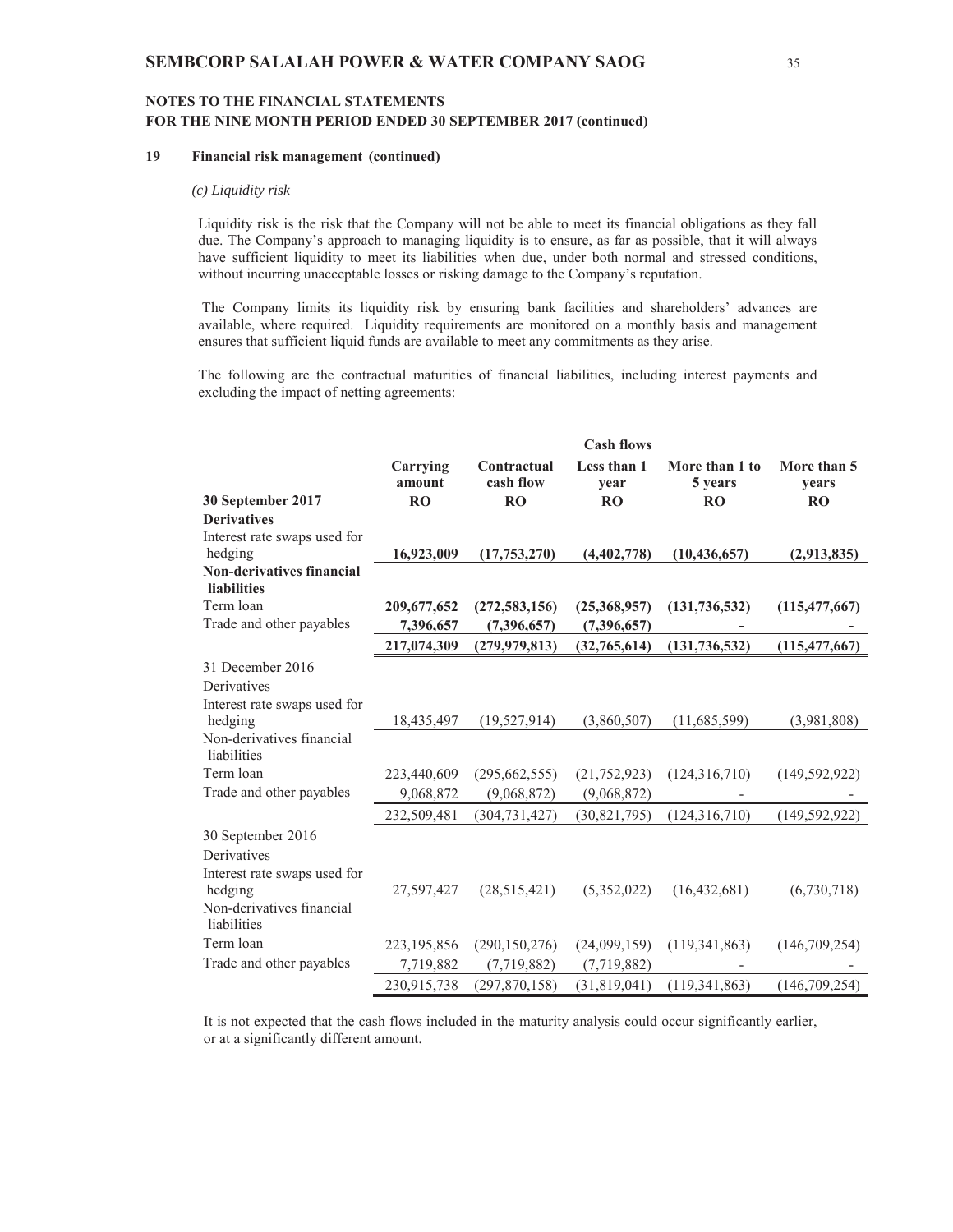#### **19 Financial risk management (continued)**

#### **Embedded derivatives**

The following agreements contain embedded derivatives:

- (i) The PWPA between the Company and OPWP contains embedded derivatives in pricing the investment charge rate and the fixed operation and maintenance charge rate for each of the power facility and the desalination facility. Percentages of the fixed operation and maintenance charge rate for each of power facility and the desalination facility will be adjusted to reflect changes in the US price index and the Omani Consumer price index.
- (ii) The O & M agreement between the Company and SSOM contains embedded derivatives in pricing the fixed operator fee. Percentages of the fixed operator fee will be adjusted to reflect changes in fixed inflation rate.
- (iii) The LTSA between the Company and GEIL contains embedded derivatives in pricing the fixed monthly fee and variable monthly fee for provision of long term maintenance services. Percentages of the fixed monthly fee and variable monthly fee will be adjusted to reflect changes in US price index.

These embedded derivatives are not separated from the host contract, and accounted for as a standalone derivative under IAS 39, as the management believes that the economic characteristics and risk associated with the embedded derivatives are closely related to those of the host contract.

#### **Capital management**

The Company's objectives when managing capital are to safeguard the entity's ability to continue as a going concern, so that it can continue to provide returns to members and benefits to other stakeholders, and to provide an adequate return to members by pricing products and services commensurately with the level of risk.

The Company sets the amount of capital in proportion to risk. The Company manages the capital structure and makes adjustments to it in the light of changes in economic conditions and the risk characteristics of the underlying assets. In order to maintain or adjust the capital structure, the Company may adjust the amount of dividends paid to members, return capital to shareholders, and issue new shares, or sell assets to reduce debt.

Consistent with others in the industry, the Company monitors capital on the basis of the gearing ratio (net debt to total equity)

|                              | 30 September<br>2017<br><b>RO</b> | 31 December<br>2016<br>RO. | 30 September<br>2016<br>RO. |
|------------------------------|-----------------------------------|----------------------------|-----------------------------|
| Debt (Long-term loan)        | 209,677,652                       | 223,440,609                | 223, 195, 856               |
| Equity (Shareholder's funds) | 108,427,174                       | 104,260,689                | 110,781,113                 |
| Debt to equity ratio (times) | 1.93                              | 2.14                       | 2.01                        |

### **Fair value of financial instruments**

 The management believes that the fair value of the financial assets and liabilities are not significantly different from their carrying amounts as shown in the financial statements at the reporting date.

The following table provides an analysis of financial instruments that are measured subsequent to initial recognition at fair value, grouped into Levels 1 to 3 based on the degree to which the fair value is observable.

Level 1 fair value measurements are those derived from quoted prices (unadjusted) in active markets for identical assets or liabilities.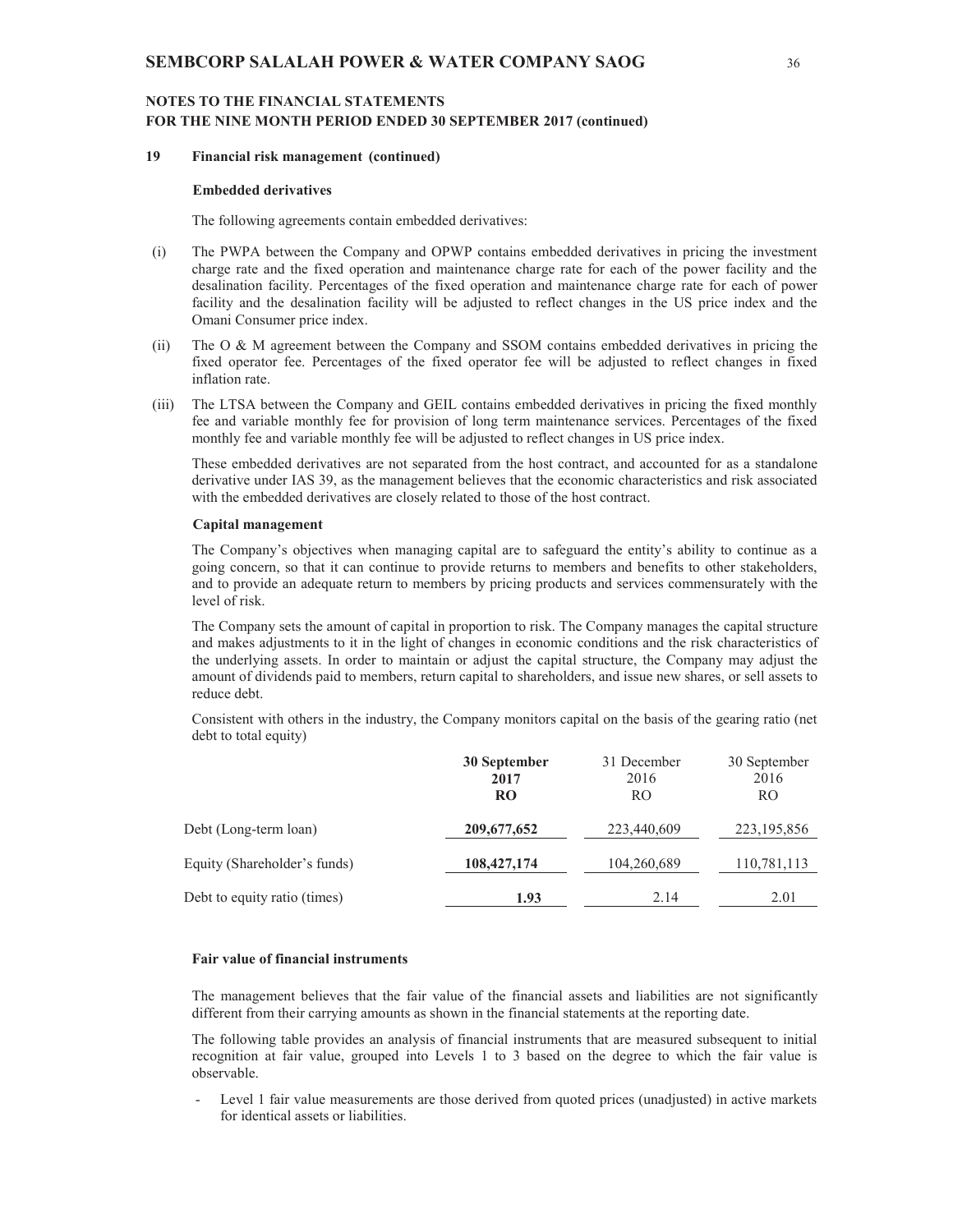### **19 Financial risk management (continued)**

#### *Fair value of financial instruments (continued)*

- Level 2 fair value measurements are those derived from inputs other than quoted prices included within Level 1 that are observable for the asset or liability, either directly (i.e. as prices) or indirectly (i.e. derived from prices).
- Level 3 fair value measurements are those derived from valuation techniques that include inputs for the asset or liability that are not based on observable market data (unobservable inputs).

|                                                                                     | <b>Carrying amount</b>                                  |                                |                                                |                           | Fair value           |  |
|-------------------------------------------------------------------------------------|---------------------------------------------------------|--------------------------------|------------------------------------------------|---------------------------|----------------------|--|
| 30 September 2017<br><b>Financial assets not</b>                                    | Fair value -<br>hedging<br>instrument<br>R <sub>O</sub> | Loans and<br>receivables<br>RO | Other<br>financial<br>liabilities<br><b>RO</b> | <b>Total</b><br><b>RO</b> | Level 2<br><b>RO</b> |  |
| measured at fair value                                                              |                                                         |                                |                                                |                           |                      |  |
| Trade and other receivables<br>Cash and bank balances                               |                                                         | 12,346,449                     |                                                | 12,346,449                |                      |  |
|                                                                                     |                                                         | 21,379,738<br>33,726,187       |                                                | 21,379,738<br>33,726,187  |                      |  |
| <b>Financial liabilities</b><br>measured at fair value                              |                                                         |                                |                                                |                           |                      |  |
| Derivative instrument<br><b>Financial liabilities not</b><br>measured at fair value | (12,568,422)                                            |                                |                                                | (12, 568, 422)            | (12, 568, 422)       |  |
| Term loan                                                                           |                                                         |                                | (209, 677, 652)                                | (209,677,652)             | (218, 266, 380)      |  |
| Trade and other payables                                                            |                                                         |                                | (7,396,658)                                    | (7,396,658)               |                      |  |
|                                                                                     | ÷,                                                      | $\overline{\phantom{0}}$       | (217, 074, 310)                                | (217, 074, 310)           | (218, 266, 380)      |  |
| 31 December 2016<br>Financial assets not measured<br>at fair value                  |                                                         |                                |                                                |                           |                      |  |
| Trade and other receivables                                                         |                                                         | 6,447,746                      |                                                | 6,447,746                 |                      |  |
| Cash and bank balances                                                              |                                                         | 27,256,820                     |                                                | 27,256,820                |                      |  |
|                                                                                     |                                                         | 33,704,566                     |                                                | 33,704,566                |                      |  |
| Financial liabilities measured<br>at fair value                                     |                                                         |                                |                                                |                           |                      |  |
| Derivative instrument<br>Financial liabilities not<br>measured at fair value        | (18, 435, 497)                                          |                                |                                                | (18, 435, 497)            | (18, 435, 497)       |  |
| Term loan                                                                           |                                                         |                                | (223, 440, 609)                                | (223, 440, 609)           | (257, 285, 667)      |  |
| Trade and other payables                                                            |                                                         |                                | (9,068,872)                                    | (9,068,872)               |                      |  |
|                                                                                     |                                                         |                                | (232, 509, 481)                                | (232, 509, 481)           | (257, 285, 667)      |  |
| 30 September 2016<br>Financial assets not measured<br>at fair value                 |                                                         |                                |                                                |                           |                      |  |
| Trade and other receivables                                                         |                                                         | 6,471,643                      |                                                | 6,471,643                 |                      |  |
| Cash and bank balances                                                              |                                                         | 29,748,291                     |                                                | 29,748,291                |                      |  |
| Financial liabilities measured<br>at fair value                                     |                                                         | 36,219,934                     |                                                | 36,219,934                |                      |  |
| Derivative instrument                                                               | (27, 597, 427)                                          |                                |                                                | (27, 597, 427)            | (27, 597, 427)       |  |
| Financial liabilities not<br>measured at fair value                                 |                                                         |                                |                                                |                           |                      |  |
| Term loan                                                                           |                                                         |                                | (223, 195, 856)                                | (223, 195, 856)           | (233, 393, 978)      |  |
| Trade and other payables                                                            |                                                         |                                | (7,719,882)                                    | (7,719,882)               |                      |  |
|                                                                                     |                                                         |                                | (230,915,738)                                  | (230, 915, 738)           | (233, 393, 978)      |  |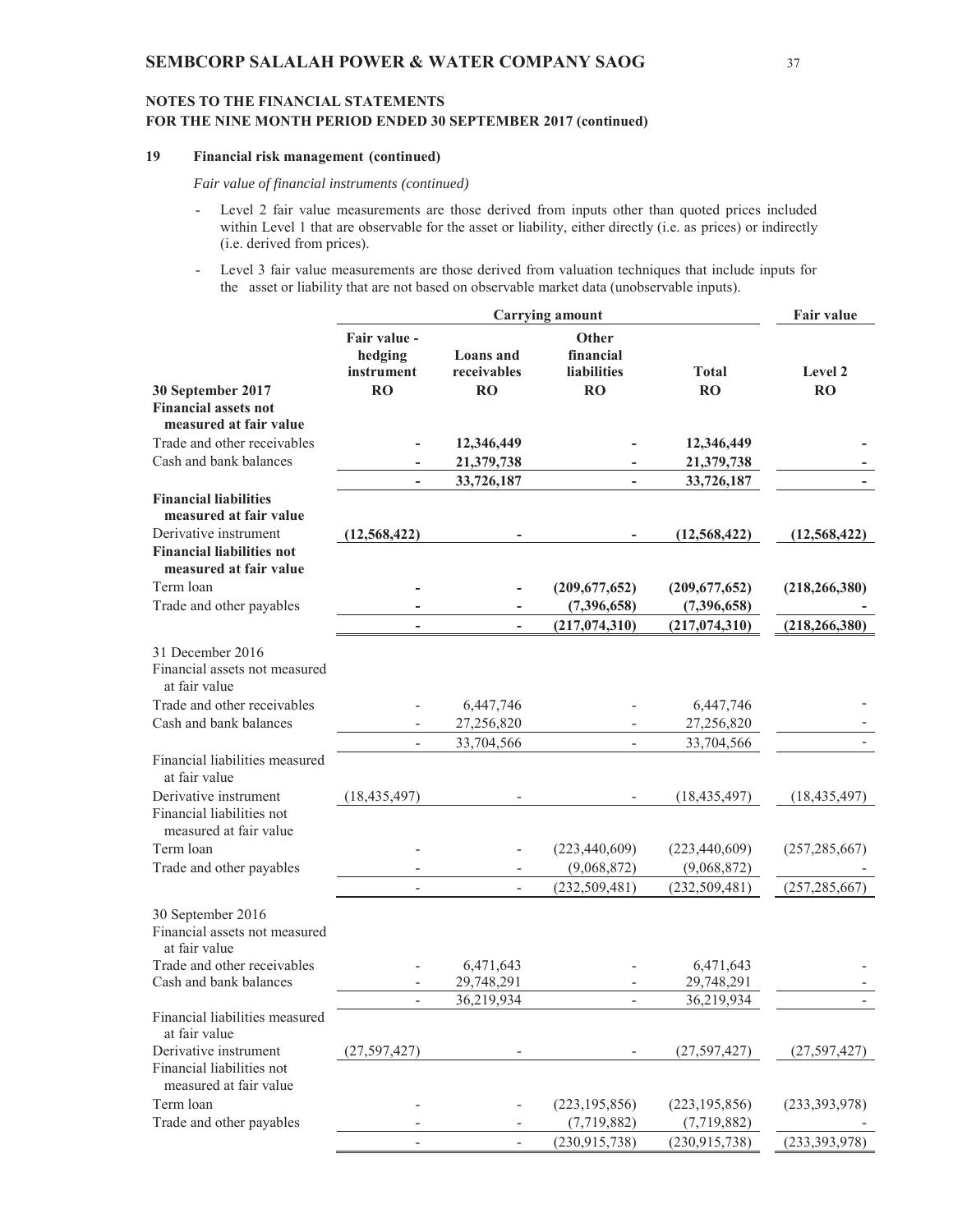#### **20 Contingencies and commitments**

(a) Performance guarantee

|                        | 30 September | 31 December | 30 September |
|------------------------|--------------|-------------|--------------|
|                        | 2017         | 2016        | 2016         |
|                        | <b>RO</b>    | RO.         | RO           |
| Performance guarantees | 1,540,800    | 1,540,800   | 1,540,800    |

The Company has taken bank guarantees from Bank Muscat for the amount of USD 4,000,000 to Oman Electricity Transmission Company SAOG under the electrical connection agreement.

#### *(b) Operation and maintenance commitment*

As per O&M Agreement, SSOMC operates and maintain the company's plant at Salalah until 24 May 2027. Under O&M agreement, the company has to pay the fixed operating fee:

All fees are subject to 3% indexation. The minimum future payments under the O&M agreement (excluding indexation) are as follow:

| 30 September<br>2017<br><b>RO</b> | 31 December<br>2016<br>RO. | 30 September<br>2016<br>R <sub>O</sub> |
|-----------------------------------|----------------------------|----------------------------------------|
|                                   |                            |                                        |
| 770,400                           | 770,400                    | 770,400                                |
|                                   |                            |                                        |
| 3,081,600                         | 3,081,600                  | 3,081,600                              |
| 3,389,760                         | 4,160,160                  | 4,352,760                              |
| 7,241,760                         | 8,012,160                  | 8,204,760                              |
|                                   |                            |                                        |

#### **21 Operating lease agreement for which the company acts as a lessor**

The company has entered into a PWPA with OPWP for a substantial element of the production of power and water with 100% 'take-or-pay' clauses in favour of the company.

Management has determined that the take-or-pay arrangements with OPWP under PWPA are covered by International Financial Reporting Interpretation Committee-Determining whether an Arrangement contains a Lease (IFRIC 4) as such arrangements convey the right to use the assets. Management further determined that such arrangement in substance represents an operating lease under IAS-17 Leases. The lease commenced on 25 May 2012. The following is the total of future minimum lease receipts expected to be received under PWPA:

|                                             | 30 September<br>2017<br><b>RO</b> | 31 December<br>2016<br>R <sub>O</sub> | 30 September<br>2016<br>R <sub>O</sub> |
|---------------------------------------------|-----------------------------------|---------------------------------------|----------------------------------------|
| Due:                                        |                                   |                                       |                                        |
| Not later than one year                     | 43,142,995                        | 43, 142, 995                          | 43, 142, 995                           |
| Later than one year but not later than five |                                   |                                       |                                        |
| years                                       | 172,686,940                       | 172,686,940                           | 172,686,940                            |
| Later than five years                       | 193,609,311                       | 226, 176, 163                         | 236,752,306                            |
|                                             | 409,439,246                       | 442,006,098                           | 452,582,241                            |